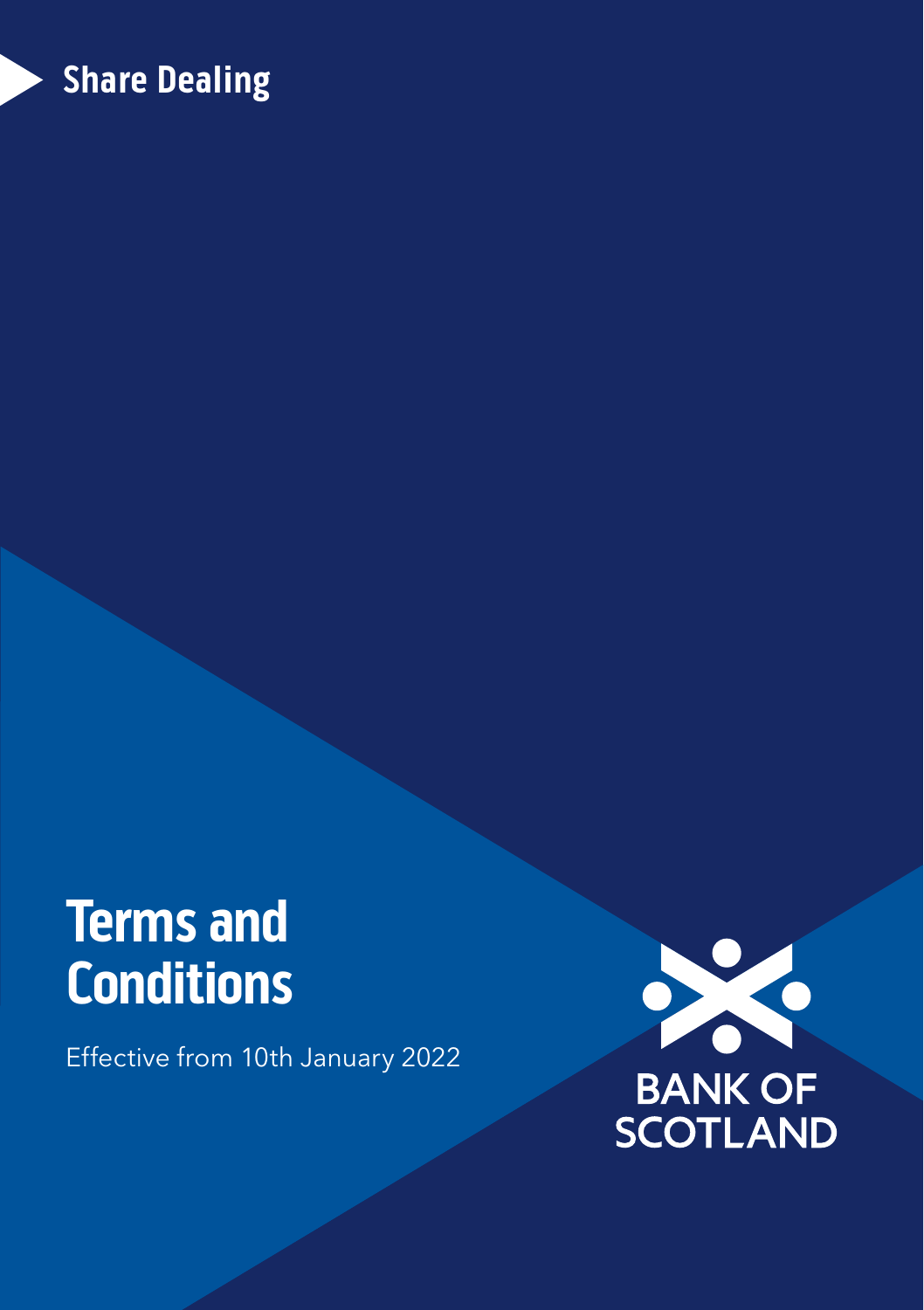## **Contents**

| <b>1. These terms and conditions and</b>                |                 |  |
|---------------------------------------------------------|-----------------|--|
| the agreement between us                                |                 |  |
| 2. About us                                             | 1               |  |
| 3. Definitions                                          | $\overline{2}$  |  |
| 4. The service and your account                         | 7               |  |
| 5. Opening an account                                   | 8               |  |
| 6. Using the service                                    | 10              |  |
| 7. Funding and withdrawing<br>amounts from your account | 11              |  |
| 8. Dealing                                              | 13              |  |
| 9. Settlement                                           | $\overline{1}5$ |  |
| 10. Holding investments and<br>cash in your account     | 16              |  |
| 11. Our right to use your assets                        | 19              |  |
| 12. Corporate actions                                   | 19              |  |
| 13. Costs and Charges                                   | 20              |  |
|                                                         |                 |  |

| 14. Information about<br>your account                                | 21 |
|----------------------------------------------------------------------|----|
| 15. Complaints and<br>compensation                                   | 23 |
| 16. Changing this agreement<br>and termination                       | 23 |
| 17. Our liability, governing law,<br>regulation and tax reporting 24 |    |
| 18. TradePlan                                                        | 25 |
| 19. Regular investments and<br>subscriptions                         | 27 |
| <b>20. Dividend Reinvestment</b><br><b>Plan (DRIP)</b>               | 28 |
| <b>21. Supplementary Conditions</b><br>for ISAs                      | 28 |
| How to complain                                                      | 33 |
|                                                                      |    |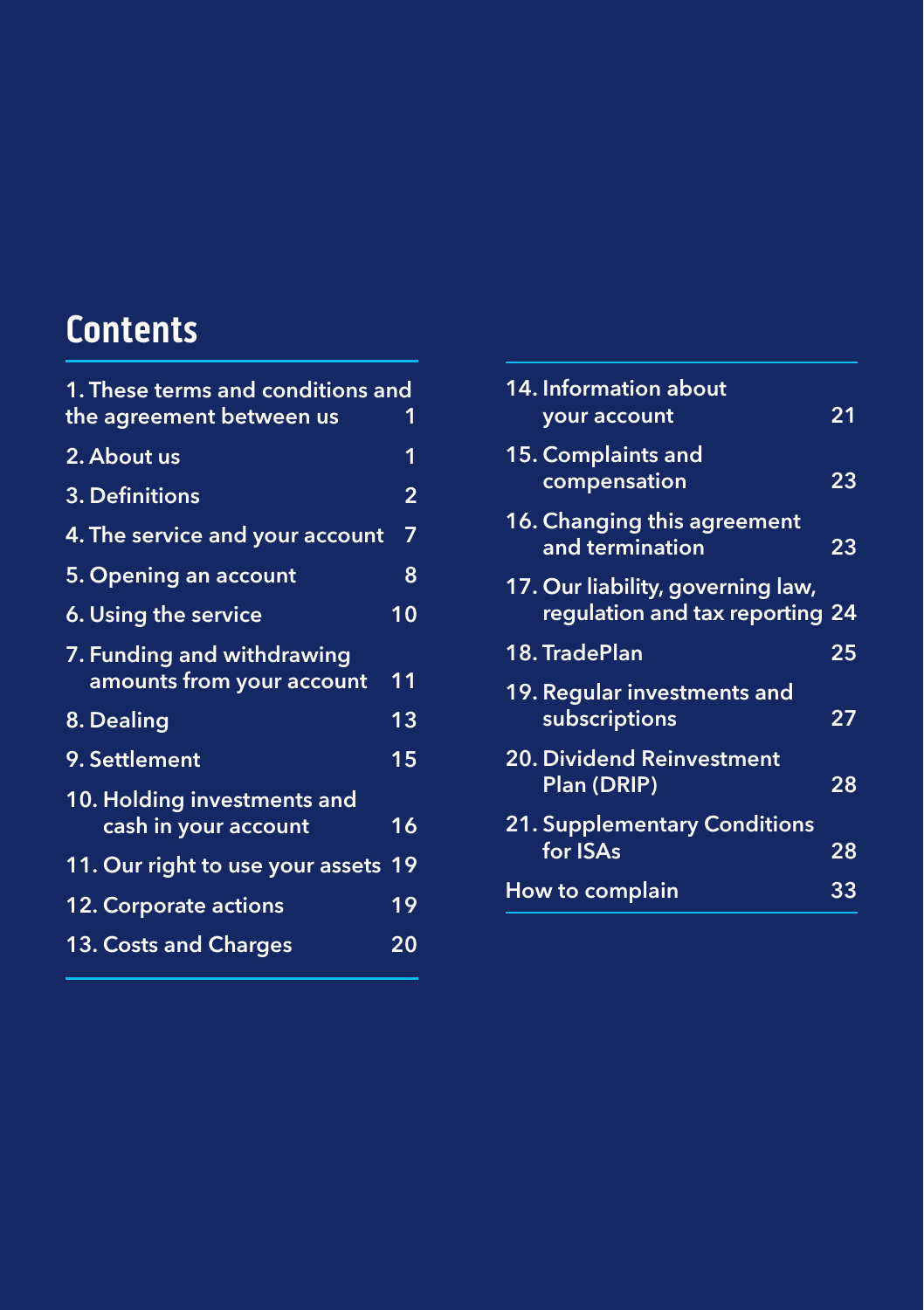## <span id="page-2-0"></span>**Bank of Scotland Share Dealing Service**

## 1. These terms and conditions and the agreement between us

- 1.1 These terms and conditions set out terms which apply to the Bank of Scotland Share Dealing Service.
- 1.2 These terms and conditions, together with the current Bank of Scotland Share Dealing brochure and any other information or documents we give to you such as your **application** and any charging schedule govern the legal agreement between you and us and set out your and our rights and duties in relation to the service. By making an application and using the service, you acknowledge the creation of this contractual relationship which has legal consequences.
- 1.3 You should read these terms and conditions. the **brochure** and any other information or document we give to you, together with our Order Execution Policy and our summary Conflicts of Interest Policy carefully, to understand how the service will operate before making an application and using the service.
- 1.4 You can ask us for a copy of any of these documents at any time. If there is anything that you do not understand, you should contact us. Please contact us on our Web Chat facility or telephone us using the details on the last page of these terms and conditions.
- 1.5 These terms and conditions are split into sections to make them easier to read. Conditions 1-17 will apply to every type of account. In addition:
	- **►** Condition 18 will apply to any account(s) that use a TradePlan;
	- **►** Condition 19 will apply to any account(s) that use a reqular investment or that are funded by a regular subscription:
	- **►** Condition 20 will apply to any account(s) with a Dividend Reinvestment Plan ("DRIP"); and
	- **►** Condition 21 will apply to any account(s) which are ISAs.
- 1.6 Throughout these terms and conditions, the words in bold have the meanings given to them in Condition 3.
- 1.7 We also use the words:
	- **►** "we", "us" and "our" to mean Halifax Share Dealing Limited, the provider Bank of Scotland Share Dealing Service (and ISA manager, if applicable); and
	- **►** "you" and "your" to mean the person(s) who have made an **application** and are registered to use the service.

## 2. About us

- 2.1 The **service** is provided by Halifax Share Dealing Limited. Halifax Share Dealing Limited is authorised and regulated by the Financial Conduct Authority. Its registration number is 183332.
- 2.2 The **FCA** maintains a register of all businesses that it regulates at www.fca.org.uk/firms/financial-services-register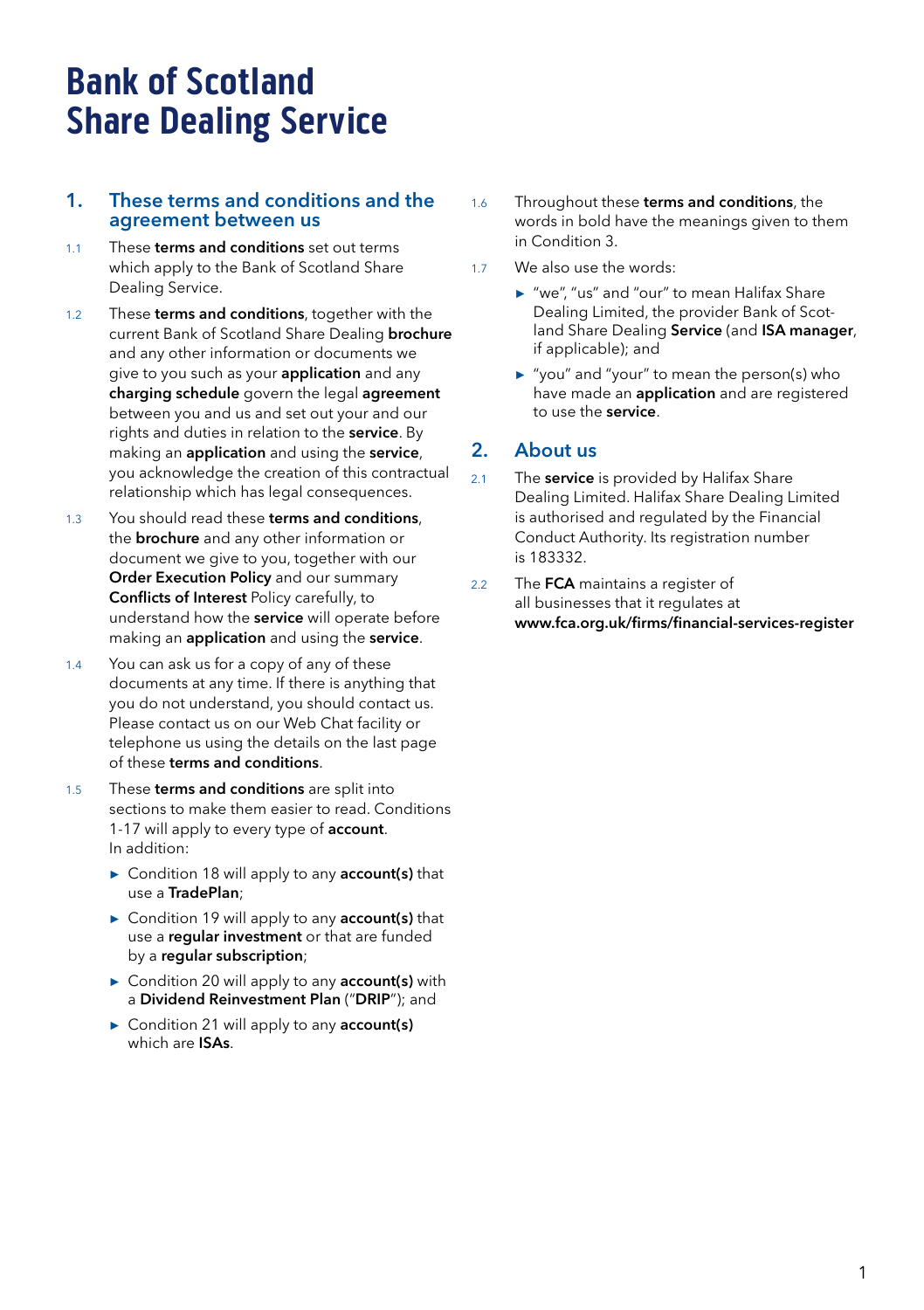## <span id="page-3-0"></span>3. Definitions

In these terms and conditions, the following words and phrases in bold type have the special meanings given below:

| <b>Account</b>                                                | Your Bank of Scotland Share Dealing account (which may or<br>may not be a Bank of Scotland stocks and shares ISA);                                                                                                                                                                                                |
|---------------------------------------------------------------|-------------------------------------------------------------------------------------------------------------------------------------------------------------------------------------------------------------------------------------------------------------------------------------------------------------------|
| <b>Additional permitted</b><br>subscription                   | Has the meaning given in Condition 21.9;                                                                                                                                                                                                                                                                          |
| <b>Agreement</b>                                              | The legal agreement between you and us in relation to<br>your account and the service, as set out in these terms<br>and conditions, the brochure and any other document or<br>information stated to form part of this agreement, such as<br>any application and relevant charging schedule;                       |
| <b>Application</b>                                            | Your application to us to use the service;                                                                                                                                                                                                                                                                        |
| Approved bank(s)                                              | A bank or other financial institution, from time to time<br>nominated by us, where we may deposit client money in<br>accordance with the client money rules;                                                                                                                                                      |
| <b>Assets</b>                                                 | The portfolio of investments and uninvested cash held in<br>your account and in respect of which we provide the service;                                                                                                                                                                                          |
| Available funds                                               | Money in your <b>account</b> which has <b>settled</b> or cleared and<br>which has not been allocated to a purchase of investments,<br>and which is therefore available for you to withdraw as<br>described at Condition 7;                                                                                        |
| <b>Bank of Scotland Variable</b><br><b>Mortgage Base Rate</b> | The variable mortgage base rate of Bank of Scotland plc<br>as published on its website at www.bankofscotland.co.uk<br>from time to time:                                                                                                                                                                          |
| <b>Brochure</b>                                               | The current version of the Bank of Scotland Share Dealing<br>brochure which we have provided to you and as published<br>on our website at www.bankofscotland.co.uk/investing/<br>help-and-guidance/important-information under the<br>Terms, Conditions and Policies section and available from us<br>on request; |
| <b>Certificated shares</b>                                    | Shares evidenced by a paper certificate;                                                                                                                                                                                                                                                                          |
| <b>Charging schedule</b>                                      | Any charging schedule that we have provided<br>to you and which is published on our website at<br>www.bankofscotland.co.uk/investing/ways-to-invest/<br>share-dealing-services/charges setting out the costs and<br>charges applicable to the service or a part of the service;                                   |
| <b>Client money</b>                                           | Money that we receive or hold for you or on your behalf, in<br>accordance with the client money rules, in the course of, or<br>in connection with, the service, other than money which is<br>due and payable by you to us or a third party;                                                                       |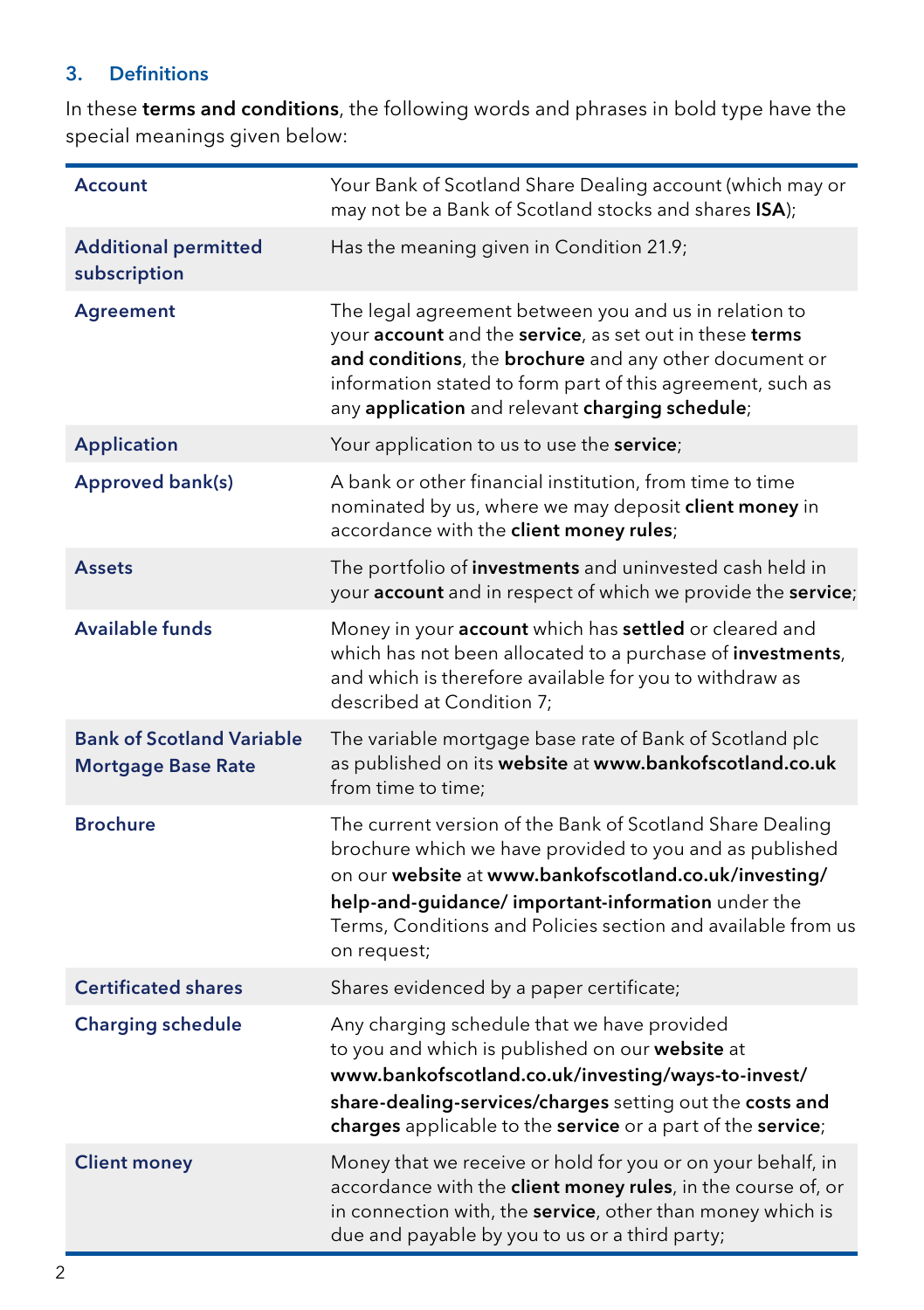| <b>Client money rules</b>                      | Means the FCA's regulatory requirements that concern the<br>holding of client money;                                                                                                                                                                                                                                                                                                                                                                                                                                                |
|------------------------------------------------|-------------------------------------------------------------------------------------------------------------------------------------------------------------------------------------------------------------------------------------------------------------------------------------------------------------------------------------------------------------------------------------------------------------------------------------------------------------------------------------------------------------------------------------|
| <b>Conflicts of Interest Policy</b>            | Our policy on the management of <b>conflicts of interest</b> . It<br>describes the steps we take to identify and manage conflicts<br>that may arise. A summary of our Conflict of Interest Policy<br>has been provided to you;                                                                                                                                                                                                                                                                                                      |
| <b>Consolidated Tax</b><br>Certificate ("CTC") | A certificate detailing the amount of any income including<br>dividends and interest in the preceding tax year;                                                                                                                                                                                                                                                                                                                                                                                                                     |
| <b>Complex Instrument</b>                      | A financial instrument which is not a non-complex<br>instrument, as defined in the FCA Rules;                                                                                                                                                                                                                                                                                                                                                                                                                                       |
| <b>Corporate action</b>                        | A rights issue, take-over, merger, capital reorganisation,<br>conversion, subscription rights or similar event affecting any<br>of your investments;                                                                                                                                                                                                                                                                                                                                                                                |
| <b>Costs and Charges</b>                       | Our cost and charges, as generally described in Condition<br>13, and set out in the brochure and any charging schedule;                                                                                                                                                                                                                                                                                                                                                                                                             |
| Deal                                           | The purchase of, sale of, or subscription for specified<br>investments by you;                                                                                                                                                                                                                                                                                                                                                                                                                                                      |
| <b>Dealing charges</b>                         | Our dealing charges, as generally described in Condition<br>13, and set out in the brochure and any charging schedule;                                                                                                                                                                                                                                                                                                                                                                                                              |
| <b>Dealing day</b>                             | The date on which we begin to execute a deal;                                                                                                                                                                                                                                                                                                                                                                                                                                                                                       |
| <b>Dealing period</b>                          | The period during which a deal can take place on the<br>relevant <b>market</b> .                                                                                                                                                                                                                                                                                                                                                                                                                                                    |
|                                                | For UK markets the dealing period is 8.00 a.m. to 4.30 p.m.<br>on each working day, but this may change from time to<br>time. For markets outside the UK the dealing period will<br>follow the opening hours of the relevant market. Details of<br>the international exchanges' dealing hours can be found<br>on our website. Unit Trusts and Open Ended Investment<br>Companies ("OEICs") are priced on each working day at<br>an Assured Valuation Point ("AVP"). Further details are<br>explained in our Order Execution Policy. |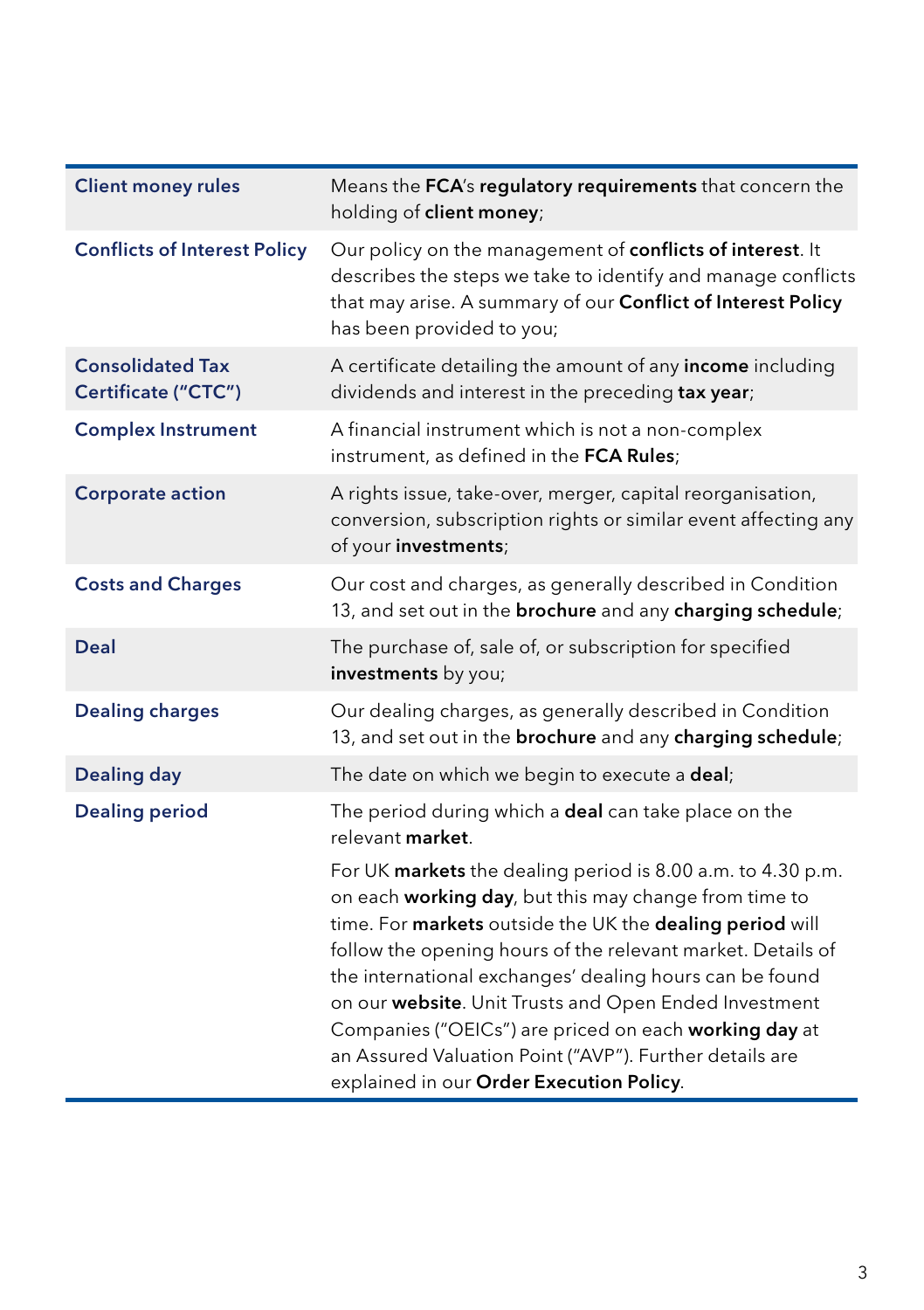| Delivery versus payment<br>transaction        | A deal where delivery of investments and payment of cash<br>to effect settlement are intended to occur at the same time<br>or within one working day of each other.                                                                                                                                                                                                                                                                    |
|-----------------------------------------------|----------------------------------------------------------------------------------------------------------------------------------------------------------------------------------------------------------------------------------------------------------------------------------------------------------------------------------------------------------------------------------------------------------------------------------------|
| <b>Dividend Reinvestment</b><br>Plan ("DRIP") | A feature of the service allowing you to automatically use<br>cash dividends on your eligible investments to buy more of<br>the same investments;                                                                                                                                                                                                                                                                                      |
| <b>FCA</b>                                    | The Financial Conduct Authority;                                                                                                                                                                                                                                                                                                                                                                                                       |
| <b>FCA Rules</b>                              | The rules of the Financial Conduct Authority<br>(or its successor) in the United Kingdom;                                                                                                                                                                                                                                                                                                                                              |
| <b>FSCS</b>                                   | UK Financial Services Compensation Scheme;                                                                                                                                                                                                                                                                                                                                                                                             |
| <b>Income</b>                                 | Money received in the form of dividends or distributions in<br>relation to investments held in your account, or interest on<br>client money we hold for you;                                                                                                                                                                                                                                                                           |
| Investment plan                               | The timetable for your scheduled investments, as described<br>in Condition 19.4;                                                                                                                                                                                                                                                                                                                                                       |
| <b>Investments</b>                            | Investments (excluding cash which we hold for you) in which<br>we can deal and/or hold for you, as set out on our website;                                                                                                                                                                                                                                                                                                             |
| <b>ISA</b>                                    | A Bank of Scotland Stocks and Shares Individual<br>Savings Account;                                                                                                                                                                                                                                                                                                                                                                    |
| <b>ISA manager</b>                            | Us, Halifax Share Dealing Limited in our capacity as an ISA<br>manager approved by HM Revenue & Customs;                                                                                                                                                                                                                                                                                                                               |
| <b>ISA regulations</b>                        | The Individual Savings Account Regulations 1998, as<br>amended and re-enacted from time to time and any other<br>regulatory requirements applicable to your ISA;                                                                                                                                                                                                                                                                       |
| <b>Lloyds Banking Group</b>                   | The group of companies which has Lloyds Banking<br>Group plc as its parent company. This includes us and<br>a number of other companies using brands including<br>Lloyds Bank, Halifax and Bank of Scotland plc. More<br>information on the Lloyds Banking Group can be found at<br>lloydsbankinggroup.com;                                                                                                                            |
| Market(s)                                     | The financial market on which investments can be bought<br>or sold. This includes both regulated markets, such as the<br>London Stock Exchange plc; Multilateral Trading Facilities<br>(MTFs), which bring together buyers and sellers of securities<br>and investments (including Retail Service Providers and<br>Market Makers); and investment firms who deal outside<br>regulated markets or MTFs. It also includes Fund Managers; |
| <b>Market information</b>                     | Includes securities prices, quotations, news (both financial<br>and non-financial), company information and other<br>information provided via our <b>online service</b> or by other<br>market data providers;                                                                                                                                                                                                                          |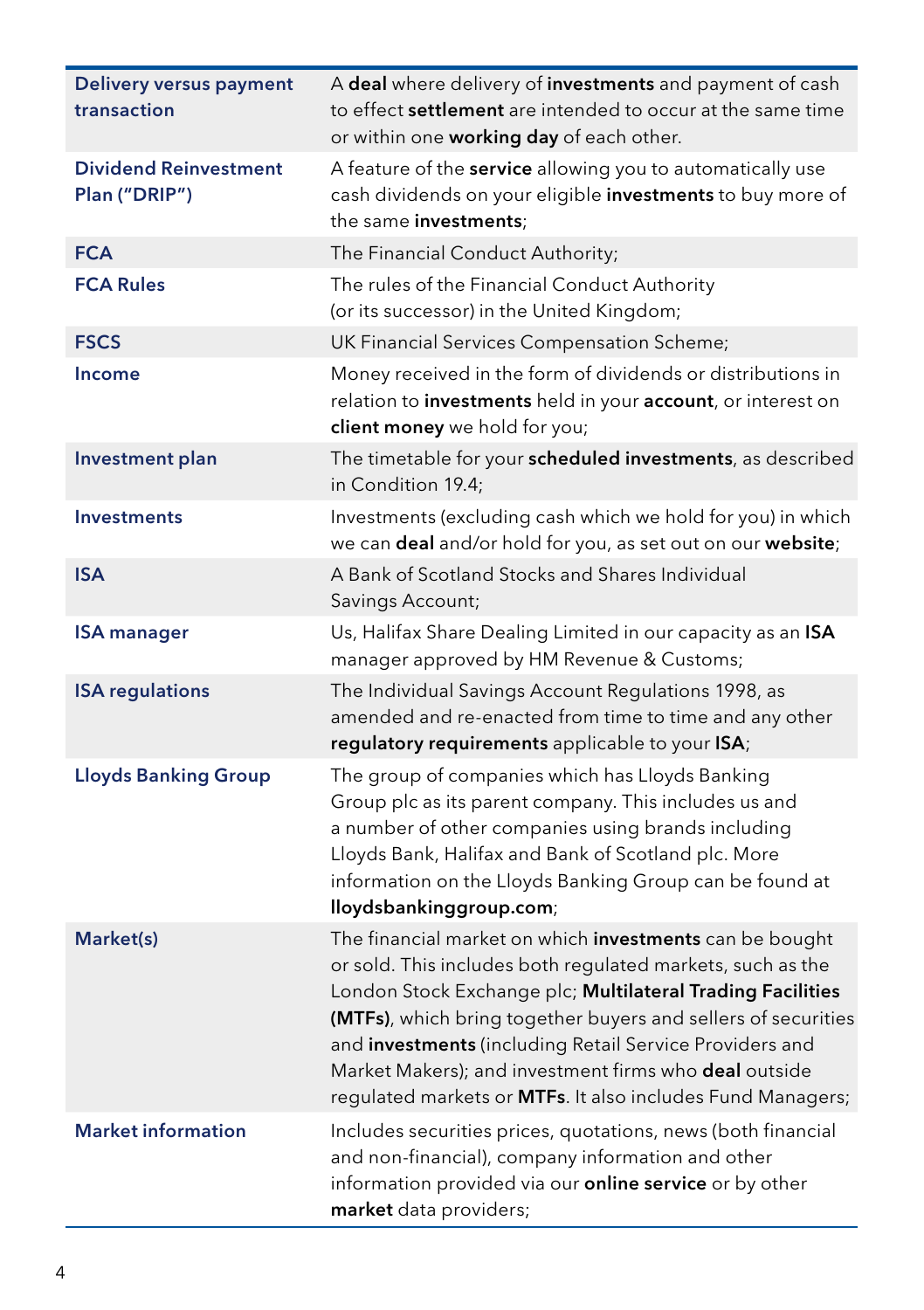| <b>Multilateral Trading</b><br><b>Facilities ("MTFs")</b> | Non-exchange based trading systems which accommodate<br>deals between multiple parties;                                                                                                                                                                                                                                                                                                                                                                                              |
|-----------------------------------------------------------|--------------------------------------------------------------------------------------------------------------------------------------------------------------------------------------------------------------------------------------------------------------------------------------------------------------------------------------------------------------------------------------------------------------------------------------------------------------------------------------|
| <b>Nominated bank account</b>                             | Your personal bank, building society or savings account,<br>registered in the UK, Jersey, Guernsey or the Isle of Man, that<br>you have nominated for the purposes of funding your account;                                                                                                                                                                                                                                                                                          |
| Nominee company                                           | A non-trading nominee company controlled by us, or any<br>other nominee (including third parties appointed by us)<br>from time to time;                                                                                                                                                                                                                                                                                                                                              |
| <b>Online service</b>                                     | The service we provide in accordance with this agreement<br>as described at Condition 6 and which can be accessed<br>through an internet or mobile internet connection at<br>www.bankofscotland.co.uk/investing or any other internet<br>address which we may notify to you;                                                                                                                                                                                                         |
| Order                                                     | An instruction from you asking us to execute a <b>deal</b> on<br>your behalf;                                                                                                                                                                                                                                                                                                                                                                                                        |
| <b>Order Execution Policy</b><br>("OEP")                  | Our policy which sets out the arrangements that we have<br>put in place to ensure that we meet our "best execution"<br>obligations;                                                                                                                                                                                                                                                                                                                                                  |
| <b>Regulatory requirements</b>                            | (a) Any obligation that applies under any law or regulation<br>(including any tax legislation or rules made by an<br>applicable regulatory body), or as the result of a decision<br>by a court, ombudsman or similar body; or<br>(b) any obligation under any industry guidance or codes of<br>practice which we follow; or<br>(c) any other legal or regulatory requirement,<br>which, in each case, is applicable to this agreement and/or<br>our provision of the service to you; |
| <b>Regular investments</b>                                | A feature of the service where you can make scheduled<br>investments as described in Condition 19;                                                                                                                                                                                                                                                                                                                                                                                   |
| <b>Regular subscriptions</b>                              | A feature of the service where you can make scheduled<br>subscriptions as described in Condition 19;                                                                                                                                                                                                                                                                                                                                                                                 |
| <b>SAYE</b>                                               | Save As You Earn option scheme;                                                                                                                                                                                                                                                                                                                                                                                                                                                      |
| <b>Scheduled investment</b>                               | An order to purchase a pre-determined value of<br>investments on one or a series of defined days, as described<br>in Condition 19.4;                                                                                                                                                                                                                                                                                                                                                 |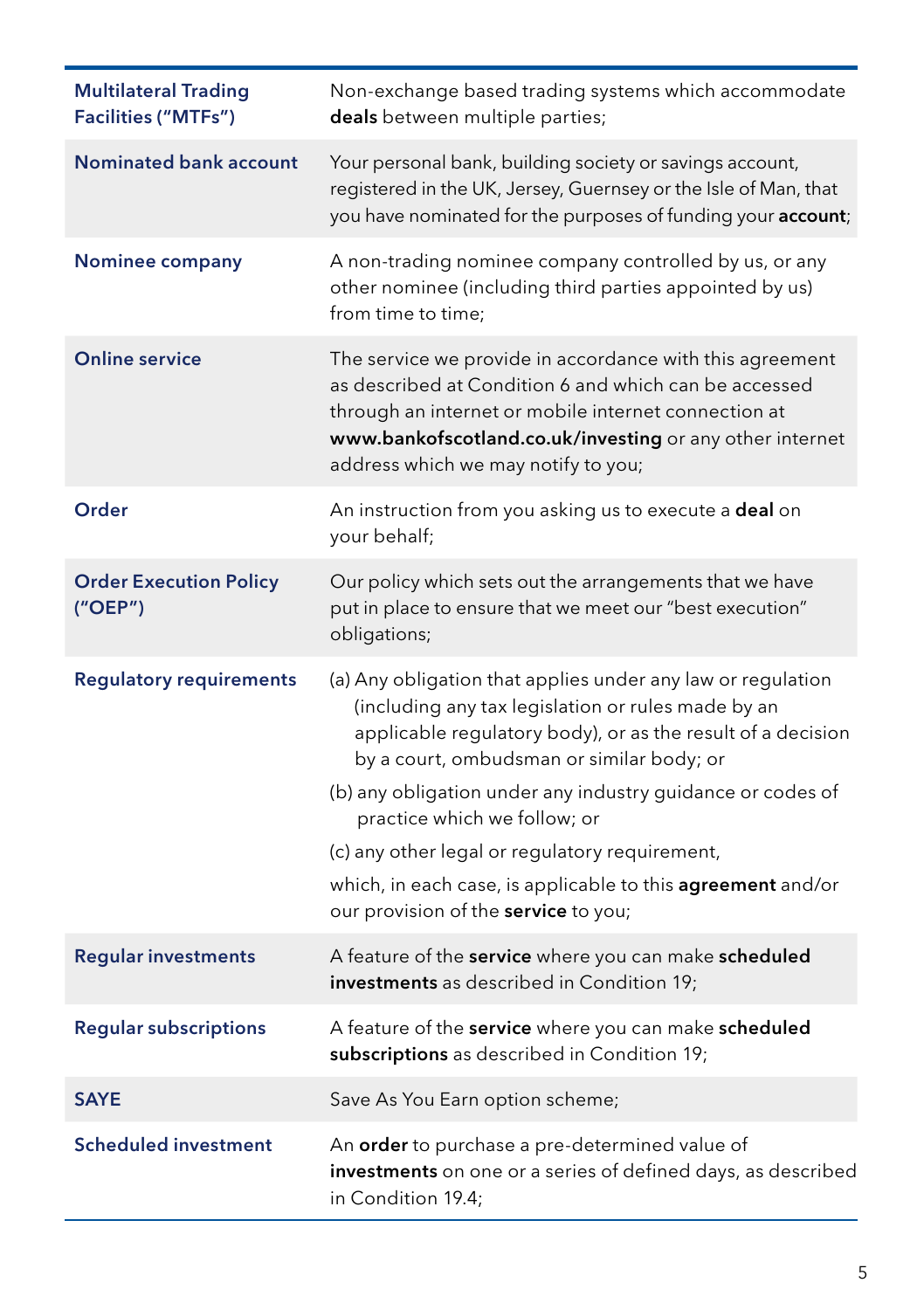| <b>Scheduled subscription</b> | A subscription payment collected by us from your<br>nominated bank account according to the schedule<br>agreed by you and us through the online service or the<br>telephone service, as described in Condition 19.2;       |
|-------------------------------|----------------------------------------------------------------------------------------------------------------------------------------------------------------------------------------------------------------------------|
| <b>Security details</b>       | Any password, personal identification number, or other<br>confidential security information required in order to<br>access your account and/or give orders via the telephone<br>service and/or the online service:         |
| <b>Service</b>                | The Bank of Scotland Share Dealing Service, including<br>the provision and administration of your account and the<br>telephone service and/or the online service as applicable;                                            |
| Settlement                    | In relation to a deal, the delivery of the relevant<br>investments to the buyer by the seller and delivery of the<br>purchase price by the buyer to the seller;                                                            |
| Settlement date               | The date on which the buyer and seller in relation to a <b>deal</b><br>are required to settle that deal;                                                                                                                   |
| <b>Subscription plan</b>      | The timetable for your scheduled subscriptions, as<br>described in Condition 19.2;                                                                                                                                         |
| Tax year                      | Each 12 month period from 6th April of one calendar year<br>to 5th April of the next calendar year;                                                                                                                        |
| <b>Telephone service</b>      | The service we provide in accordance with this agreement<br>as set out in Condition 6 and which can be accessed<br>by telephone by calling 0345 606 1188 or any other<br>telephone number which we may notify to you;      |
| <b>Tradable funds</b>         | Money in your account which is available for you to deal as<br>described at Condition 7.2. This includes available funds<br>and sale proceeds in relation to a sale of an investment<br>which has not yet <b>settled</b> ; |
| <b>Trade confirmation</b>     | A written record, giving the details of a deal, including all<br>costs and charges applicable to that deal and the total<br>amount payable by or to you in settlement of that deal;                                        |
| <b>TradePlan</b>              | A feature of the service where you can give us<br>TradePlan Orders;                                                                                                                                                        |
| <b>TradePlan orders</b>       | A collective name for target setting, range trading, price<br>locking, stop loss orders and limit orders as described in<br>Condition 18;                                                                                  |
| <b>Website</b>                | Our website at bankofscotland.co.uk/investing or any<br>other address we notify to you from time to time;                                                                                                                  |
| <b>Working day</b>            | Any day other than a Saturday, Sunday or English<br>bank holiday.                                                                                                                                                          |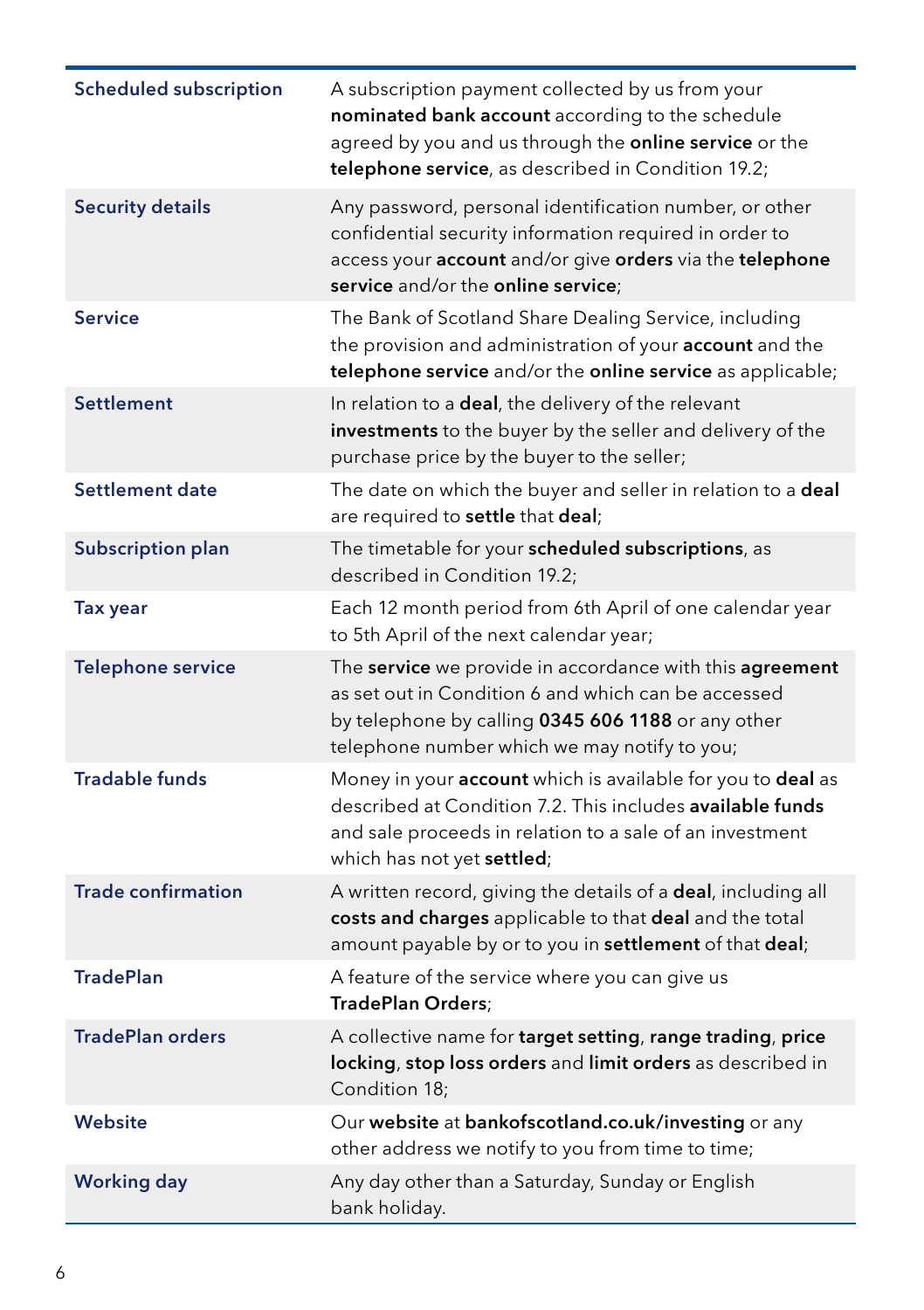## <span id="page-8-0"></span>4. The service and your account

- 4.1 You can use the **service** to make **deals** in certain types of investments. You can do this by placing orders to deal through our online service or by using the telephone service.
- 4.2 Once we have accepted your **application**, we will open an account for you. Your account will hold the assets (that is, your investments and client money in relation to which we provide the service).
- 4.3 For the purposes of the regulatory requirements, we will treat you as a retail client in relation to this agreement. Categorisation as a retail client affords you the highest degree of consumer protection under the regulatory requirements. However, this does not necessarily mean that you will automatically be eligible to bring a claim under either any investor compensation scheme or ombudsman service.

## Execution only service

- 4.4 The **service** is an execution only **service**. This means that we will execute your orders in accordance with this **agreement**, and we will not provide you with investment advice or discretionary management in relation to your assets. Any investment decisions will be your own. We are not required to assess the appropriateness or suitability of our service for you and the protection accorded by the FCA Rules on assessing appropriateness or suitability does not apply to this service. However, we will assess appropriateness if you wish to purchase a complex instrument.
- 4.5 If you are in any doubt about using the service and making your own investment decisions, we recommend that you seek advice from a suitably qualified financial adviser.
- 4.6 We will not provide you with legal, tax or other advice in connection with your **account** or any types of investments.
- 4.7 There are some circumstances where investing in or receiving returns on **investments** in certain companies (or funds which include investments in certain companies) may be an offence under UK anti-money laundering legislation if the company's activities abroad were illegal if carried out in the UK. You should ensure you carry out careful due diligence on these types of investments before investing.

#### Investment risks

4.8 There are risks involved in the use of the service, including investment risk caused by the fact that the value of your investments will change over time. You should read 'Understanding Risk' which you will find at [www.bankofscotland.co.uk/investing/](http://www.bankofscotland.co.uk/investing/understanding-investing/risk-explained) [understanding-investing/risk-explained](http://www.bankofscotland.co.uk/investing/understanding-investing/risk-explained) and 'How Safe Are My Assets' which you will find at [www.bankofscotland.co.uk/investing/help-and](http://www.bankofscotland.co.uk/investing/help-and-guidance/important-information)[guidance/important-information](http://www.bankofscotland.co.uk/investing/help-and-guidance/important-information) under the Financial Services Compensation Scheme section. The value of your investments and the level of any *income* from them can go down as well as up. You may not get back the full amount you have invested. You should also remember that past performance of *investments* is not an indication of how those investments might perform in the future.

- 4.9 There is an extra risk of losing money when shares are bought in some smaller companies, including penny shares. There may be a big difference between the buying price and the selling price of these shares. If they have to be sold immediately, you may get back much less than you have paid for them. The price may change quickly and it may go down as well as up.
- 4.10 Certain investments may not be readily realisable. You may have difficulty selling these investments at a reasonable price and in some circumstances it may be difficult to sell them at any price. Any investments should be carefully thought about, and you should consider whether you can afford them and whether they are right for you. In some circumstances, we may be unable to offer to trade a specific equity or **asset**.
- 4.11 Where you invest in overseas **investments**, there may be different settlement, legal and regulatory requirements to those applying in the UK and also different practices for the separate identification of those investments.
- 4.12 Foreign markets will involve different risks from UK markets and in some cases the risks will be greater. On request, we will provide you with an explanation of the relevant risks which will operate in any foreign markets. The potential for profit or loss from transactions on foreign markets or in foreign denominated contracts will also be affected by fluctuations in foreign exchange rates.
- 4.13 We may **deal** for you in **investments** that may have been the subject of "Stabilisation". Stabilisation is a process that supports the price of newly issued investments. It can make the market price of the newly issued investments temporarily higher than it would otherwise be. It may also affect the market price of **investments** of the same class already in issue and of other **investments** whose price affects the price of the newly issued investments. It is undertaken to ensure that:
	- a. newly issued investments are introduced to the **market** in an orderly fashion; and
	- b. the issue price and/or price of associated investments is not artificially depressed because of the increase in supply caused by the new issue. It may only take place for a limited period. There are limits on the price at which shares and warrants may be stabilised.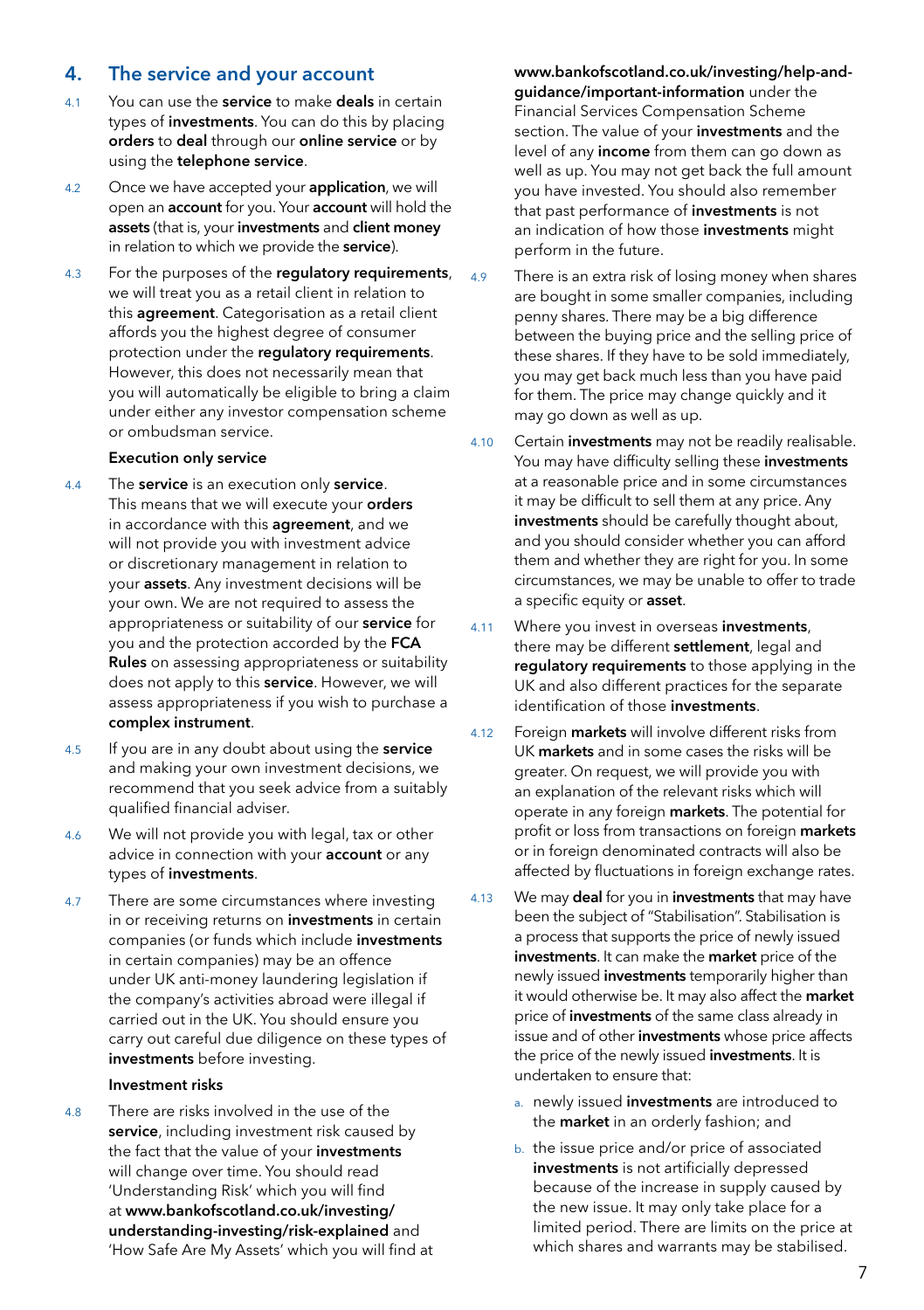- <span id="page-9-0"></span>4.14 Some investments are defined as complex. These types of *investments* carry additional risks to non-complex investments such as shares and funds. You should not deal in these investments unless you understand the nature and extent of your exposure to them. In some cases this category of investment may not be offered to some customers without undertaking further enquiries.
- 4.15 We will provide you with additional risk warnings which are relevant to the service, and it is important that you read these and have understood them before you invest. You can access these risk warnings at www.bankofscotland.co.uk/sharedealing/risks If you are unsure about what the risks of the service are or what they might mean for you, you should contact a suitably qualified financial adviser.

## Cancellation

- 4.16 You have the right to cancel the **agreement** within 30 days of us confirming to you that we have opened your **account** and that it is available for you to use, or of us providing you with the relevant terms, whichever is the later ("the cancellation period"). You also have the right to cancel a transfer of an ISA from another ISA manager within 30 days of the transfer.
- 4.17 If you wish to cancel, you must contact us within 30 days. You will have no further obligations in relation to the service and you will not be charged any fee for cancelling. However, you agree that we may start providing the service to you before the end of the cancellation period, in which case we may make a pro-rata **charge** for the service provided to you up to cancellation.
- 4.18 If you cancel, we will return to you the cash in your account at the next dealing period after we receive your cancellation request. If you have purchased investments during the cancellation period, we will sell those investments and send you the sales proceeds after the settlement date. The cash that you receive may be less than you transferred to us if we have carried out deals on your behalf or if the value of your investments has fallen during the cancellation period, and you will bear that market risk. You will also bear the costs associated with deals which we have carried out for you, such as dealing charges and stamp duty.
- 4.19 If you have transferred investments to us during the **cancellation period**, we will not be able to return these to you until you provide us with instructions as to how you want us to transfer them to you or to another provider. This does not affect your right to cancel this agreement, but there may be a delay in returning your investments if we do not receive

your instructions with your cancellation notice. If the value of your investments falls during that period, you will bear that market risk. You will also bear the costs associated with **deals** which we have carried out for you, such as dealing charges and stamp duty.

4.20 If you do not exercise the right to cancel, the agreement will remain in effect until terminated under its terms.

## 5. Opening an account **Eligibility**

- 5.1 To be eligible for an **account** you must be:
	- a. an individual;
	- b. 18 years of age or over; and
	- c. either:
		- i. resident in the UK, or (unless your account is an ISA) Jersey, Guernsey or the Isle of Man; or
		- ii. performing duties as a crown employee serving overseas and paid out of the public revenue of the United Kingdom (typically a serving member of the armed forces) or be married to, or in a civil partnership with, a person performing such duties.
		- d. not a US person, a U.S. citizen or resident in the US for tax purposes by any other means
		- e. not a resident of Canada
- 5.2 We will not knowingly accept instructions from a corporate body, investment club or trust, except to the extent that it is necessary to enable you to close or transfer your **account**.
- 5.3 You may apply for more than one **account**, for example for one ISA and another account that is not an ISA. In this case, the word "account" means each of those **account**s and this agreement applies to each account.

## Applying for an account and joint accounts

- 5.4 In order to open an **account** you must complete an **application** and provide us with such information as we reasonably request to enable us to open your **account** and provide you with the service. This may include evidence of your identity, and any authorised persons, in line with requlatory requirements to prevent money laundering, fraud and market abuse. If you do not provide us with this information, we may delay or refuse to accept your **application** for an account.
- 5.5 You must provide details of a nominated bank account in your name or which you hold jointly with someone else that will be used to fund and receive amounts from your account in line with this agreement. Your nominated bank account may also be used to collect costs and charges. If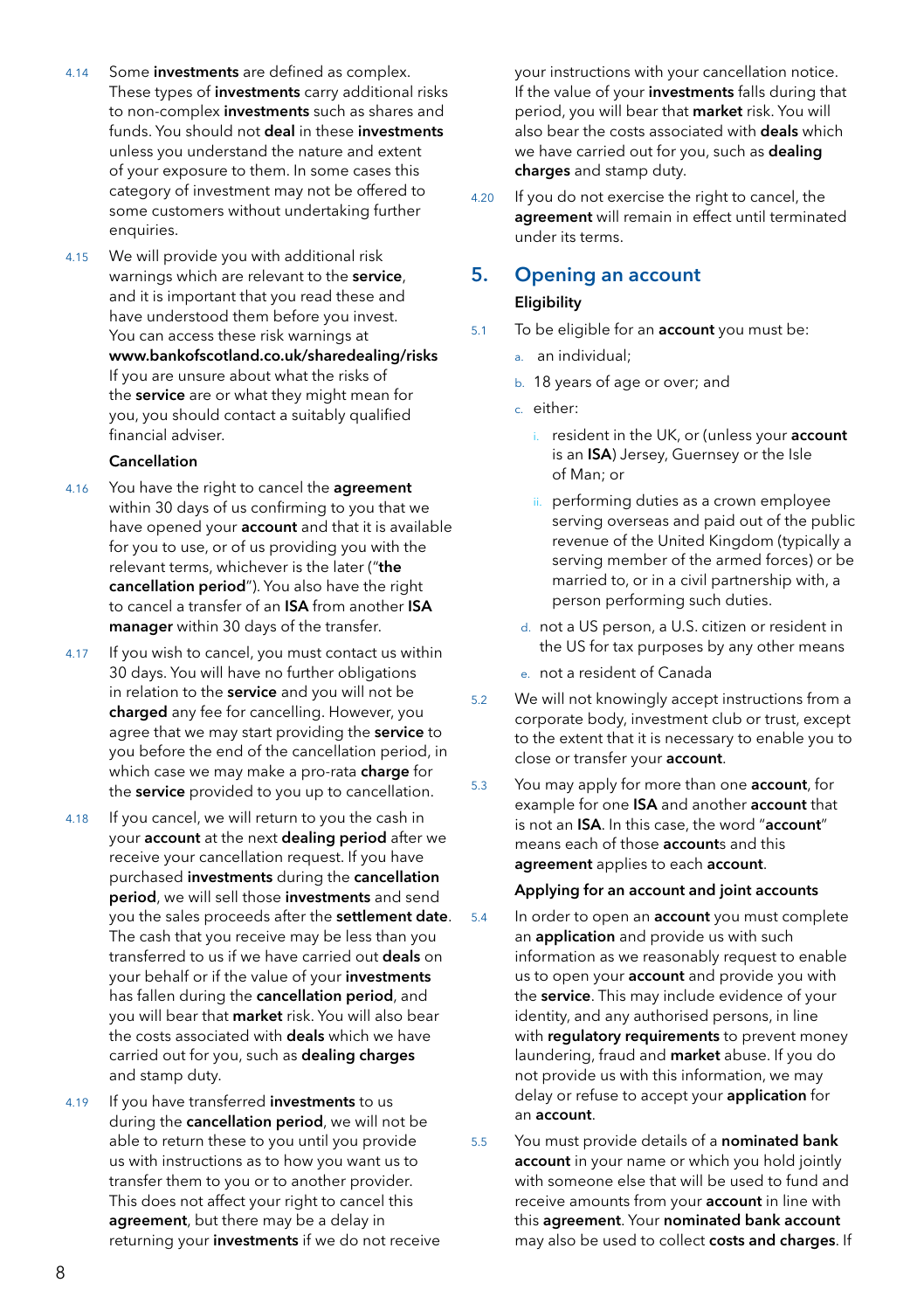you have more than one **account** with us, we may use the same nominated bank account for each. All payments to or from your nominated bank account will be in Pounds Sterling.

5.6 In order to validate your debit card, we will request but not take £1 from your nominated bank account: this will be made available again as soon as your debit card has been authorised.

#### Transferring investments into your account

5.7 If you ask us to, we may accept a transfer of eligible investments direct from another provider. However, if you hold investments in the form of a certificate, you will need to apply for them to be transferred into your account.

#### Authorised persons and joint accounts

- 5.8 We will accept orders and instructions in relation to your **account** from you and from a person who has a legal right to give us instructions (for example, your trustee if you are made bankrupt, your personal representative, or a person with a legally enforceable power of attorney granted by you). We may not be able to provide online access to or accept online instruction(s) from anyone other than the main **account** holder(s).
- 5.9 We may also agree to accept instructions from a person whom you have authorised us in writing to accept instructions from and where that person has accepted such authority. We may not be able to provide online access to or accept online instruction(s) from anyone other than the main account holder(s).
- 5.10 If your **account** is held jointly with another person or persons:
	- a. each of you is individually and jointly liable for money owed to us and we have the right to demand repayment from all or any of you for all or part of such money;
	- b. any of you can give instructions or receive notices on behalf of the others and access information provided by the online service;
	- c. any of you may give us an effective and final discharge in respect of any of our obligations under this agreement;
	- d. if any of you die, this agreement will continue and we may treat the survivor or survivors as the only party or parties to this **agreement** as entitled to the assets; and
	- e. we may contact and otherwise deal only with the account holder named first in our records, subject to any regulatory requirements or unless you request otherwise.

## Your obligations

5.11 At all times during the course of this agreement you must:

- meet the eligibility requirements set out at Condition 5.1 or, if your account is an ISA, those set out at Condition 21.3;
- b. promptly provide us with any information that we reasonably request in order to provide the service to you in line with regulatory requirements;
- c. provide us with details of a nominated bank account in your name and ensure that your nominated bank account continues to be able to make and receive payments to and from us;
- d. as set out in Condition 6, keep your security details secret at all times and not disclose them to anyone, take all reasonable care to prevent unauthorised or fraudulent use of your security details by others, and contact us as soon as possible if you know or suspect that someone knows your security details or is impersonating you;
- e. tell us whenever your contact details change, including your email address, because we will use the most recent contact details on our records whenever we send you correspondence;
- f. tell us as soon as possible of any material change to the information you have given us as this may affect the service we provide;
- g. own and have the right to deal in the assets in your account and ensure that no other person has any rights or interests in those assets that prevents you from dealing in them in line with this agreement;
- h. check any confirmation of transactions or statements that we send you when you receive it and contact us without undue delay if you think it is inconsistent with your instructions or where there is any inaccuracy; and
- i. otherwise comply with the terms of this agreement and the law.
- 5.12 If you do not comply with these obligations, this may affect the way we can provide the service to you and we may:
	- a. refuse to open an **account** for you or accept your assets;
	- b. apply a restriction to your **account** preventing all trading activity;
	- c. refuse to make payments or transfer investments from your account;

a. tell us as soon as possible if you no longer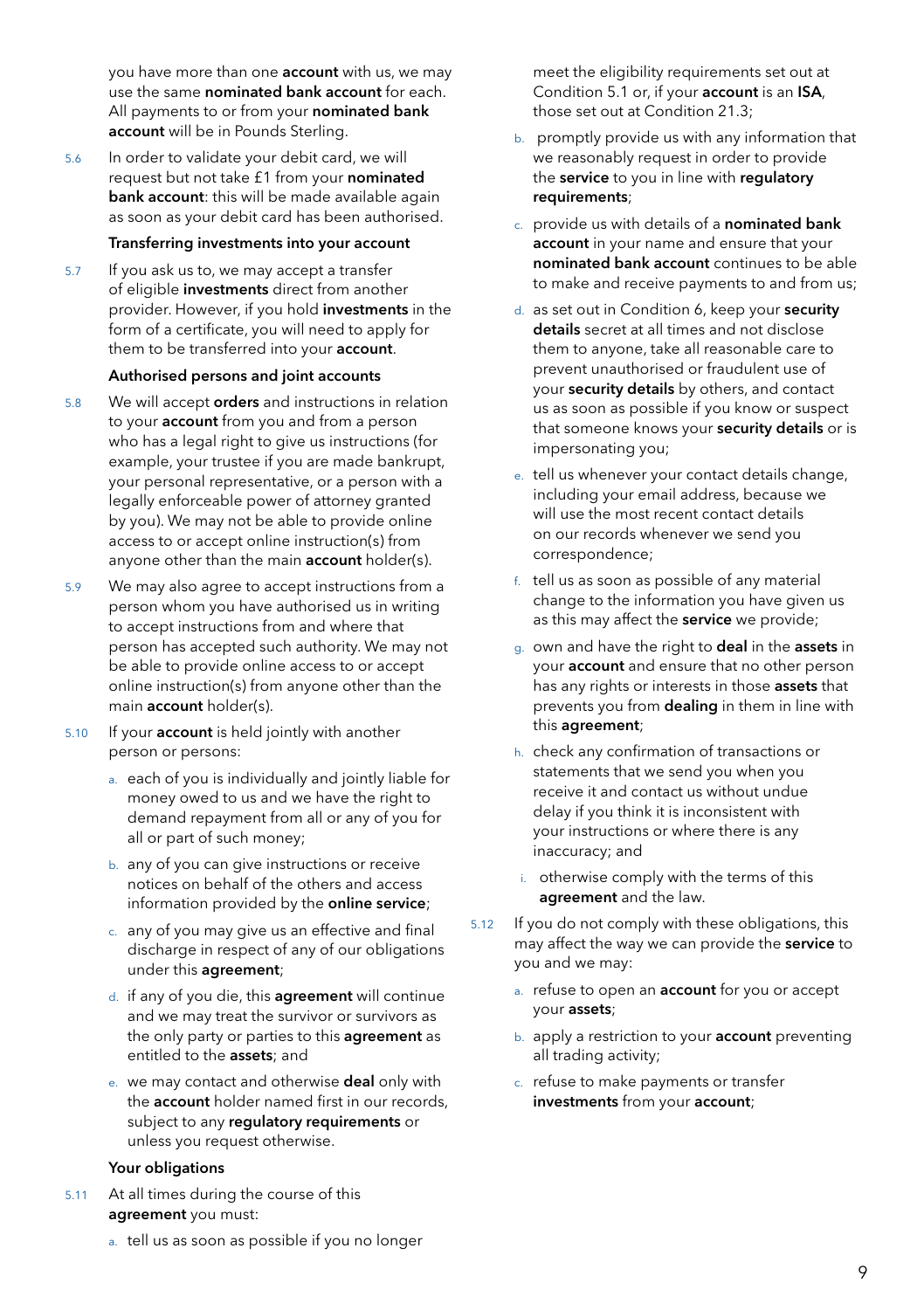- <span id="page-11-0"></span>d. close your account; and/or
- e. take any other responsible step necessary to comply with regulatory requirements.
- 5.13 If you deal or hold US listed investments we may require you to complete certain documents in order to satisfy U.S. tax authority requirements. If you do not provide the appropriate documents within the appropriate deadline, which will not be set unreasonably, or we are not satisfied that they have been fully and accurately completed, we may:
	- a. refuse to buy or subscribe for U.S. investments;
	- b. apply a higher rate of withholding tax to any U.S. sourced income; and/or
	- c. sell any U.S. investments you hold.
- 5.14 If you wish to buy US listed shares that may pay US sourced income, such as dividends, we require you to complete certain documents in order to satisfy U.S. tax authority requirements. Once we have these documents we can apply a reduced withholding tax rate instead of the usual rate applied to your US sourced income, depending on your circumstances. For details of the prevailing withholding tax rates see our website. For UK listed shares paying US sourced income, no reduced withholding tax rate is applied even if you have certain documents in place. The document is valid for three calendar years following the year in which you sign it, unless your personal circumstances change. You must let us know within 30 days if this happens. We may contact you when your form is due to expire

## 6. Using the service

## How to access the service

6.1 Except as otherwise set out in this **agreement** you can access your **account** and use the service either online through our **online service** or over the telephone using our telephone service. If you use the **online service** you must select which of your accounts you wish to transact on, if you have more than one **account** 

## Your account security and security details

- 6.2 When we open an **account** for you, we will send you security details so that you can access your account using the online service and/or the telephone service.
- 6.3 We will not accept any instructions or subscriptions from you unless you satisfy our security verification procedures by using your security details when using the online service or the telephone service. We may require you to provide one or more of your other security details and/or enter your password or give us your PIN before we accept instructions about your **account**.
- 6.4 For administration or security reasons, we can require you to use new security details before you use (or carry on using) our online service or telephone service.
- 6.5 When you use our online service or telephone service you must follow any reasonable instructions that we give you from time to time.
- 6.6 If any of your accounts is a joint account, and more than one of you uses our **online service** or telephone service, you must each use your own security details and not those of any other account holder.
- 6.7 You must not let anyone else know your security details or the fact that they are for use with your account and you must use reasonable care to keep your security details secure.
- 6.8 If you think that someone else knows your password or any of your additional security details or has used any of them to use our online service or telephone service, you must:
	- a. tell us and change your security details as soon as you can by contacting us on 0345 606 1188; and
	- b. in relation to your password for the online service, change it online as soon as possible. If you have difficulty changing your password the Helpdesk will be able to assist you.
- 6.9 We may give the police or any other relevant authority any information they need if we think that it will help them find out if someone else is using your security details.
- 6.10 We may stop your use of our **service** if we reasonably believe that:
	- a. your identity details are being used by someone else or we are otherwise concerned about the security of your **account**;
	- b. we suspect your **account** is being used in breach of this **agreement** or in an unauthorised or fraudulent manner; or
	- c. you are not complying with your obligations under this agreement.
- 6.11 Where we stop your use of the service under Condition 6.10 we will, if practical, notify you immediately before or, where we cannot notify you immediately before, after stopping the use of the service. We will inform you of our reasons for doing so unless it is unlawful for us to do so or it would compromise our reasonable security measures.

## Unauthorised use of your account

6.12 Provided that you have complied with this Condition 6, we will reimburse you for the losses that you suffer as a result of your security details being used fraudulently.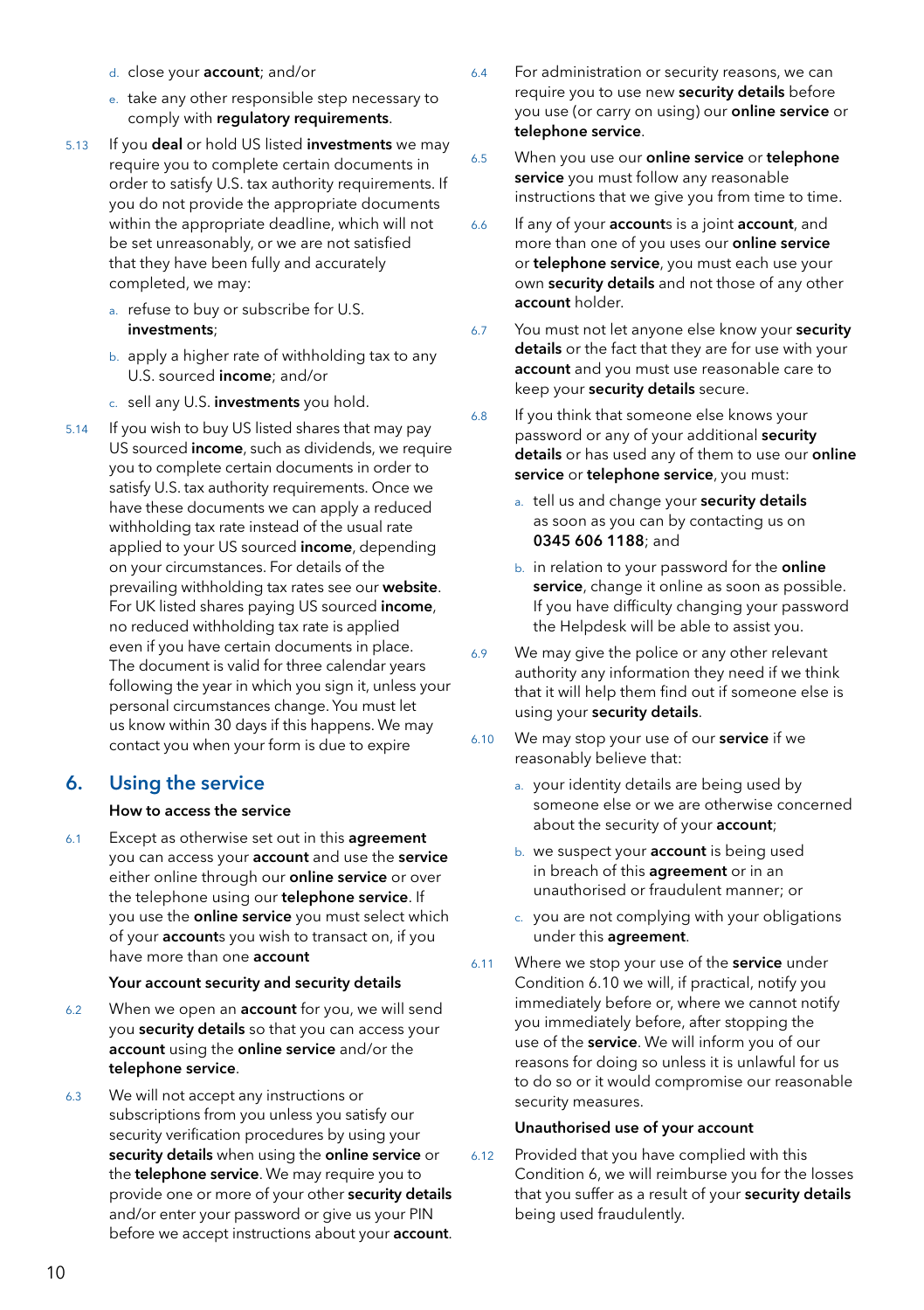#### The online service

- <span id="page-12-0"></span>6.13 Where you have applied for our online service, when we open your **account** we may send you a username and temporary password for accessing your account through the online service. You will be required to change the temporary password to a password of your choosing. You can change your username or password online by following the instructions on the screen. You may also be required to provide other memorable information and/or additional security details for the purposes of identifying yourself.
- 6.14 When we need to contact you we normally do so by sending an email to the email address registered against the **account** or by posting the communication onto our website or both. If we send messages or information to you by posting them onto our website we won't change them after we have sent them.
- 6.15 Our online service is provided via secured internet sites. Disconnecting from the internet or leaving our secure sites will not automatically sign you off. You must always use the sign off facility when you are finished and never leave your computer/device unattended while you are signed in. As a security measure, if you have not used the **online service** for some time, we will ask you to sign in again.
- 6.16 You are responsible for ensuring that your computer, mobile device, software and other equipment are capable of being used with our online service and for carrying out your own regular virus checks and security updates.
- 6.17 We will take reasonable care to ensure the security of, and prevent unauthorised access to, our online service.
- 6.18 When using the **online service** you must comply with any instructions and procedures that we give you from time to time.
- 6.19 We will not be liable for any losses that you suffer due to any failure of the **online service** to the extent that the failure is beyond our reasonable control.
- 6.20 We will take reasonable efforts to provide the online service, but we may suspend all or part of the **online service** where we reasonably consider it necessary, including for maintenance, technical problems, regulatory reasons, for our protection or to ensure that we can continue to make the **online** service available.
- 6.21 If, at any point, the flow of information between us on the **online service** is interrupted (for example, your computer or mobile device crashes, you lose network connection or you receive an error message), and you are not certain whether your instructions have been accepted or not, do not try to enter your instructions again. Instead, please try to log on to our **online service** again and check

your account details. If you cannot log on, or you are still uncertain about whether we have received your instructions, please telephone us and we will confirm the position. We will not be responsible if you give us repeated instructions, incorrect instructions or mistaken instructions.

6.22 Unless we tell you otherwise, any software, hardware or device we provide to you in connection with the online service is licensed to you. The copyright and all other rights in it and any other information we provide to you remains owned by us or the person who licenses it to us. You must use it exclusively in connection with this **agreement**. You will obtain no rights, title or interest in any such materials or intellectual property rights relating to them.

## Telephone service

6.23 When we open your **account**, we will send you a personal reference/account number and a personal identification number (PIN) for accessing your account through the telephone service.

#### Using the service outside the UK

- 6.24 Our service is available to UK (and, except in relation to **ISAs**, Jersey, Guernsey and the Isle of Man) residents and is designed to be used by persons situated in those countries only.
- 6.25 If you are outside the UK (or, except in relation to an ISA, Jersey, Guernsey or the Isle of Man) you may only use our **service** to view information or to close your **account**, but not to open new **accounts**, buy investments or make further subscriptions to an existing **account**. To ensure that we do not breach requlatory requirements in the country you are resident, we may prevent you from using our service to sell investments unless you are closing your account. If you use the service while you are located outside the UK (or Jersey, Guernsey, or the Isle of Man, if applicable) you do so at your own risk and it is your responsibility to check local regulations to make sure it is legal for you to do so.
- 6.26 You must tell us immediately if you cease to meet the residency and eligibility requirements set out in Condition 5.1(c). In such circumstances we may have to close your **account** and terminate this agreement, sell any investments or limit your ability to **deal**, for example to ensure that we do not breach regulatory requirements in the UK or in the country you have moved to.

## 7. Funding and withdrawing amounts from your account

#### Funding your account

7.1 Before you place an **order** to purchase investments, you must ensure that there are sufficient **tradable funds** in your **account** to settle that deal and to pay any associated costs and charges.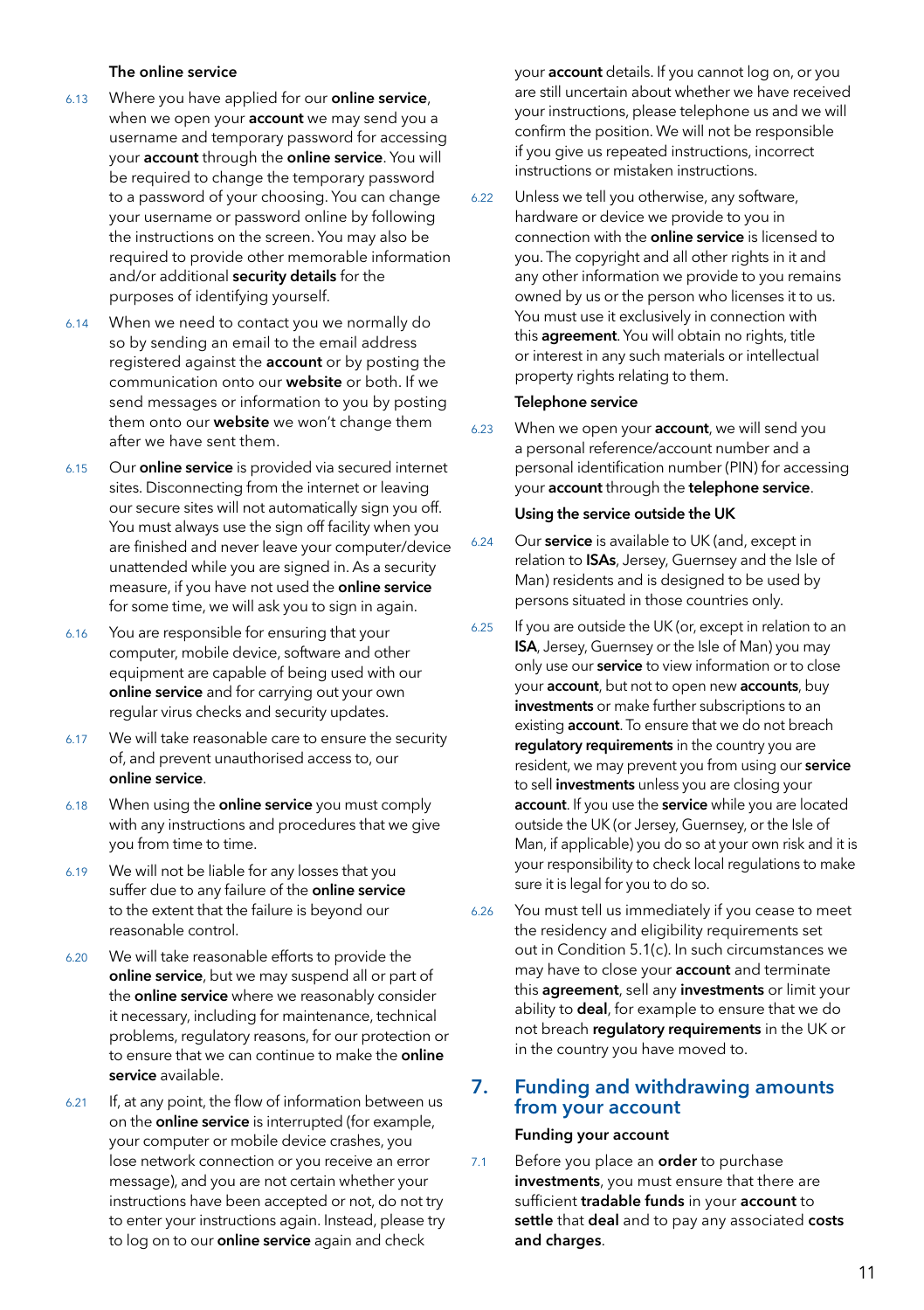- <span id="page-13-0"></span>7.2 Tradable funds are the money held in your account, minus any amounts that will be required to settle any buy order that has been executed but not yet settled, plus amounts that you will receive in respect of any sell **order** that has been executed but not yet settled.
- 7.3 You can fund your **account** in the following ways:
	- a. by paying an amount from your nominated bank account by debit card – provided that we receive an 'authorisation' from your bank, we will deem this to be available funds and tradable funds immediately;
	- b. by Direct Debit from your nominated bank account – we will initiate the request as soon as we have received it although it can take up to three working days before the money will become available funds and tradable funds; and/or
	- c. by sterling cheque from a bank in the UK, the Isle of Man or Channel Islands. You will not be able to trade until the money becomes available funds and tradable funds.
- 7.4 If you are going to make a payment by debit card and your bank imposes any limits on your debit card, it is your responsibility to notify your bank of the payment that we will request so that we can collect it.
- 7.5 There is a limit on the amount you can fund your account with via debit card of £100,000. If you want to fund with more than this you should contact our customer services team.
- 7.6 We will not be liable for any loss arising directly or indirectly from the late collection of a payment that is outside our reasonable control, including any loss of investment opportunity or loss of tax relief.
- 7.7 If you have authorised us to deduct payments and/or costs and charges through a Direct Debit instruction and there are any changes to the amount, date or frequency of your Direct Debit we will notify you 3 working days in advance of your **account** being debited or as otherwise agreed. If you request us to collect a payment, confirmation of the amount and date will be given to you at the time of the request.

## Income

7.8 All income received by us will be paid into your account within 10 working days of receipt, unless you ask us to pay *income* to your nominated bank account or elect to take part in a DRIP scheme. Where we are required by regulatory requirements to do so, you authorise us to deduct income tax at the appropriate rate from any dividends, interest payments and cash entitlements which are paid gross before paying the net amount to you, and to account for any tax deducted to the relevant authorities.

- 7.9 We will only accept dividends in cash unless we agree otherwise.
- 7.10 Any cash that you are entitled to receive in connection with your account will be rounded down to the nearest penny.
- 7.11 We will not provide relief at source or support reclaims for withholding tax on foreign securities. However, for US securities, a reduced rate of withholding tax on dividends or other income may be possible where we have received completed documentation and a valid treaty claim is made.

## Withdrawing cash from your account

- 7.12 You can withdraw available funds held in any account at any time by using the online service or the telephone service so long as enough tradable funds remain to settle any outstanding buy orders and pay any costs and charges due but not yet paid, subject to Condition 11.
- 7.13 Funds will usually be sent by electronic transfer to your nominated bank account which can take up to three working days. Alternatively, if your account is an ISA, we can transfer cash to another ISA Manager (see Condition 21.34).
- 7.14 If we are unable to complete the transfer of funds to your nominated bank account and the value of the funds is equal to or above £25 we will make payment by cheque payable to you. If the value is less than £25 we will hold the sum in your account.

## Sell to withdraw instruction

- 7.15 If your **account** is not an **ISA**, and you make a 'Sell to Withdraw' instruction in respect of some or all of your investments, we will liquidate those investments and initiate the transfer of the sale proceeds to your nominated bank account on the settlement date specified in the trade confirmation. Please see Condition 7.13 for details of payment timescales. However, please note we may need to validate your nominated bank account details before we can pay you. This may lead to a delay in you receiving the funds.
- 7.16 A 'sell to withdraw' instruction can only be placed using our telephone service.

#### Withdrawing investments from your account

7.17 You can withdraw **investments** held in your account at any time, so long as you have sufficient assets remaining to settle any outstanding costs and charges and subject to Condition 11. We will transfer investments direct to another service provider upon instructions from that service provider. Alternatively, upon receipt of your request through the telephone service, we will arrange for you to be sent a certificate in your name for your investments, unless this is not possible due to the nature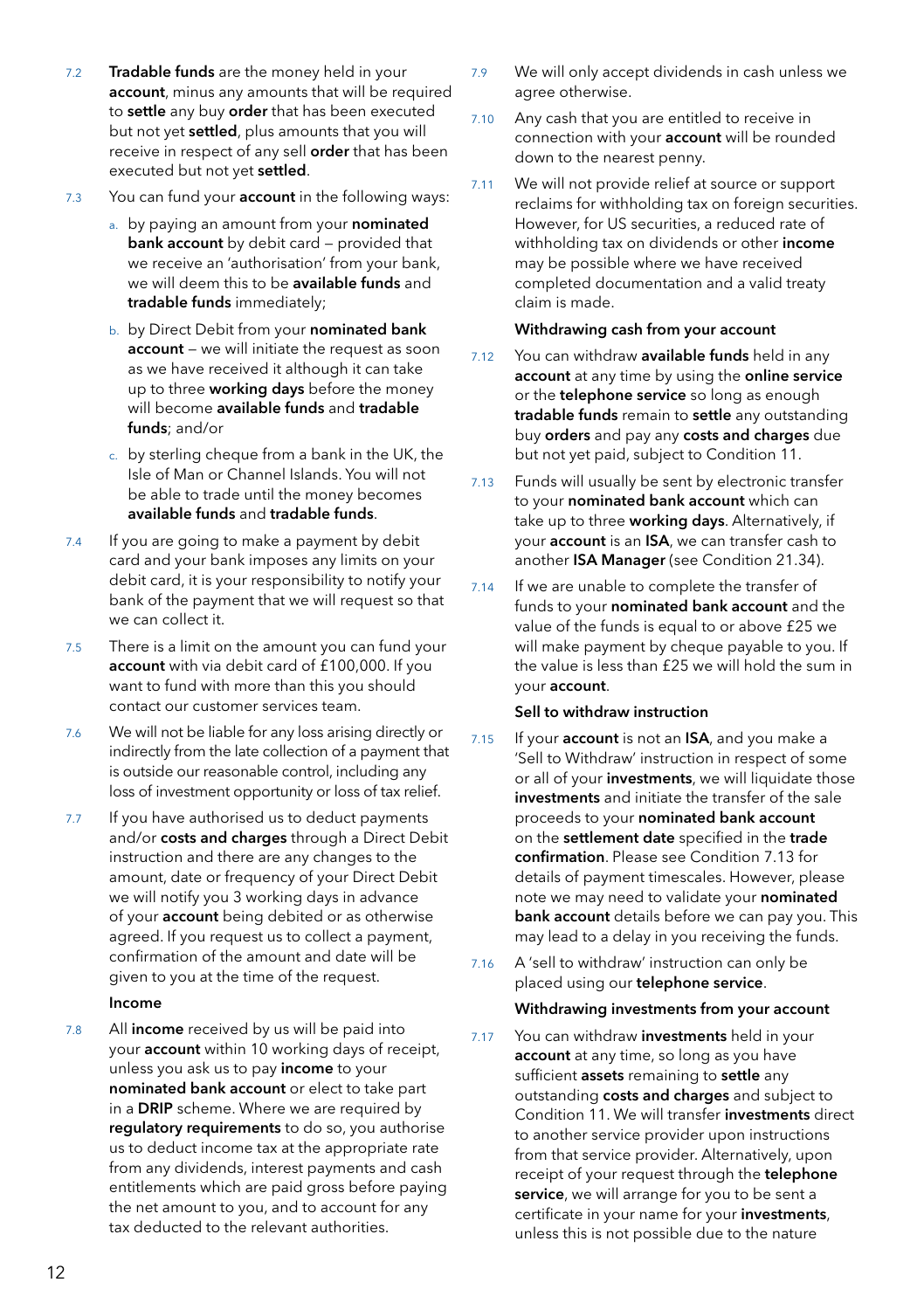of the investments. Where a certificate is reregistered in your name this will be processed by us outside of the custody rules, as defined in the FCA Rules. We may charge you for some of these services. Please see our website for details.

- 7.18 You cannot transfer investments from your account until the investments have settled in your account.
- 7.19 If you prefer, you can instruct us to sell your investments and transfer the cash proceeds to your nominated bank account. Alternatively, if your account is an ISA, we can transfer the cash proceeds to another ISA manager (see Condition 21.34).

## 8. Dealing

## Asset Eligibility

8.1 Any stocks proposed to be added to our platform will be subject to eligibility checks to ensure they meet our trading criteria

## Placing orders

- 8.2 Except as otherwise set out in this **agreement**, you can place orders to deal:
	- a. using the **online service** at any time when it is available; or
	- b. the telephone service during the stated business hours for the telephone service.

If the **online service** is unavailable or if you receive an error message, you should use the telephone service to place or confirm an order.

8.3 When you place an **order** you must tell us the exact name and number or value of **investments**. whether you want to buy or sell those investments, and any other information that we may reasonably require.

## Accepting or refusing orders

- 8.4 Where we have accepted your order we will confirm this by giving you an **order** or bargain reference. Your order will not bind us until we have accepted it.
- 8.5 Any deal that we accept in good faith will form a legally binding contract between you and us. Once we have accepted your order you cannot change your mind afterwards, unless they are TradePlan orders, in which case Condition 18.13 will apply, or scheduled investments, in which case Condition 19.5 will apply.
- 8.6 Once we have accepted an order we may, at our discretion, delay execution of that order until we can contact you to clarify or check your order, if we reasonably believe that it is in your interests to do so. This may include, but is not limited to, any occasions where your deal is outside the normal market size for that investment.

We will not be liable for any actual or potential financial loss or expense that you incur as a result of a delay, provided that we have taken all reasonable steps to contact you promptly.

- 8.7 We may reject your order where:
	- a. your account does not contain sufficient tradable funds for the relevant deal or any other orders to purchase investments that you have placed but that have not yet settled. If tradable funds are insufficient at the point of execution to cover the whole amount of the deal, we reserve the right to either:
		- not carry out any part of the deal;
		- ii. adjust your deal to match the tradable funds in your account; or
		- iii. where the **deal** is a purchase of investments which are listed on international markets, we may proceed in accordance with Condition 8.22;
	- b. your account does not contain sufficient investments for the relevant deal and for any other orders to sell investments that you have placed but that have not yet settled;
	- c. by carrying out your order, we reasonably believe that we might breach regulatory requirements or the rules of any market or become exposed to action or censure from any government, regulator or law enforcement agency;
	- d. we are not reasonably satisfied that you have the right to **deal** in investments in relation to which you have given us an order, in which case we will not accept your order until you have provided us with proof that is reasonably satisfactory to us;
	- e. your **order** is unclear or we have reasonable grounds to believe that it is incorrect, given in error or is not given by you or a person authorised by you;
	- f. we have not received any information that we have requested and which is reasonably necessary for us to carry out the deal; or
	- g. your order is to sell investments and you owe us any money.
- 8.8 If we reject an **order** we will take reasonable steps to tell you about that rejected **order** and the reason for our rejection, provided that we are permitted to do so under the regulatory requirements.

## Executing orders

8.9 If we accept an order inside a dealing period, we will carry it out as soon as reasonably practicable. If we accept an order outside a dealing period, we will carry it out as soon as reasonably practicable after the start of the next dealing period.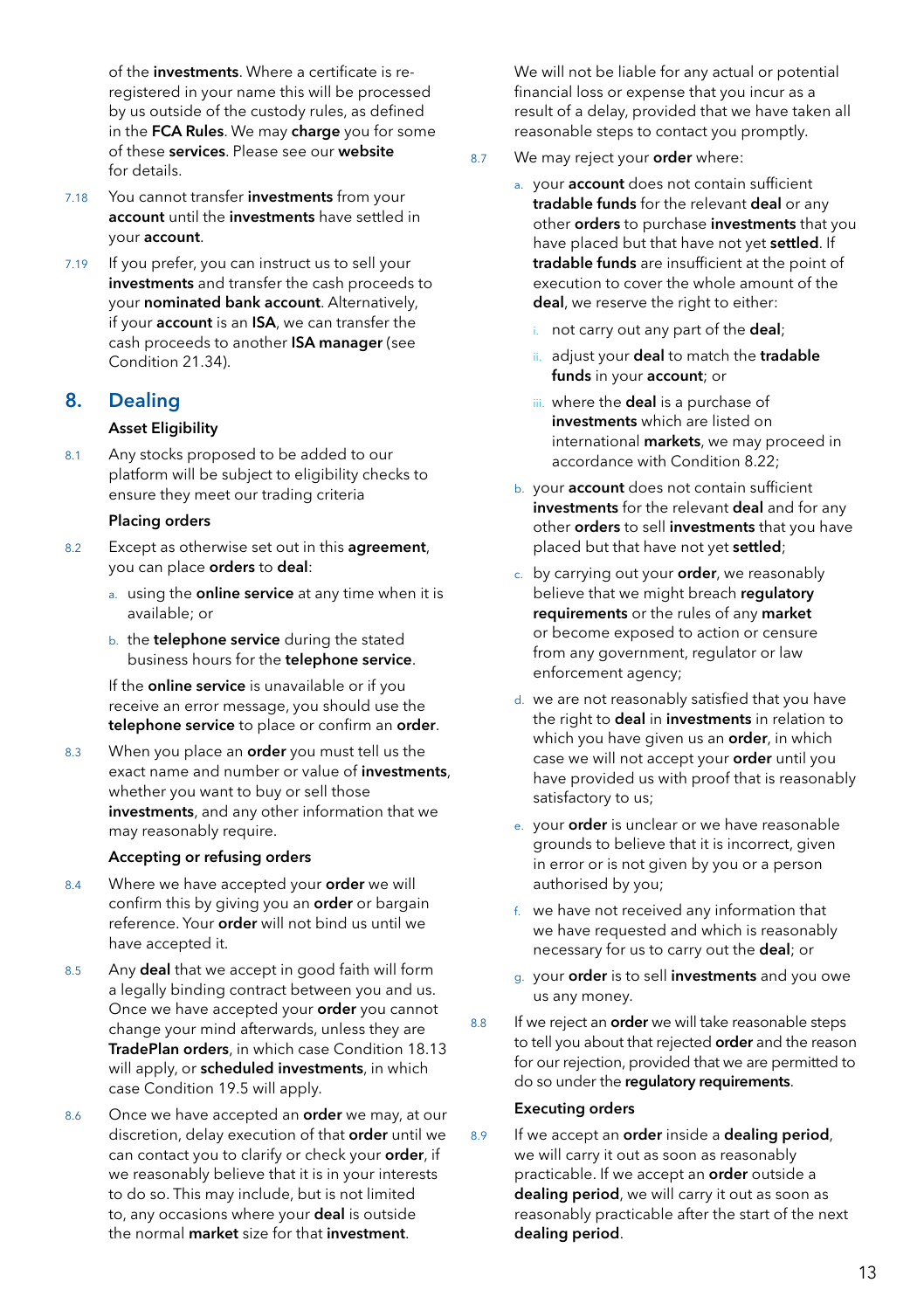- 8.10 Once we have accepted your order we cannot accept any responsibility for any actual or potential financial loss or expense that you incur if, for any reason (other than our negligence), there is a delay or change in **market** conditions before the execution of your order is complete.
- 8.11 If we negligently fail to carry out an order that we have accepted, we will take all reasonable steps to return you to the position that you should have been in had we not so failed.
- 8.12 We will execute each order in accordance with the regulatory requirements and the rules of any market on which the deal is effected.
- 8.13 We will publish on our website on an annual basis the top five execution venues as defined in the FCA Rules in terms of trading volumes per asset class where we executed customer orders in the preceding year.
- 8.14 We carry out **orders** in accordance with "best execution". "Best execution" is our obligation under the regulatory requirements to take all sufficient steps to obtain, when executing orders, the best possible results for our clients on a consistent basis in accordance with our Order Execution Policy (OEP).
- 8.15 We will carry out your **orders** in accordance with our OEP which sets out the arrangements that we have put in place to ensure that we meet our "best execution" obligations. Our current OEP has been provided to you, and we will provide you with any updated OEP from time to time, including by publishing this on our website at [www.bankofscotland.co.uk/investing/help-and](http://www.bankofscotland.co.uk/investing/help-and-guidance/important-information)[guidance/important-information](http://www.bankofscotland.co.uk/investing/help-and-guidance/important-information)
- 8.16 If you give us specific dealing instructions in relation to an order and we agree to execute your order in accordance with those instructions rather than in accordance with our OEP, it may not be possible for us to obtain the best result that would otherwise be available to you at the time of the **deal**, and the dealing terms you receive may be adversely affected.
- 8.17 You authorise us to execute deals on your behalf outside of a regulated market or MTF when we believe it is in your best interests to transact in this way.
- 8.18 When we carry out a **deal**, we may combine your order with those of other clients. This is called "order aggregation". We will only aggregate your order where we reasonably believe at the time we deal that the aggregation is unlikely to work overall to your disadvantage. However, the result of the aggregation may be to your disadvantage in relation to a particular **order** compared to if we had bought or sold your investments separately.
- 8.19 We may treat each order in more than one type

of investment, or each order to deal at different times in the same type of *investment*, as separate orders, in which case costs and charges will apply separately to each deal.

- 8.20 If, after an **order** is placed on your behalf on a market we cancel any dealings in the relevant investment where we are asked by that market to do so, we will not be liable for any actual or potential financial loss you incur as a result. In particular, we reserve the right to cancel any duplicate or repeated deals that you give to us where the circumstances indicate that the **deal** has been split into a number of smaller **deals** to take advantage of any **market** limitations or restrictions.
- 8.21 We may carry out a **deal** as the other party to that deal rather than arrange the deal for you with somebody else. If we do this, we will tell you after we carry out the deal.

#### Dealing on international markets

8.22 When purchasing **investments** which are listed on international **markets** we will, acting reasonably, notionally limit your order to 90% of the tradable funds in your account. We do this to limit the risk that a sudden adverse change in market conditions or exchange rates means that your obligation to settle exceeds your tradable funds. However, should such a change occur and your obligation to settle exceeds your tradable funds, you will remain liable to settle the deal in full.

## Deal confirmations

- 8.23 We will send you a trade confirmation for each deal no later than the working day following that on which we carried out your order, or, where that order was carried out by a third party on our behalf, no later than the working day after that on which we receive the relevant confirmation from that third party.
- 8.24 You can ask us at any time for an update on the status of any order you have placed.
- 8.25 Our deal records are conclusive. This means that, in the absence of any obvious error, the information held on our computer systems and the trade confirmation for that deal are the only valid evidence of the deal. In particular, the screen message may not be used as evidence of a **deal**.
- 8.26 If you become aware or believe that information in a trade confirmation or on our systems is incomplete or incorrect, you must tell us as soon as possible so that we can rectify any missing or incomplete information.

## Certificated shares

8.27 If you already own shares that are evidenced by a paper certificate ("certificated shares"), you can sell these shares using our telephone service (but not our online service).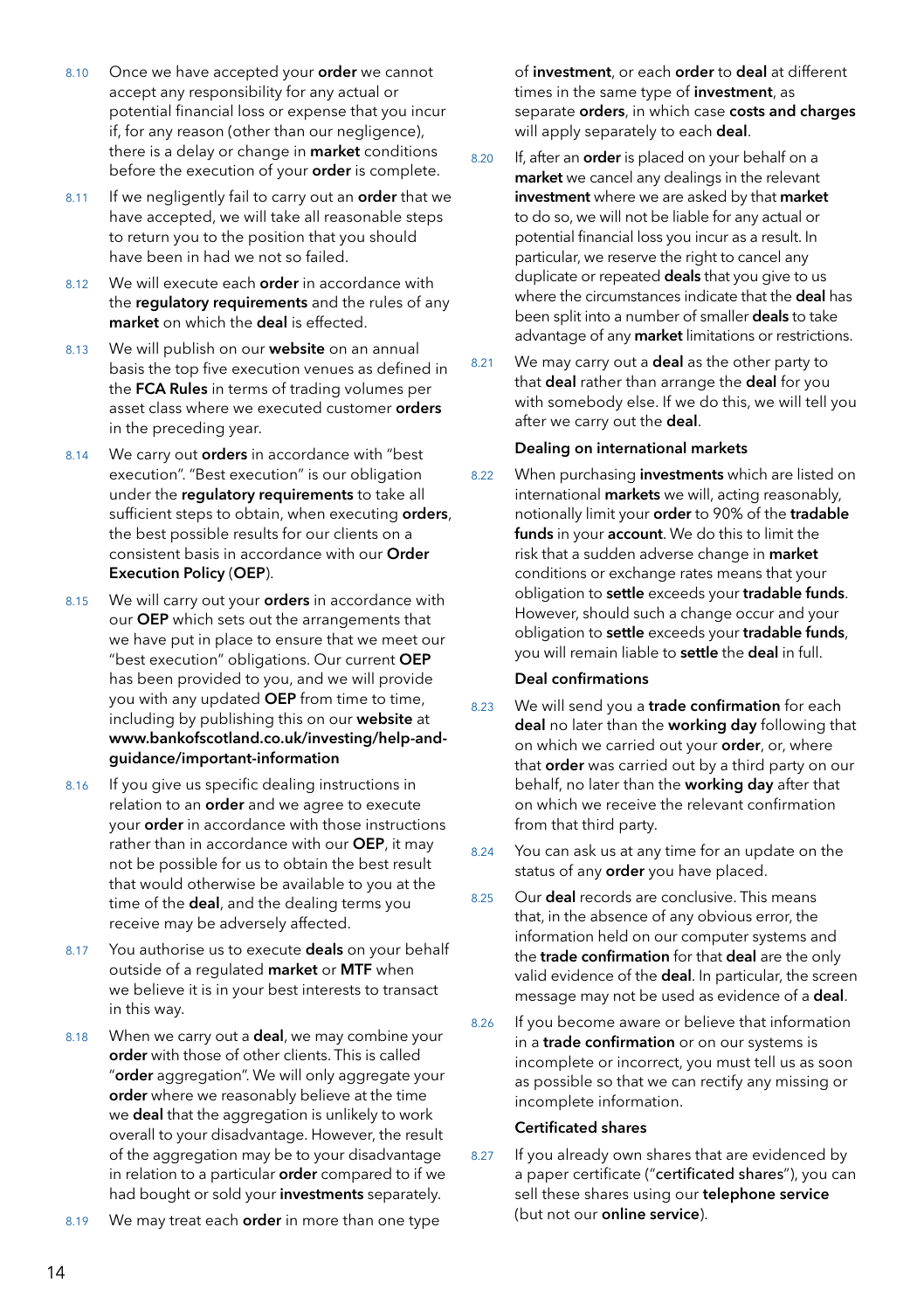- <span id="page-16-0"></span>8.28 You must make sure that you have possession of the share certificates and they are in your name before you call us to **deal**. By giving us an order to sell certificated shares you undertake that you are the owner of those shares and that they accurately reflect your holding on the appropriate share register. We may, at our discretion, require you to provide us with the share certificates before we will carry out your order.
- 8.29 Once we have carried out your order, we will send you a **trade confirmation** and a transfer form. We must receive, in a form reasonably acceptable to us:
	- a. the transfer form signed by you;
	- b. your share certificate (unless this is already in our possession); and
	- c. any other relevant documents and information from you or the registrar of the relevant company that we may request;

at least three working days before the settlement date stated on the trade confirmation. If this does not happen then settlement may be delayed or may not take place at all and you may not receive your proceeds of sale until after the settlement date stated on the **trade confirmation** or at all.

8.30 Different costs and charges apply to deals in certificated shares. These can be found on our website.

## Appropriateness

- 8.31 Before you can place an **order** to **deal** in certain investments, such as complex instruments (for example, certain Exchange Traded Products), we may be required under the requlatory requirements to assess the appropriateness of such transactions for you by reference to your knowledge, experience and understanding of the risks involved.
- 8.32 If we assess that a certain investment, such as a complex instrument, that you are attempting to place an **order** for is not appropriate for you, you will not be permitted to place the order at that time.

## 9. Settlement

- 9.1 Your **account** will be denominated in Pounds Sterling. We will carry out deals and settle them with and for you in Pounds Sterling.
- 9.2 Where we are required to **settle** any transaction in a currency other than Pounds Sterling, we shall convert the relevant amounts into or out of that currency at the available exchange rate based on the prevailing currency market at the time we carry out the deal and will include a charge. We will give you an indicative exchange rate

when you place your order although you should be aware that the actual exchange rate applied to your **deal** may change from the indicative rate provided. The rate applied to each deal will be confirmed on the trade confirmation once the deal has been completed.

- 9.3 Subject to Condition 9.4, where we carry out a deal for you, so long as you have complied with your obligations, your **account** balance will reflect the cash proceeds and the investments relating to that deal on the dealing date, although the cash proceeds of a sale **order** will only become available funds on the settlement date.
- 9.4 Where we carry out a **deal** for you to sell certificated shares, we will pay the cash proceeds into your **account** only once we have actually received these proceeds from the purchaser. This may be on or after the settlement date, or, if the purchaser fails to settle the deal at all, we will not be able to pay the proceeds to you but will return the certificated shares to you.

## Receipt of proceeds on the sale of investments

- 9.5 Subject to Condition 9.4, if you sell investments the net sale proceeds received by us will be credited to your account on the dealing date stated on the trade confirmation. For your convenience, sales proceeds from sales of investments held in your account will count as tradable funds from the date of your order for the purposes of buying other investments only. Sales proceeds will not become available funds until the settlement date.
- 9.6 If you owe us any amounts, we may use the sale proceeds to meet such outstanding amounts.

## Payment on the purchase of investments

- 9.7 If you use your **account** to purchase investments through TradePlan or scheduled investments, the price for those investments will be deducted from your **account** and cease to be **tradable** funds and available funds on the dealing date.
- 9.8 Save as set out in Condition 9.7, once you have placed an order for a deal, the relevant amount of tradable funds in your account required to settle that deal will be committed to that deal and will cease to be **available funds** or **tradable** funds for any other deal.

## Investments

9.9 When we carry out a **deal** for you we will credit or debit the relevant investments to or from your account on the settlement date. Your account will be updated automatically at the time of your deal to reflect the investments you have bought or sold, although you cannot withdraw investments from your account until the settlement date.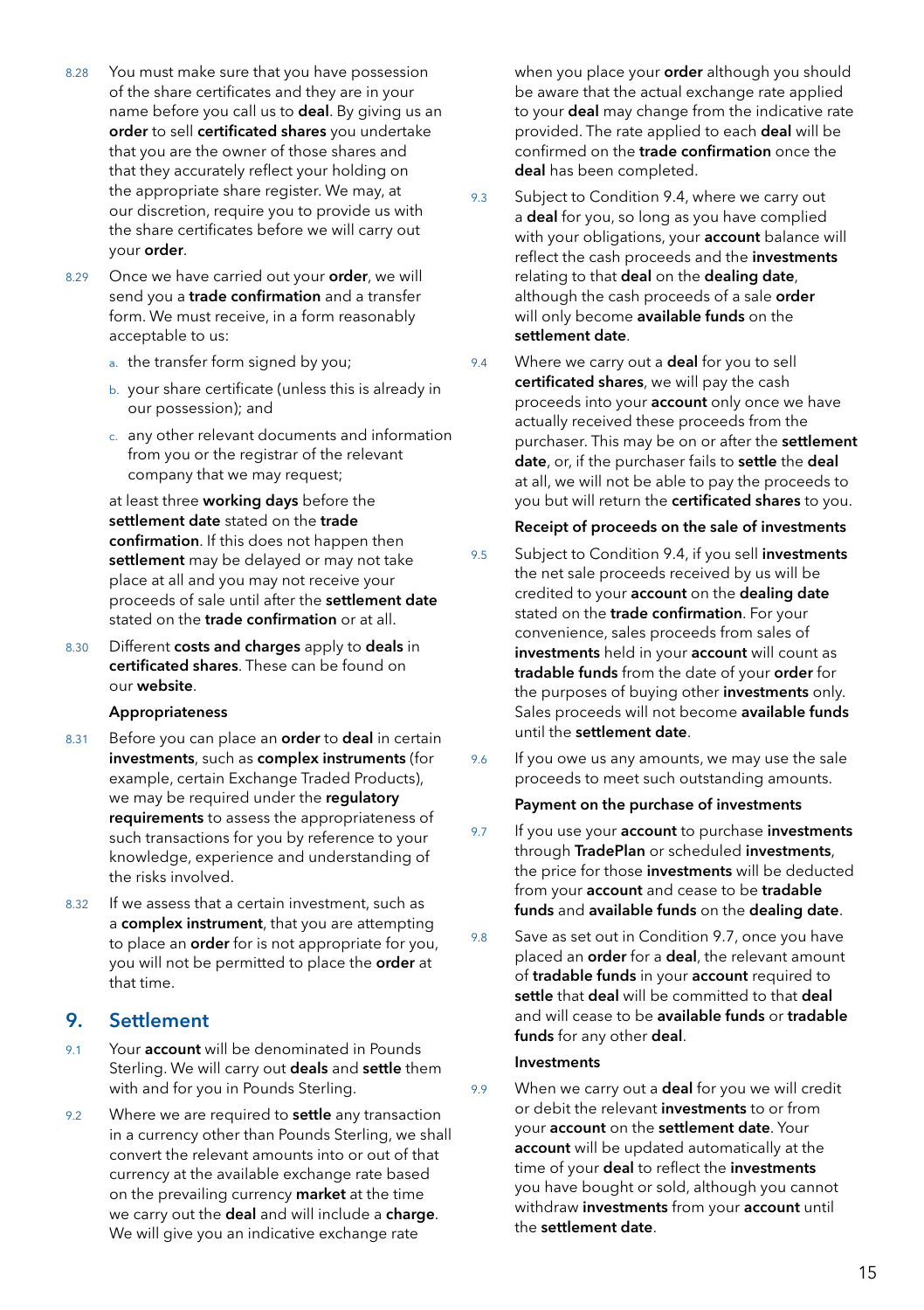<span id="page-17-0"></span>9.10 If a corporate action results in investments being due to or from you, your **account** will be updated in line with the terms of such corporate action, as notified to you at the time.

## Failure to settle

- 9.11 There may be circumstances beyond our control which mean that we are unable to settle your transactions. If this occurs we will use our reasonable endeavours to settle the trade for you. However:
	- a. There may be circumstances in which settlement is impossible or prevented by a third party or an exchange or irregular market conditions;
	- b. Where the trade has to be settled through a settlement system, this may also mean that there is a significant delay in settlement or that settlement does not occur, and
	- c. You will be liable for your obligations in relation to the transaction until settlement or other conclusion of the transaction occurs.

If settlement failure occurs we will notify you as soon as reasonably practicable and discuss with you your options for settlement.

- 9.12 If you fail to:
	- a. pay amounts due from you in settlement;
	- b. pay, when due, a **charge** notified to you in accordance with this **agreement** or any other amount properly due to us under this agreement;
	- c. make investments available in your account in order to complete a deal; and/or
	- d. comply with Condition 8.28 in respect of a deal in certificated shares;

we may:

- e. treat any outstanding **deal** as having been cancelled;
- f. apply all relevant costs and charges for carrying out that deal;
- g. require you to reimburse us for the cost of buying in investments in order to settle a deal, together with any associated costs and fees which we incur;
- h. claim from you the total amount that you owe us together with interest on that amount at a rate of 2% above the Bank of Scotland Variable Mortgage Base Rate from time to time in force (calculated on a daily basis) from that date until payment in full has been received; and/or
- i. to the extent permitted by requlatory requirements, retain, transfer or sell any of your investments or connected rights that our nominee company holds for you and any tradable funds, and apply the proceeds towards settling the total amount owed by you. Any shortfall will still be due from you.
- 9.13 We reserve the right to pass your details on to a third party for debt collection purposes if we reasonably believe that any amount owing to us by you will not be paid.

## 10. Holding investments and cash in your account

## Holding your investments

- 10.1 Investments in your account will be held for you in "safe custody". This means that they will be kept separate from our own investments and we may register ownership of your **investments** in the name of either:
	- a. a nominee company (which may or may not be controlled by us). The nominee company will have legal title to the investments and you may retain beneficial ownership at all times; or
	- b. in the name of a sub-custodian located outside the UK, where the relevant **investments** are subject to the law or **market** practice of a jurisdiction outside the UK and where we have taken reasonable steps to determine that it is in your best interests to do so, or that it is not feasible to do otherwise, because of the nature of the applicable law or market practice or;
	- c. if you have chosen an Individual Client Segregated Account to hold your CREST eligible UK investments then please see the separate terms that apply to that **account**.
- 10.2 If we register your **investments** in the name of a sub-custodian located in a jurisdiction outside of the UK:
	- a. different settlement, legal and regulatory requirements may apply from those in the UK; and
	- b. there may be different practices for the separate identification of safe custody investments.

This means that the protection of your investments may be different depending on the jurisdiction in which the sub-custodian operates.

10.3 You agree your investments will be pooled with investments held by the nominee company or subcustodian for other clients. This means that your **investments** will not be separately identified from those of other clients except within our records. We have controls in place to ensure that your **investments** are not used to settle trades of another client.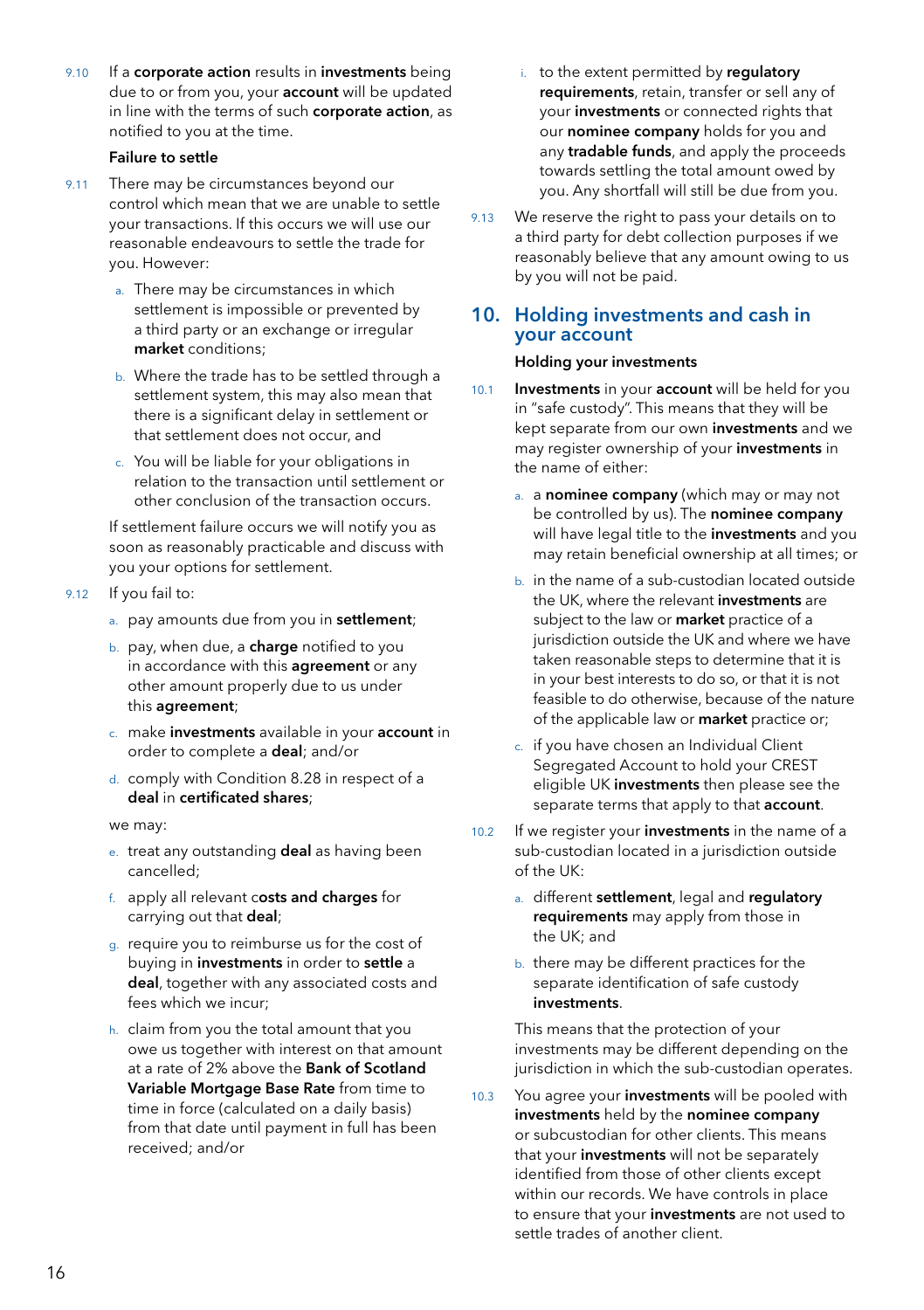Regardless of the controls and measures in place there can be instances when shortfalls in money or investments can occur, sometimes just during the working day or sometimes for a longer period. If there is a shortfall in any of the holdings of the nominee company or sub-custodian you may share proportionally in such losses.

Where we identify a discrepancy that results from or reveals a shortfall, or during an investigation where we deem it appropriate to do so, we will allocate a sufficient amount of our own money to cover the value of the shortfall, which we will hold as Client Money.

- 10.4 Some companies offer special benefits to their shareholders (that is, "shareholder perks"). As your investments will be pooled with those of other clients and will be registered in the name of the nominee company or a sub-custodian, we may not be able to claim shareholder perks for you. However, if we can claim shareholder perks for you and you ask us to do so, we will do this and pass them on to you.
- 10.5 We will hold your investments in accordance with regulatory requirements.
- 10.6 We will accept full responsibility for the acts and omissions of the nominee companies as if they were our own.
- 10.7 Where we appoint a third party to act as subcustodian, we will exercise all due skill, care and diligence in the selection and appointment and periodic monitoring of that third party. However, we accept no responsibility for the default or other failure to perform by a third party subcustodian except to the extent that we have failed to exercise such due skill, care and diligence.
- 10.8 Where your investments are held by a third party custodian, we cannot ensure that you would not lose any investments if the entity fails. In order to show that your investments are not available to that entity's creditors, we will take reasonable steps to ensure that their records show that the investments are held for you and that they do not belong to us, the nominee company or the third party sub-custodian. In the event that a nominee company or third party custodian becomes insolvent we will seek to recover your investments through all means reasonably available to us, including from the administrator or insolvency practitioner appointed to deal with that entity's affairs. During such period you may not be able to place an order to deal in the affected investments.
- 10.9 You authorise us, and the nominee companies and third party sub-custodians which we appoint, to hold or transfer investments (or entitlements to them) with or to: securities

depositaries, clearing or settlement systems, account controllers or other participants in the relevant systems in the course of providing the service. These investments or entitlements will be separately identifiable from any investments or entitlements held in the same system for our account. These entities may be located in or outside the UK.

- 10.10 We will not lend or deposit by way of collateral any investments in your account to a third party.
- 10.11 You must not use the investments and cash in your **account** as security for a loan.
- 10.12 Where permitted by requiatory requirements, if we have not received instructions in relation to your **account** for at least 12 years and we have taken reasonable steps to contact you but cannot do so, we may sell your investments and pay the proceeds and/or transfer your investments to a charity of our choice. Where we do this we will unconditionally undertake to pay you a sum equal to the value of the investments at the time they were sold or transferred to that charity if you later contact us to claim your investments.
- 10.13 You agree that we may, in accordance with the regulatory requirements, not treat investments as client **assets** where we receive them from you in relation to a delivery versus payment transaction to sell those investments which is settled though a commercial settlement system. We will treat the relevant investments as our own property and not as client **assets** for the shortest of:
	- a. the period of time between when we deduct the relevant **investments** from your **account** and when the deal settles; and
	- b. 3 working days from when we deduct the relevant investments from your account.

Cash proceeds in respect of the sale will be held as client money for you from the settlement date specified in the trade confirmation.

## Holding your cash as client money

- 10.14 Where we hold cash in your **account** we will hold it as client money in accordance with the client money rules.
- 10.15 This means that we will keep money that we hold for you separate from our own money. Your money will be placed, along with money belonging to other clients, in a pooled client money bank account with an approved bank in accordance with the client money rules.
- 10.16 As your client money will be pooled with client money held for other clients, your client money will not be separately identified from that of other clients and if there is a shortfall in the amount held by the approved bank you may share proportionally in such losses. We may also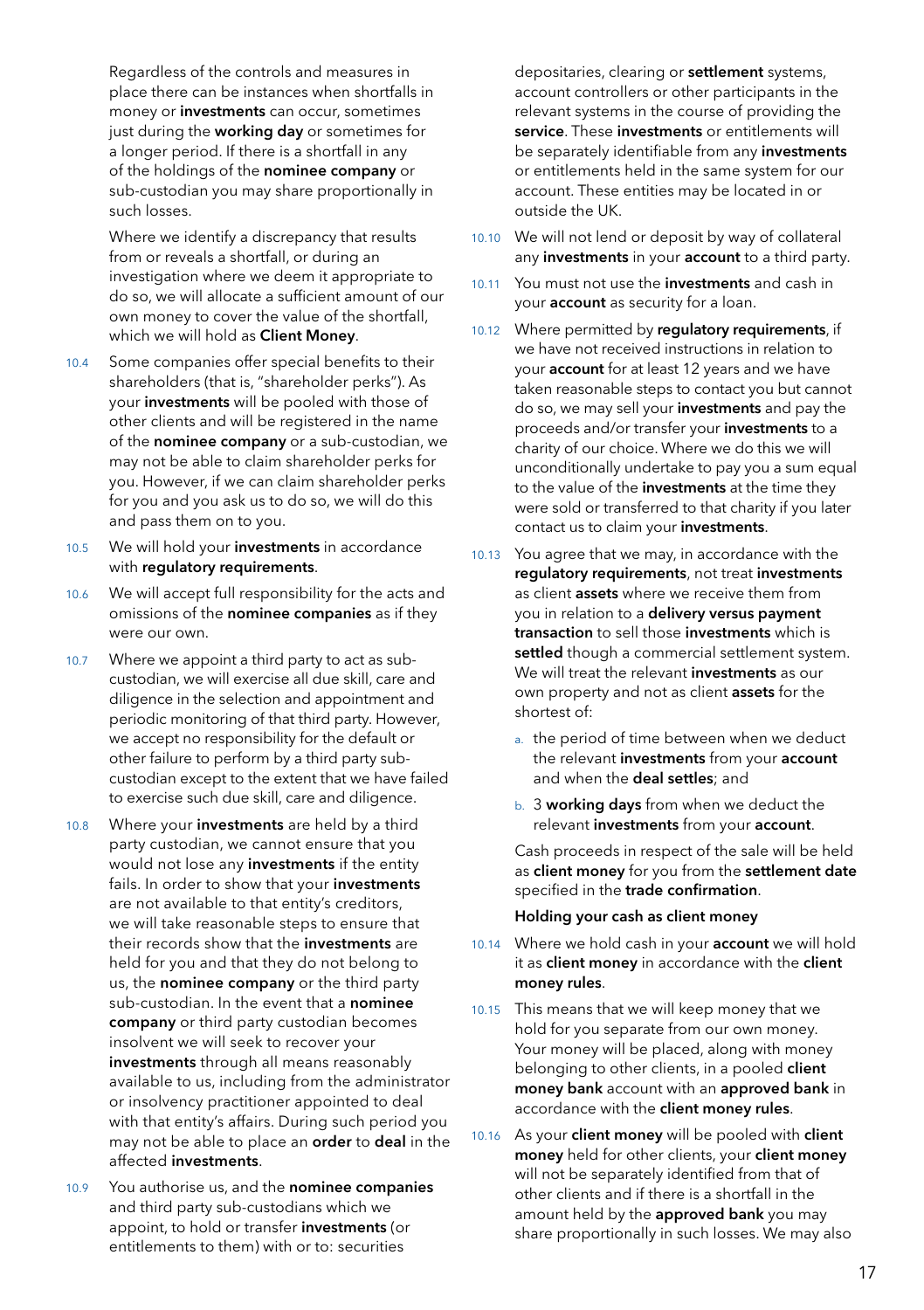<span id="page-19-0"></span>place **client money** in notice or unbreakable term deposit accounts. Client money may be placed in **account**s with notice periods of, or on deposit for fixed terms of, up to 95 days. Placing client money in notice or term deposit accounts does not in itself affect your ability to deal with or withdraw funds from your **accounts**. However, such amounts may not be immediately available for distribution to you in the event of default by us or by one of the institutions with whom your money is held. In the event that an approved bank becomes insolvent we will seek to recover your money through all means reasonably available to us, including from the administrator or insolvency practitioner appointed to deal with that entity's affairs.

- 10.17 We will exercise all due skill, care and diligence in the selection, appointment and periodic review of any **approved bank** to whom we transfer client money.
- 10.18 You authorise us to allow another person, such as an exchange, clearing house or intermediate broker, to hold or control your client money for the purposes of deals for you through or with that other person.
- 10.19 We may place your client money with an approved bank outside the UK and where we effect a deal on your behalf, or income is paid on investments, outside the UK your client money might have to pass through a third party such as an exchange, clearing house or intermediate broker located outside the UK. In these circumstances the applicable legal and regulatory regime will be different from that in the UK and if that person fails, and is thereby unable to repay all of its creditors, your **client money** may be treated differently than if it were held in the UK. In the event of such a person being declared in default we will make a claim on your behalf, including, where applicable, through any available compensation scheme.
- 10.20 We do not currently pay interest on client monies held in your account.
- 10.21 Where permitted by the regulatory requirements, if there has been no movement in the balance of the **client money** in your account for a period of at least six years and we have taken reasonable steps to contact you but cannot do so, we may cease to hold these amounts as **client money** and pay them to a charity of our choice. Where we do this, we will unconditionally undertake to pay you a sum equal to that paid to charity if you later contact us to claim these amounts.
- 10.22 You agree that we may, in accordance with the client money rules, not treat money as client money in respect of a delivery versus payment transaction to buy investments settled though

a commercial settlement system. We will treat the relevant funds as our own money and not as client money for the shortest of:

- a. the period of time between when we deduct tradable funds from your account and when the deal settles; and
- b. 3 working days from when we deduct tradable funds from your account.

When we receive the **investments** you have purchased, we will hold them as client assets for you.

## Transfers of business

- 10.23 If we transfer to a third party the business to which this agreement, your client money and/ or investments relate, you agree that we may transfer your client money and/or investments to that third party as part of the transfer of business, provided that:
	- a. the client money and/or investments are transferred on terms which require the third party to whom they are transferred to return your client money and/or investments to you as soon as practicable at your request; and
	- b. if the amount of client money and/or investments transferred is not less than £25, either:
		- i. the client money and investments transferred will be held in accordance with the **client money rules** and the UK regulatory requirements relating to the holding of investments; or
		- ii. we have exercised due skill and care in the selection of the third party to whom your client money and/or investments are transferred.
- 10.24 If we transfer your client money and/or investments under Condition 10.23, we will give you notice no later than seven days after the transfer, informing you:
	- a. whether or not the client money and/or investments will be held by the person to whom they have been transferred in accordance with the **client money rules** and the UK requlatory requirements applying to the holding of investments and, if not, how the client money and/or investments being transferred will be held by that person;
	- b. the extent to which the **client money** and/ or investments transferred will be protected under a compensation scheme; and
	- c. that you may opt to have your transferred client money and/or investments returned to you as soon as practicable at your request.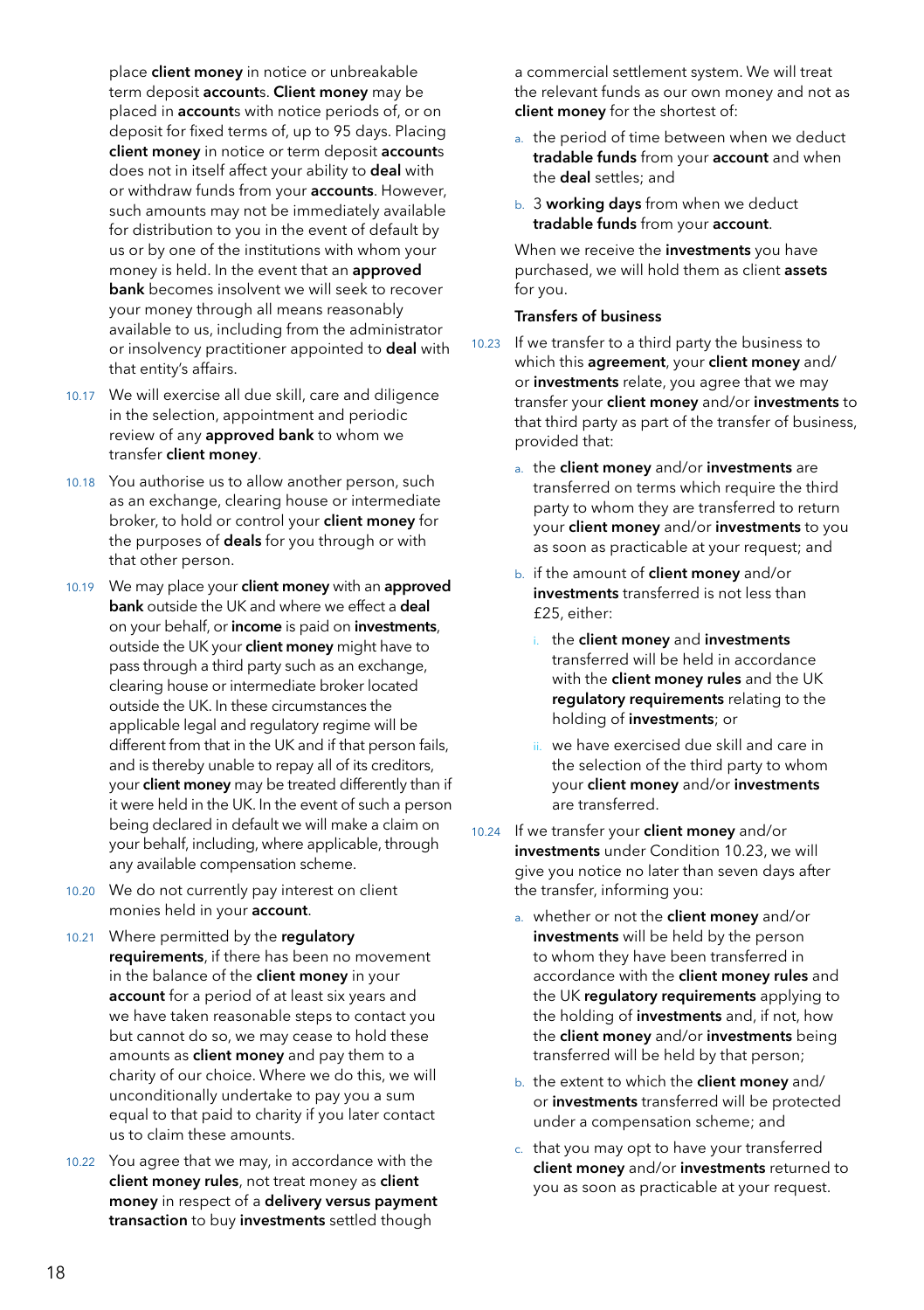## <span id="page-20-0"></span>11. Our right to use your assets

- 11.1 If we, or another member of the Lloyds Banking Group, reasonably believe that you will be unable to make payments when due, we or they may, where requlatory requirements allow, retain, transfer or sell any of your **assets** so far as is reasonably necessary:
	- a. to settle any transactions entered into on your behalf; or
	- b. to pay any of your outstanding liabilities,

arising under this **agreement** or any other arrangement you have with us or them.

## Our rights of "set off"

- $11.2$  If:
	- a. we owe you money, including on a current, savings or other **account** under this agreement or another agreement with us; and
	- b. you have failed to pay us any amount that you owe us under any **agreement** that you have with us;

we may, where regulatory requirements allow, use the money that we owe you to reduce or repay the amount you owe us. This is called a "set off right".

- 11.3 We may use our set off right even if the amount you owe us is dependent on another event or has not yet become due, if we reasonably think that you will be unable to pay us when the amount does become due.
- 11.4 We may use our set off right without telling you in advance if we reasonably think that you will do something to prevent us from obtaining repayment by set off, or if we have otherwise agreed with you that we can do so.
- 11.5 If you have told us, in a way reasonably acceptable to us, that money that you hold on an **account** in your name is not yours, but someone else's, we will not use the set off right that we have under this agreement against the money in that account.
- 11.6 We may use our set off right where you have accounts which are only in your name, as well as joint accounts.
- 11.7 We may also set off amounts that we owe you against amounts that you owe other companies in the Lloyds Banking Group and set off amounts other companies in the Lloyds Banking Group owe you against amounts you owe us, unless prevented by insolvency law.

## Our security interest over your assets

11.8 As long as you owe us any money under this agreement or any other agreement with us, we may retain possession of your investments as security (this right is known as a "lien").

- 11.9 Where your investments are held outside of the UK, your investments may also be subject to a similar lien in respect of costs and charges relating to the administration and safekeeping of such **investments** or of any depositary or settlement system in favour of:
	- a. any sub-custodian, company or agent appointed by us in accordance with this agreement; or
	- b. the sub-custodian, company or agent of any sub-custodian appointed by us.

## General

- 11.10 Other members of the Lloyds Banking Group may, where regulatory requirements allow, enforce these rights of set off and security as if they were a party to this **agreement**.
- 11.11 Nothing in this clause limits any other rights that we and any other members of the Lloyds Banking Group may have over your investments, however such rights arise.

## 12. Corporate actions

- 12.1 If you ask and where available, we will arrange for you to:
	- a. attend shareholders', securities holders' or unit holders' meetings (subject to any restrictions on attendance imposed by the company); and
	- b. vote by proxy (by telling us how you want the votes to be exercised by the nominee company). We will only use any rights we have to vote for you when you tell us to do so.
- 12.2 If you are entitled to extra investments (for example, through a bonus or other capitalisation issue), we will automatically arrange to hold your new investments in your account.
- 12.3 Subject to the rest of this Condition 12, if a corporate action happens in relation to investments held in the account we will use reasonable endeavours to tell you about any rights attaching to your investments, unless we consider it impractical to do so. If you wish to participate in the corporate action, you must give us your instructions, by a method that we request, by the end of that given date. We will use reasonable endeavours to give effect to your instructions but only on such terms as you advise and as are reasonably acceptable to us. If we become aware of a corporate action at short notice, and we do not have time to obtain your instructions, or if we do not receive your instructions in time, we will select the default option that is specified by the company. Otherwise, we will take such action, or refrain from taking any action, as we, in our reasonable discretion, determine.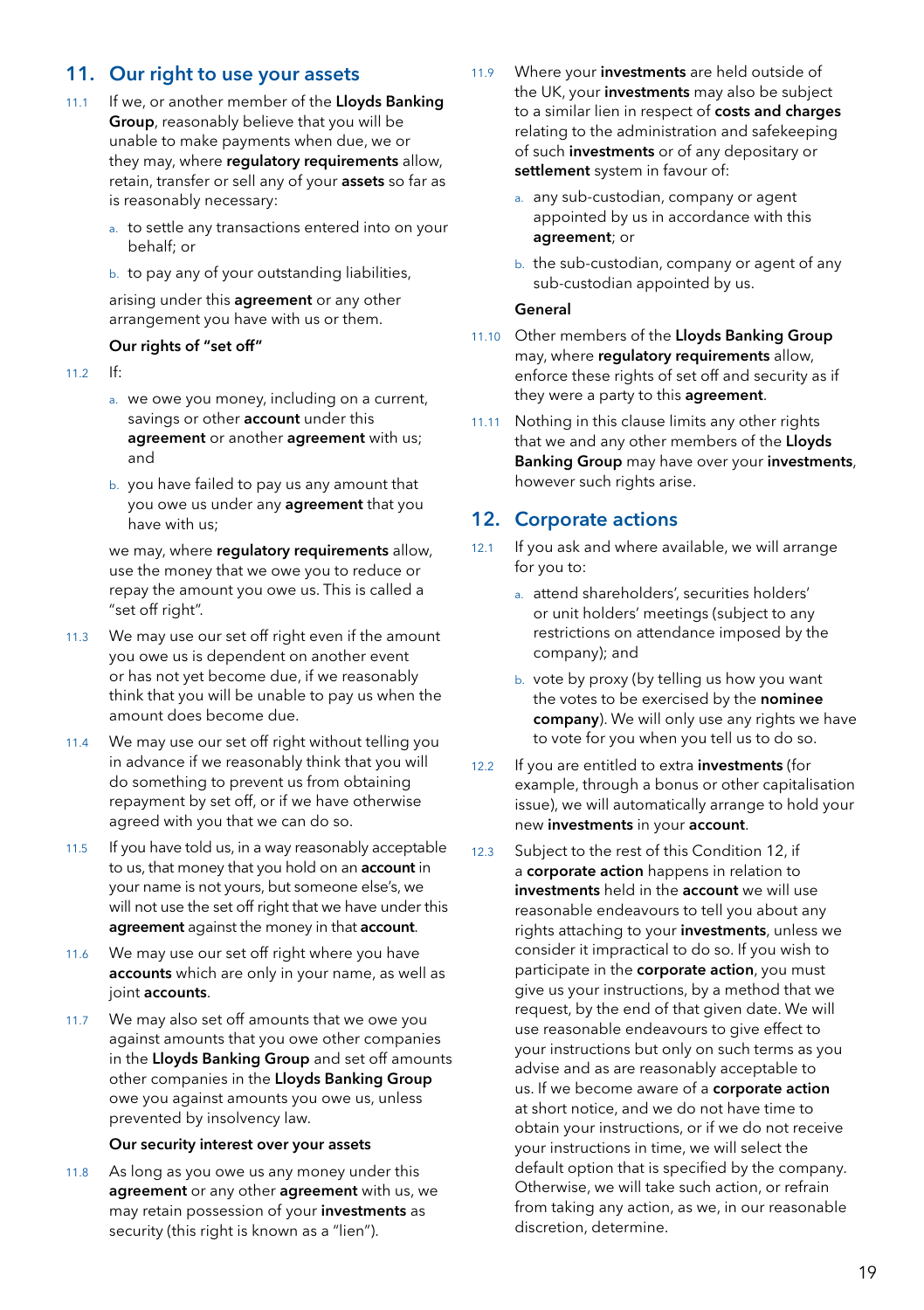- <span id="page-21-0"></span>12.4 We may delay writing to you until the corporate action has been declared ex-entitlement or, in the case of a mandatory corporate action, until the corporate action has become effective and we have received the benefits to which you are entitled. With the exception of a compulsory acquisition, we will not accept any such offer on your behalf without your specific instructions and we will not accept instructions to accept only part of such an offer. This could mean any benefits that you were entitled to could lapse.
- 12.5 If we do not receive any instructions from you by a given date in respect of a compulsory acquisition, we will accept the basic terms of the acquisition on your behalf. We will write to you when this has occurred.
- 12.6 Where applicable, you must have available funds in your **account** by the given date that we notify to you before we can carry out an instruction in respect of a corporate action. If available funds are not available Condition 10.3 will apply.
- 12.7 The terms of a **corporate action** may require us to make a single election on behalf of our nominee company holding in the company. If it does, we may not be able to offer clients the same choices that would have been available if the shares in that company were held directly. Where possible we will use reasonable efforts to give you an option which best approximates the offer available to shareholders but we cannot guarantee that this will match the option given by the company.
- 12.8 Where you have indicated a wish to participate in a corporate action and our nominee company receives a distribution of entitlement to shares and any other benefits due to you arising from that corporate action, we will allocate the entitlement to your **account** promptly and in accordance with the regulatory requirements. Any entitlements will be rounded down to the nearest whole share or to at least two decimal places for Unit Trusts.
- 12.9 If, after acting for you and our other clients for any transaction, we are left with fractions of investments or cash, we will add these together, sell them (in the case of investments) and where the value of your total fractional entitlement is less than £5, we will keep the proceeds to set against our operating costs.
- 12.10 If the investments held in your account are subject to a **corporate action** which includes an offer to purchase additional shares and you decide not to take up that offer, we may instruct our nominee company (as legal owner of the shares) to purchase those shares on our behalf. We will retain any profit (and be liable for any loss) on any future sale of those shares.
- 12.11 If the investments held in your account are subject to a **corporate action** which causes your investment to become ineligible for our service we will not be liable for any loss incurred.
- 12.12 Under the rules of any market, if you are selling investments through us and you receive a related benefit to which you are not entitled, you must give up this benefit to us and we will collect it and pass it on to the person entitled to it. Equally, if you are buying investments and you do not receive a related benefit to which you are entitled we will claim that benefit for you. Entitlement is established by reference to the market's "ex-date" (that is, the date on which an investment is traded without that entitlement) and not the "record date" (that is, the date on which it is determined that all holders shown on the register will receive a benefit). If you make a corporate action election and subsequently sell your investments, you will be liable for any costs associated with us having to buy back those investments to honour your election. You will also be liable to pay for any loss arising from adverse movements in the share price.
- 12.13 Where we are required to make a corporate action call payment on your behalf, or we need to pay you a dividend, interest or a cash entitlement in a currency other than Pounds Sterling, we will make the appropriate currency conversion in accordance with Condition 9.2 and will inform you of the Pounds Sterling equivalent and when we are to transfer this from or to your account. We may charge you for the currency conversion. Please see our website for details.
- 12.14 If you ask us we may, but are not obliged to, instruct our nominee company on your behalf to request a company calls a general meeting provided our nominee company holds the requisite amount of investments on your behalf. You must provide us with such confirmation as we reasonably request that you have fulfilled any requlatory requirements relating to the disclosure of your interest in the investments.
- 12.15 Additional terms apply if a corporate action occurs in relation to investments held in an ISA. These are set out at Condition 21.

## 13. Costs and Charges

- 13.1 We apply costs and charges for the service. Details of our current costs and charges are listed in our **brochure** and website and are available on request.
- 13.2 We may change our latest published costs and charges at any time in accordance with Condition 16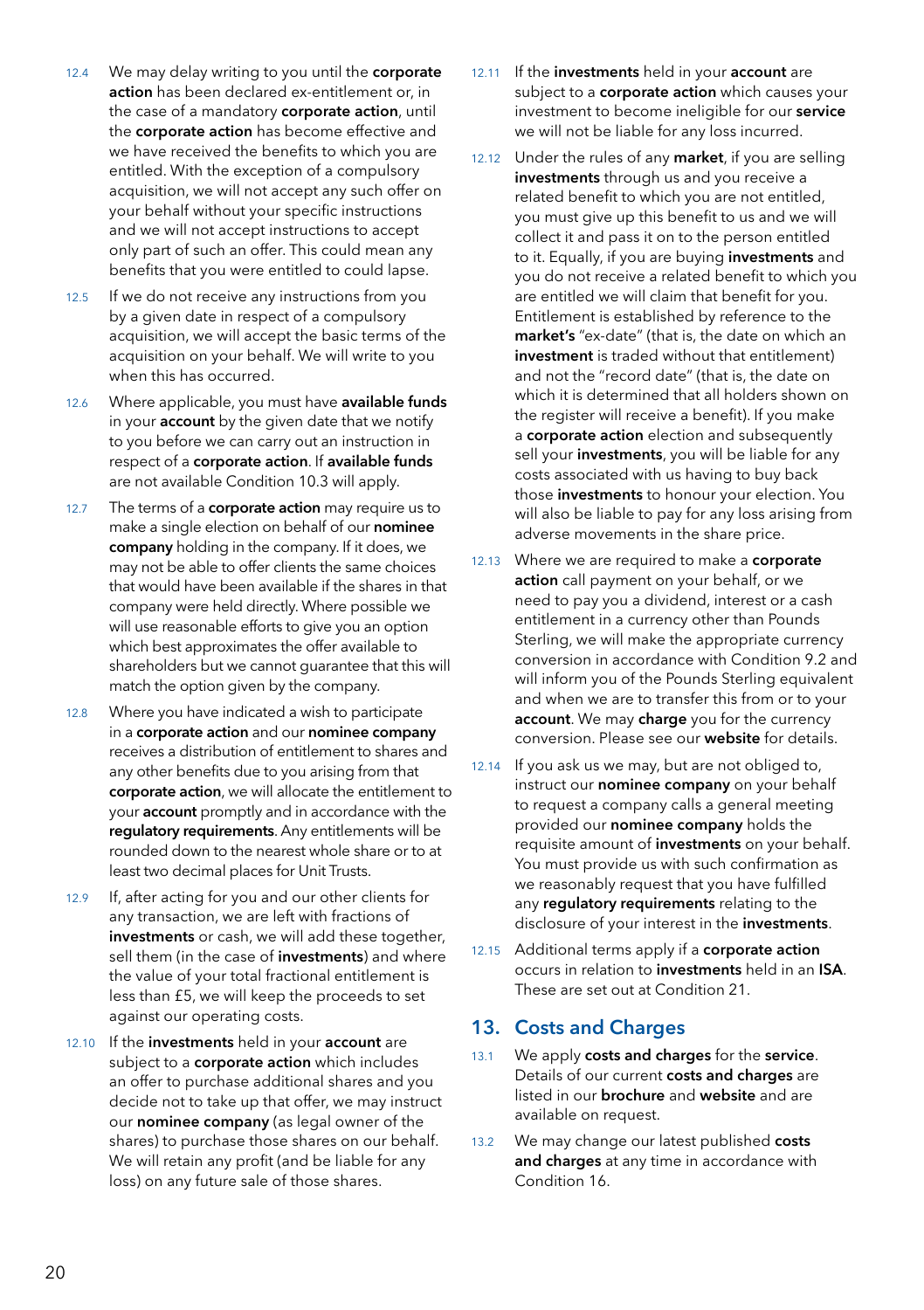- <span id="page-22-0"></span>13.3 You are liable for any costs which we properly incur under this **agreement**, including reasonable nominations, transfers and registration fees, stamp duties, any other taxes or fiscal liabilities and any losses which we suffer if you fail to comply with your obligations under this **agreement**.
- 13.4 You will pay Panel on Takeovers and Mergers ("PTM") levy on real-time trades or any planned purchases over £10,000 (where applicable).
- 13.5 We will collect **dealing charges** by adding them to the cost of buying **investments**, or by taking them from the sale proceeds. Additional costs and charges may be levied by the Fund Manager in relation to orders placed in Unit Trusts and OEICs. Any applicable costs and charges will be included within the amount payable by you or the amount you receive in respect of these investments.
- 13.6 We will collect the annual administration charge from available funds within your share dealing account or ISA. If there are no funds available within your share dealing **account**, we will collect the charge from your nominated bank account. This charge will be made whether or not you are holding investments in the account.
- 13.7 We will deduct any Stamp Duty, Stamp Duty Reserve Tax, Value Added Tax or any other taxes or levies, including any overseas transaction taxes, which apply when you buy or sell investments or incur costs and charges. We will account to the appropriate authorities, including foreign authorities, for all such taxes and levies either directly or through a third party. Any applicable charges will be passed onto you. You may be liable for any other taxes that arise in connection with a deal, for example Capital Gains Tax. Other costs and taxes may exist that are not paid or imposed by us. You have a responsibility to ensure you understand and adhere to personal tax obligations resulting from engaging with our products or services.
- 13.8 All costs and charges and any other payments due from you to us for any supply made by us are inclusive of VAT (where applicable).
- 13.9 When we calculate our costs and charges, we round up fractions of a penny to the nearest penny.
- 13.10 We may charge debit interest on unpaid amounts due to us as set out in our brochure or on our **website** from time to time.
- 13.11 We may collect costs and charges, interest and other costs due to us under this **agreement** by debiting any **account** that you hold with us or any member of the Lloyds Banking Group in accordance with Condition 11. This includes the right to use any money held in the **account** and/or arranging the sale of **investments** held in the **account** to provide funds to cover any outstanding amount. If we sell any investments held in your **account** to cover any outstanding

amount we may charge for doing so. Please see our website for details.

- 13.12 We may restrict your **account** and prevent any further transaction on the **account** while any amounts due to us remain unpaid.
- 13.13 We or other members of the Lloyds Banking Group may, where regulatory requirements allow, receive or retain rebates, commissions or other benefits relating to **investments** and you consent to us recovering such amounts. We will provide you with further details about such arrangements as they relate to a particular deal or service before providing you with such deal or service and afterwards on request.

## 14. Information about your account

## Market information

- 14.1 We may send you market information and market analysis but where we do so this will not constitute investment advice and any decision to deal in **investments** rests with you.
- 14.2 We may make market information available to you as part of the services provided through our online service. Such market information is for your own personal use. You must not pass the market information on to anyone else or use it for any commercial or unlawful purpose. If you think that someone has used **market information** without our permission, you must notify us straight away.
- 14.3 If we provide market information, we use sources we believe to be reliable. If we use an independent information provider to provide **market information**. we will use all reasonable care and skill to choose that provider. But, because we and any provider may have limited or no control over the information sources, we cannot promise that the market information is accurate, complete, timely or in the right order. You must satisfy yourself that market information is reliable before you make any decisions or take any actions based upon it.
- 14.4 If we receive returned mail we may restrict your **account** which may prevent trades being placed including regular investments and dividend reinvestment.
- 14.5 We cannot promise that the market information will always be available to you.

## Trade confirmations, valuations and statements

- 14.6 If you have registered to use our **online service**:
	- a. as soon as is reasonably practicable following a deal, we will send you an email stating that an online trade confirmation is available on the secure area of our **online service**. If you do not receive an email from us, you should not repeat your order, instead you should check the details of your deal through our secure online service: clicking on the deal reference number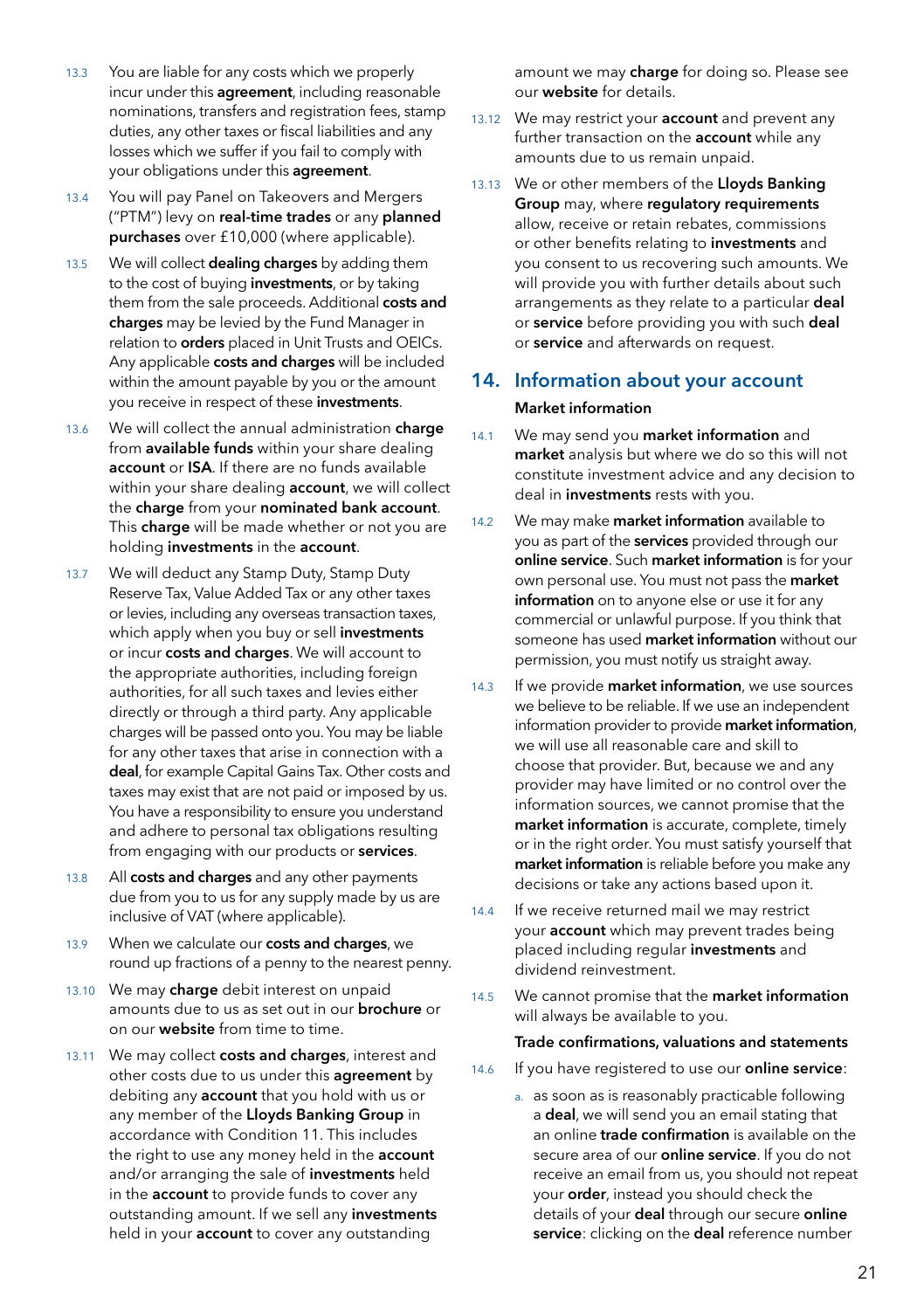<span id="page-23-0"></span>will display the trade confirmation details. You can also contact us for further information;

- b. details of the investments and client money we hold for you will be available on the secure area of our **online service**. This will show the value of your investments and client money and the basis on which that value has been calculated. The valuation of your investments during the **dealing period** will be the current market price, delayed by 15 minutes. If you are viewing your valuation after the end of one dealing period and before the next dealing period has begun, it will be based on the market prices taken as at the close of business on the preceding dealing period;
- c. all information relating to your deal(s) such as any subscription plan or investment plan will be available on the secure area of our online service;
- d. we will provide you with a statement and valuation of investments and client money held in your **account** at least quarterly within the secure area of our online service. We will send an email to the email address registered with the **account** to tell you the statement is available. The statement will show the value of investments and the basis on which that value has been calculated. If you would like an additional statement at any time, please contact us to arrange this We may make a charge to cover the costs to us of providing additional statements;
- e. we will provide you with a statement of all costs and charges you have paid on an annual basis, within the secure area of our online service: and
- f. except in relation to an ISA, a consolidated tax certificate ("CTC") detailing the amount of any income received in the preceding tax year and any associated tax credit will be available to you on the secure area of our online service. It is your responsibility to keep a copy of your CTC. Requests for a duplicate CTC may incur a charge and may not be available if the original CTC is more than six tax years old.
- 14.7 If you wish to receive paper trade confirmations and/or paper valuations and statements after you have registered to use our online service you will need to contact us to arrange this. We may make a **charge** to cover the costs to us of providing this.
- 14.8 Where you are not registered to use our **online** service or if we are unable to provide you with the relevant information online or by email:
	- a. we will send you a paper trade confirmation

by close of business on the working day following your deal. If you do not receive a trade confirmation you should not repeat your instruction. Instead, you should contact us for more information;

- b. we will send you a paper statement and valuation of investments and client money held in your **account** at least quarterly. This will show the value of **investments** and the basis on which that value has been calculated. If you would like an additional statement at any time, please contact us to arrange this. We may make a **charge** to cover the costs to us of providing additional statements;
- c. we will send you a statement of all costs and charges you have paid on an annual basis.
- d. except in relation to an ISA, after the end of each tax year we will send you a CTC detailing the amount of any *income* received in the preceding tax year and any associated tax credit that will be available to you. It is your responsibility to keep a copy of your CTC. Requests for a duplicate CTC may incur a charge and may not be available if the original CTC is more than six tax years old.

## Correcting errors

14.9 If we make a mistake when we carry out your instructions to execute a deal we may provide you with or send you a trade confirmation that shows our mistake. When we have corrected our mistake, we will provide you with or send you a trade confirmation that will show the steps we have taken to correct the mistake. If you suspect an error has been made on your **account** you must contact us immediately in order for us to investigate.

#### Communications between you and us

- 14.10 You should keep a note of the date on which you post documents to us and of any cheque or certificate numbers to help with any enquiries that may arise. We will use reasonable care when sending documents or confirmation to you, but we are not responsible for any loss, delay, alteration or corruption of such information or documents that is outside our reasonable control.
- 14.11 If you have registered to use our **online service**, we will ordinarily send all written notices and other communications to you by email to the latest email address that you have given us. Emails will be treated as arriving immediately upon sending by us. In circumstances where we have been unable to send an email we reserve the right to send such notices by post in accordance with Condition 14.12.
- 14.12 Where you have not registered to use our online service or we cannot send you an email,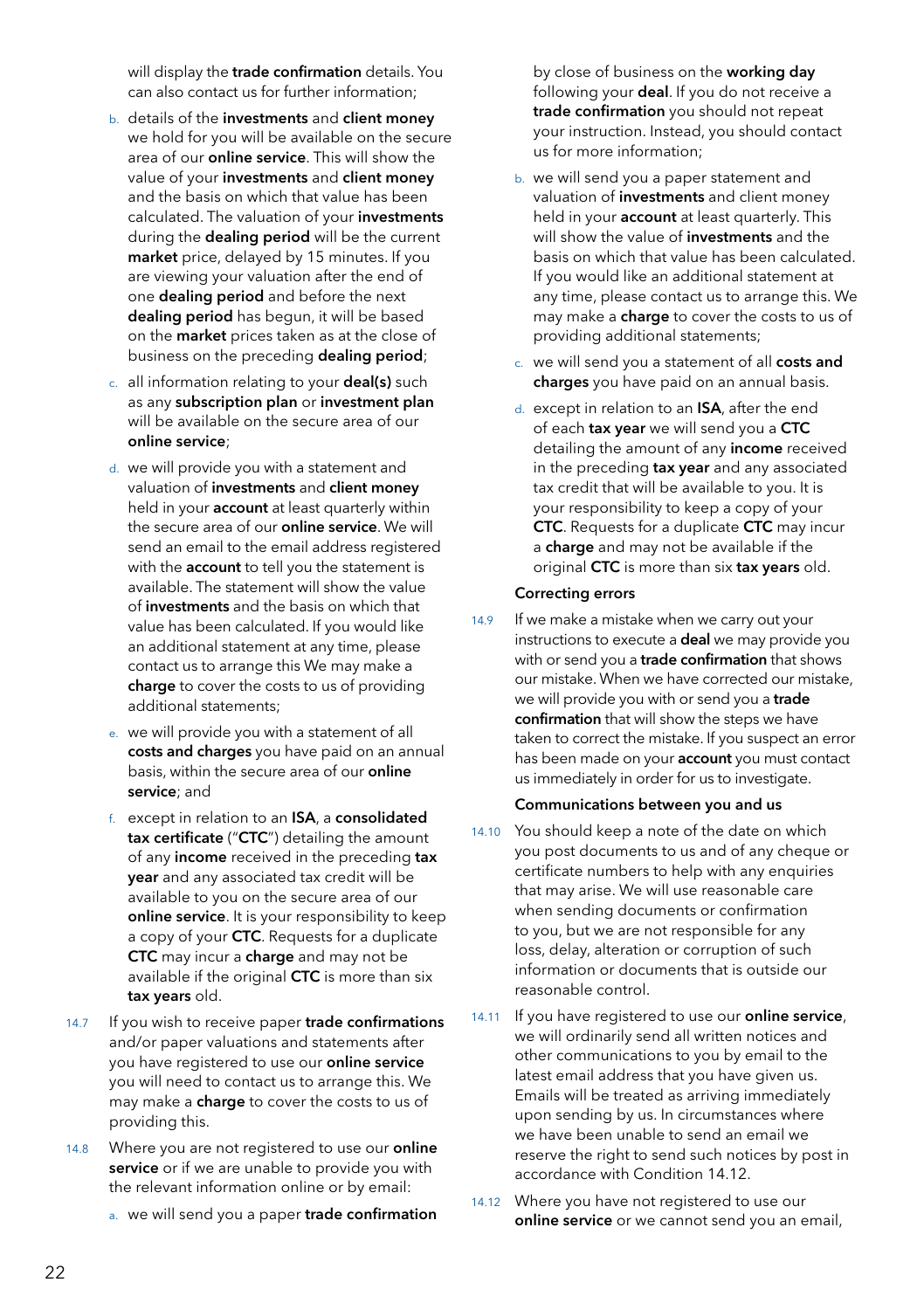we will send all written notices and other communications to the postal address that you gave us when you applied for your account or the latest postal address that you have given us. Such notices and confirmations will be treated as arriving 72 hours after posting (if sent to an address in the UK) or ten days after posting (if sent abroad).

- 14.13 If you change your name, address, email address or other contact details, you must contact us by telephone or write to us straight away. If you have not told us about a change of contact details and we send a notice to the latest details that you have given us, it will be effective. If you are registered for our **online service**, you should make sure that the arrangements for receiving emails at your address are safe and that you can receive email from us. We may also accept changes to your contact details such as your email address and telephone number that you inform us about through our online service.
- 14.14 If we receive returned mail we may restrict your account which may prevent trades being placed including regular investments and dividend reinvestment.

#### Recording communications

- 14.15 We may record, retain and/or monitor telephone calls or other communications for the purposes of training, checking instructions, verifying your identity and ensuring that we are meeting our service standards and requiatory requirements. These records may be used as evidence if there is a dispute.
- 14.16 Telephone calls or conversations that result or may result in a deal being placed will be recorded. You may request a copy of the recording for up to five years from the date it is made or up to seven years where the FCA tell us to keep it for that period.

## 15. Complaints and compensation

- 15.1 If you have a complaint about your account or would like details of our complaints procedures, please call us on 0345 606 1188, talk to us online at [www.bankofscotland.co.uk/investing/help](http://www.bankofscotland.co.uk/investing/help-and-guidance/contact-us)[and-guidance/contact-us](http://www.bankofscotland.co.uk/investing/help-and-guidance/contact-us) or write to the Customer Services Manager, Bank of Scotland Share Dealing, Lovell Park Road, Leeds LS1 1NS in the first instance.
- 15.2 We will investigate your complaint in accordance with the requlatory requirements. If we cannot resolve your complaint to your satisfaction, you may have a right to complain directly to the Financial Ombudsman Service or take civil action. Further information can be obtained by writing to The Financial Ombudsman Service at Exchange Tower, London E14 9SR or by

visiting www.financial-ombudsman.org.uk/ consumers/how-to-complain or by telephone on 0800 023 4567.

15.3 We are a participant in the UK Financial Services Compensation Scheme ("FSCS"). As you have been categorised as a retail client, you may be able to make a claim on this scheme if we default in our obligations to you. Compensation of up to 100% of the first £85,000 of assets held is available to eligible claimants. If you ask, we will send you a summary of your rights under the FSCS. Further information can also be obtained from the FSCS.

## 16. Changing this agreement and termination

- 16.1 You may terminate this **agreement** and/or close an **account** at any time by giving us notice in writing or by telephone. Any costs and charges or fees incurred by you before termination remain your responsibility.
- 16.2 We may, at our discretion, end this **agreement** and/or close any **account** at any time by giving one month's notice to you.
- 16.3 We can end this agreement, freeze your account and/or stop providing the service immediately without notice to you:
	- a. where we reasonably believe that to do otherwise could cause us to break regulatory requirements;
	- b. in the circumstances set out in Condition 6.26; or
	- c. where you have materially breached this agreement.

We will not be responsible for any loss which you may suffer as a result of this.

- 16.4 Where your **account** does not hold any **assets** and has not been used for a period of 12 months or more, we reserve the right to treat your account as inactive and refrain from sending you any correspondence, documentation or marketing literature.
- 16.5 Where your **account** does not hold any **assets** and has not been used for a period of 12 months or more, we reserve the right to close your account.
- 16.6 If we or you terminate this **agreement** or close an account, you must tell us whether you want us to:
	- a. sell the investments and pay to you the net sale proceeds and any other client money that we are holding for you (less any costs and charges and other money you owe us); or
	- b. transfer investments (less any costs and charges or other money that you owe us) and (if your account is an ISA) any client money we are holding for you to another provider.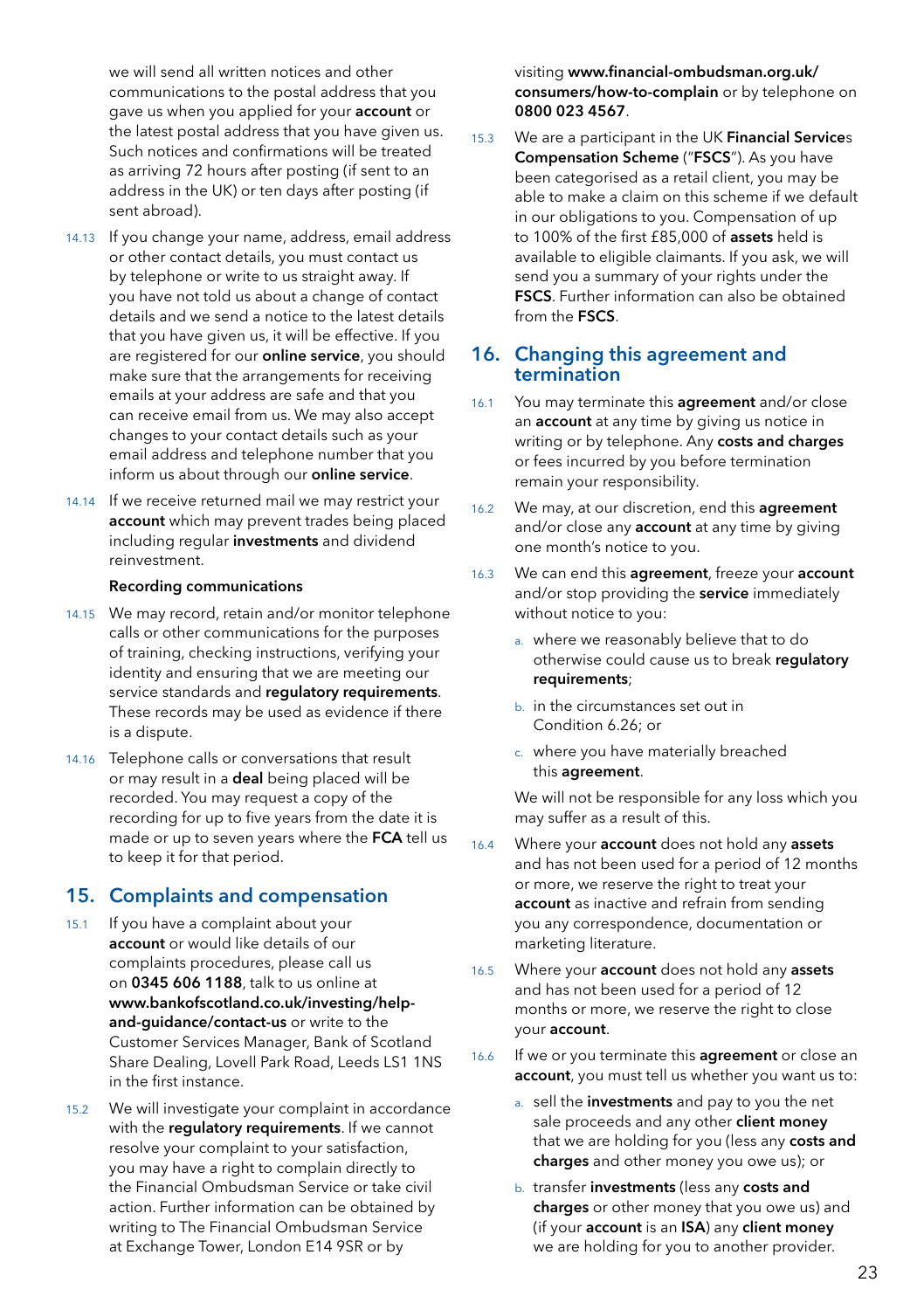<span id="page-25-0"></span>If you do not tell us what you want us to do we may sell your investments, for example to ensure that we do not breach requlatory requirements.

- 16.7 Unless we have terminated this **agreement** or closed your **account** or you are exercising your right to terminate under Condition 16.1, costs and charges may apply for the transfer. Please see our website for details.
- 16.8 If we have accepted an **order** before termination to carry out a deal, we will carry out and settle that deal in line with this agreement unless we have a valid reason not to do so, including but not limited to, being prevented under requlatory requirements or where market conditions make it impractical.
- 16.9 This **agreement** will remain in place until we have transferred all assets to you, but only in respect of our holding of any **assets** for you in the meantime or receiving any income due to you in respect of assets held by you before termination.
- 16.10 On termination, you will be liable for our costs and charges pro rata to the date of termination and any expenses or losses necessarily incurred by us or on our behalf in order to conclude outstanding transactions.

#### Our rights to change this agreement

- 16.11 We may change the terms of this **agreement** at any time where:
	- a. we reasonably consider that the change would not be to your disadvantage;
	- b. the change is as a result of a regulatory requirement;
	- c. the change is an increase to our costs and charges to respond proportionately to cost increases associated with providing the service and/or accounts:
	- d. the change is to take account of, in a proportionate manner, changes in technology, the systems we use to provide the service, or the investment and financial systems;
	- e. the change would make this agreement easier to understand or fairer to you; or
	- f. to improve the **service** or to introduce a new service.
- 16.12 We may also change the terms of this agreement at any time for any other valid reason not specified in Condition 16.11.
- 16.13 Unless requiatory requirements prevent us from doing so, we will give you prior notice of any change to this agreement. The notice will tell you what the change that we are making is, the reason for the change and the **date** on which the change will come into effect. Unless the change is in your favour or is neutral we will give you at least 30 days' written notice.
- 16.14 If you are not willing to accept a change we make to this **agreement**, you may choose to terminate this agreement before the change comes into effect. If the change is not for one of the reasons given in Condition 16.11, we will agree to waive any costs and charges that would normally apply on termination.
- 16.15 If we have accepted your instructions to carry out a **deal** before we give this notice, we will carry out and settle that deal in line with the terms and conditions before the change is made, unless the deal is a scheduled investment or a TradePlan order.

## What happens if you die?

- 16.16 On your death, we will continue to hold your investments and we will hold any client money held in your **account**. Unless you are a joint account holder, we will follow the instructions of your personal representatives, who will be bound by this legal **agreement**, if we receive proof of their authority. If you are a joint **account** holder, Condition 5.10(d) will apply.
- 16.17 When we have received evidence of your death that is satisfactory to us, and we are asked to do so by your personal representatives or any other person entitled to the investments in your account, we will sell those investments and pay the proceeds and any other cash in your **account** (less any money owed to us) to them once we have verified their identity. Alternatively, if your personal representatives or any other person entitled to the investments in your account ask us to register them in the name of another person or people, we will do this once we have been able to verify the identity of both the person making the request and such person or people nominated (less any money owed to us). Your **account** will then be closed.
- 16.18 Until we sell the investments, they will be subject to daily price movements as normal. When we know who your personal representatives are and have proof of their authority, we will tell them the value of the investments and cash in your account on the date of your death.
- 16.19 We will stop collecting any scheduled subscriptions or making regular investments or DRIPS once we are notified of your death.
- 16.20 If you have an ISA, Condition 21.9 sets out additional requirements that apply when you die.

## 17. Our liability, governing law, regulation and tax reporting

17.1 We can employ agents on such terms as we reasonably think fit and we can delegate any of our functions under this agreement. We will satisfy ourselves that any person to whom we delegate any functions or responsibilities under this **agreement** is competent to carry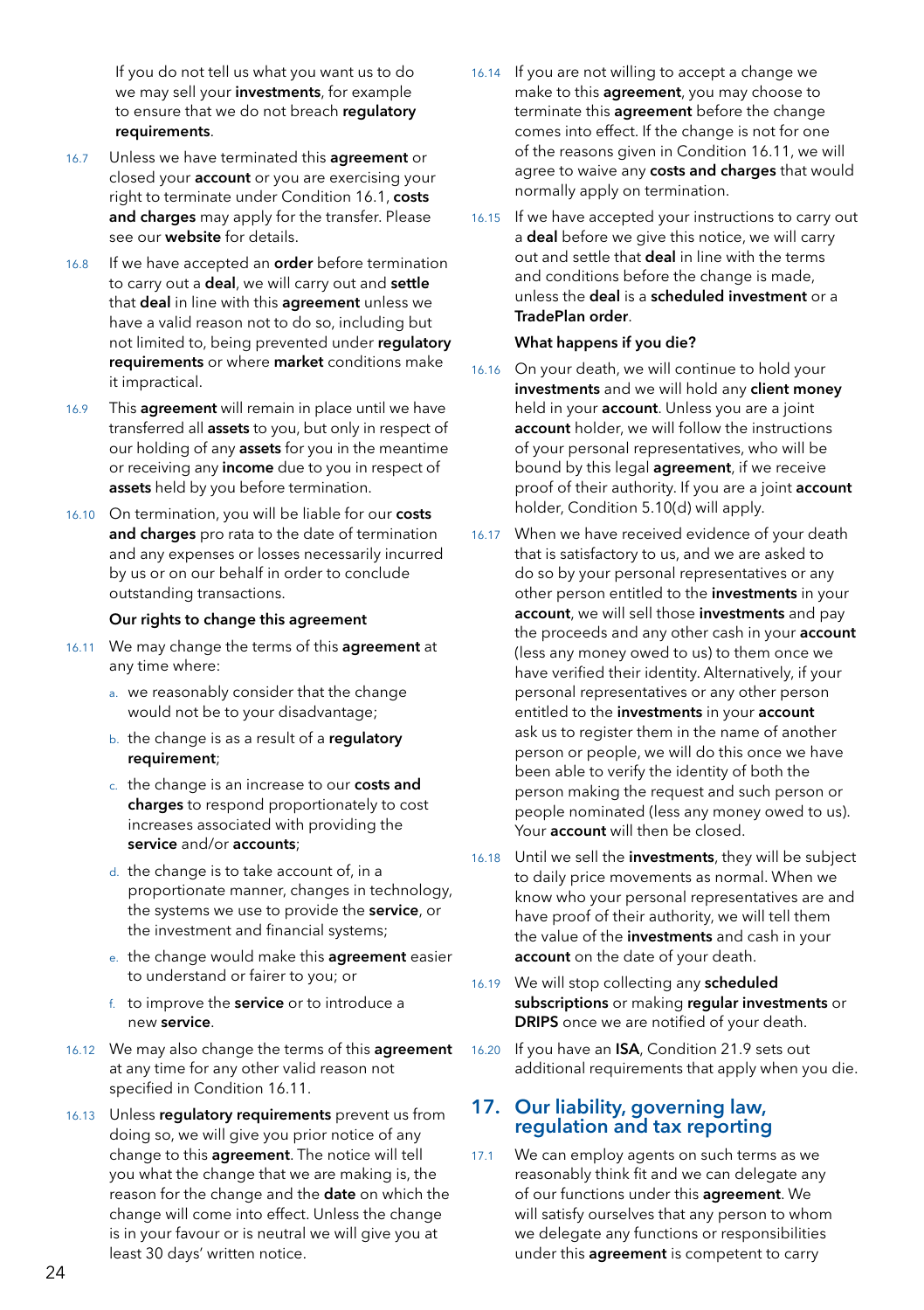out those functions and responsibilities. We remain responsible under this **agreement** for any functions we delegate to another person (except for third party custodians to whom we delegate under Condition 10.7, in respect of which we are liable only as set out in Condition 10.7).

- 17.2 If we cannot perform any of our **services** under these terms and conditions due to circumstances beyond our reasonable control, then we will take all reasonable steps to bring those circumstances to an end, but we will not be liable for our non-performance.
- 17.3 We are not liable to you for any losses unless directly caused by our negligence, wilful default or fraud.
- 17.4 We are not liable to you for any losses:
	- a. arising from any cause beyond our reasonable control;
	- b. which we could not reasonably have anticipated when you gave us an instruction; or
	- c. in relation to any loss of business, loss of goodwill, loss of opportunity or loss of profit.
- 17.5 We will not be liable to you for any act or omission by us which we reasonably believe to be necessary to avoid us breaking requlatory requirements.
- 17.6 Nothing in this **agreement** excludes or restricts any liability which we may have to you under the regulatory requirements or any liability that regulatory requirements do not allow to be excluded or restricted.
- 17.7 This **agreement** is governed by English law and you and we submit to the non-exclusive jurisdiction of the Courts of England and Wales.
- 17.8 All communication between us in connection with this agreement, either oral or written, will be in the English language.

## Conflicts of interest

17.9 Your attention is drawn to the fact that there may be limited circumstances in which a conflict exists between your interests and those of us or our other clients. To mitigate and control these conflicts we have drawn up a conflict of interest policy. A summary of this document is provided separately, although you may request a copy of the full policy at any time by contacting us.

## Tax reporting and withholding for customers subject to the tax regime of certain other countries (including the USA)

17.10 We (or other companies in the Lloyds Banking Group) may be required by legislation or by agreement with tax authorities to report certain information about you and your relationship with us, including information about your accounts:

- a. to the tax authorities in the UK, which may then pass that information to the tax authorities in another country where you may be subject to tax; or
- b. directly to the tax authorities in other countries (such as the USA) where we reasonably think or are required to presume you are subject to tax.
- 17.11 If we are required to report information about you or your relationship with us (or both), including information about your **account**s, this information includes the account number, the amount of interest paid or credited to the account, the account balance or value, your name, address, country of residence, and social security number or taxpayer identification number.
- 17.12 In addition, we may need you to give us further information, documents or certifications about your identity, tax residence and US Citizenship status.
- 17.13 If we are required to report information about your **account**s, you agree that:
	- a. you will provide additional information and documents we need from you and that confidentiality rights under relevant data protection, bank secrecy or similar laws will not apply to information we report or obtain from you to meet our obligations;
	- b. if you do not provide us with information or documents we need, we may
		- apply a withholding tax to amounts, including interest, we pay to you; or
		- ii. close your **account**; or
		- iii. transfer your **account** to an affiliate in another jurisdiction; and
	- c. we will not be liable to you for any loss you may suffer as a result of our complying with legislation or agreements with tax authorities in accordance with this condition, unless that loss is caused by our gross negligence, wilful default or fraud.

## 18. TradePlan

- 18.1 TradePlan is a feature of the service which allows you to give us certain types of standing instructions about how to deal in relation to your account. These standing instructions can be limit orders, stop loss orders, price locking, range trading, and/or target setting as explained below. These are called "TradePlan orders". Whenever you give us a TradePlan order, this Condition 18 will apply to that order. TradePlan orders are executed by us in accordance with Condition 8.18.
- 18.2 Costs and charges apply to TradePlan. These are detailed in the Charging Schedule.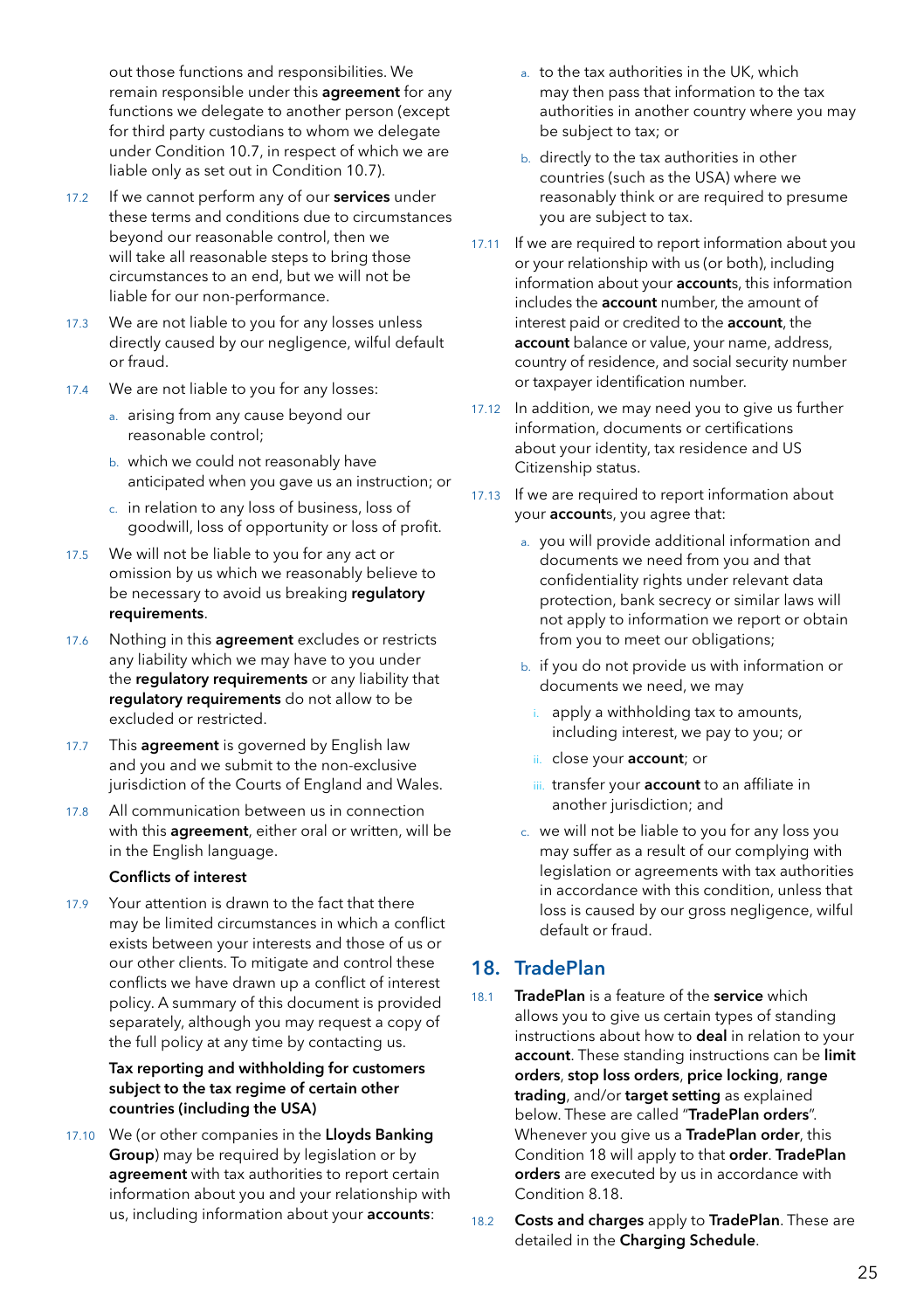## Limit orders

- 18.3 A limit order is an order that you give us that sets a price above which you will not buy or below which you will not sell investments. This price is called the "limit price".
- 18.4 We will execute your limit order at the price that is available in the market when:
	- a. in relation to an order to buy investments, the price in the **market** for that order size is equal to or lower than the limit price; or
	- b. in relation to an order to sell investments, the price in the **market** for that **order** size is equal to or higher than the limit price.
- 18.5 When you ask us to place a limit order you agree that we will not make the details of such limit order publicly available.

## Range trading

18.6 This is where you give us two limit orders, one to buy **investments** at or below one **limit price**. and one to later sell the same **investments** at or above a different limit price (or vice versa).

#### Stop loss orders

18.7 A stop loss order is an order to sell an investment when the price in the market is less than or equal to a price you specify (the "stop price"). The order will be executed at the best available price in the market for that order size.

#### Price locking

- 18.8 This is where you give us a **stop loss order** where the stop price tracks the price in the market of an investment.
- 18.9 If the **market** price does not meet or fall below your stop price during a dealing period then the stop price will be automatically revised upwards based on the closing market price and the parameters you set with us when placing the order. If the market price does meet or fall below the stop price during a dealing period then the **order** will be executed.

## Target setting

18.10 This is a limit order to sell investments at a limit price higher than the current market price and a stop loss order to sell investments at a stop price lower than the current market price. If one of these orders is executed then the other order will be cancelled.

#### "Sell all" orders

18.11 An order to "sell all" will result in all of the specified investments owned in your account at the time we execute the **order** being sold. This type of **order** will take into account any pending order for the same investment regardless of order type and take into account any withdrawals or deposits since the original order was placed.

## Placing and cancelling TradePlan orders

- 18.12 Subject to Condition 18.25, TradePlan orders can be placed on all CREST eligible UK investments which are quoted in Pounds Sterling.
- 18.13 A TradePlan order will remain in place until it is executed, expires, or is amended or cancelled by you or us.
- 18.14 A TradePlan order may be amended or cancelled by you, as long as the order has not been carried out or is not in the process of being executed.
- 18.15 You are able to give us a TradePlan order that will automatically expire at the close of a dealing period on any working day up to 90 calendar days in the future.
- 18.16 Placing subsequent TradePlan orders will not replace or cancel previous TradePlan orders. If multiple trade plan orders are placed, the order will be carried out at the first available price.
- 18.17 At the end of each dealing period we may perform a check of available investments in your account against pending TradePlan orders. If insufficient investments are available to satisfy a future sale, we may cancel the TradePlan. Additionally, if the specified TradePlan price is met and insufficient **investments** are available to satisfy a sale or insufficient funds available to satisfy a purchase, we may cancel the TradePlan.
- 18.18 If you place a TradePlan order and the investment on your **account** is subsequently suspended from trading, we reserve the right to cancel or amend that order.

## Executing TradePlan orders

- 18.19 All TradePlan orders will be treated as individual orders unless they are a range trade or a target setting order.
- 18.20 A limit order may be partially executed where the applicable limit price is met, in which case you will not be able to cancel the part of the order which has been executed.
- 18.21 It is your responsibility to verify whether a TradePlan order has been carried out and, if it has not, whether you require a new order to be placed.
- 18.22 When we accept your TradePlan order, we will use all reasonable endeavours to execute that order and will generally carry out all orders in relation to that investment at the relevant price in order by reference to the time we received those orders.
- 18.23 TradePlan orders are designed to be executed when the **market** price of an **investment** meets, falls below or rises above a specified price. However, we cannot guarantee that the relevant deal will be executed at that exact price. For example, the **market** price of the investment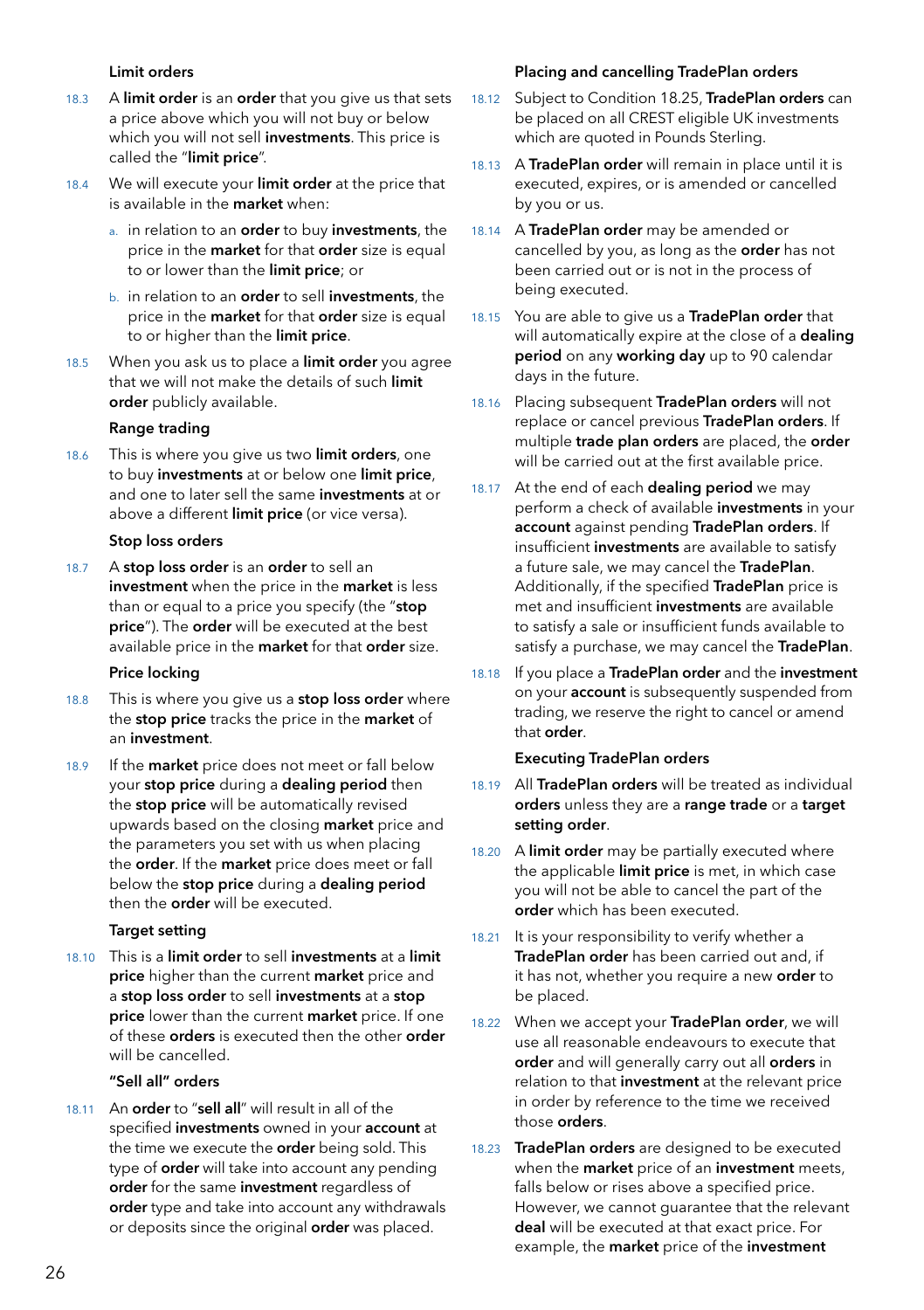may have moved in the period between the specified price being met and the order actually being executed. This may mean that the order is executed at a different price to the specified price. In certain market conditions, the price difference could be significant. In addition, specific events may cause the **market** price of an **investment** to move quickly to an unusually high or low price, which may cause your order to execute at that unusual price. You must be willing to accept these risks before giving us a TradePlan order. So long as we have carried out your TradePlan order in accordance with this agreement, we will not be liable to you for any loss caused by these market events.

- 18.24 If you place a TradePlan order and the investment is then subject to a corporate action, our standard practice is to execute **orders** when your specified price is met, even if the corporate action affects the **market** price either technically (for example through a restructure) or because of **market** movements as a result of that corporate action. However, if we think it is in your best interests and reasonably appropriate, we reserve the right to cancel, amend or otherwise intervene in such orders. We will use reasonable efforts to contact you where this is the case.
- 18.25 We reserve the right not to offer a TradePlan or to withdraw the TradePlan facility on certain types of investments or accounts.
- 18.26 We will not be liable for any failure to execute a TradePlan order for technical or operational reasons (including allowing for market stabilisation, and auction periods), except where this is caused by our negligence.

## 19. Regular investments and subscriptions

19.1 Regular investments are a feature of the service that allows you to place a standing instruction to fund your **account** and/or purchase particular investments on one or a number of pre-defined dates each month. Regular investments are executed by us in accordance with Condition 8.18.

## Funding regular subscriptions and your subscription plan

19.2 If you set up regular subscriptions we will automatically collect regular subscription payments from your nominated bank account according to the schedule agreed by you and us through the online service or the telephone service (a "scheduled subscription"). The timetable for your scheduled subscriptions is called a "subscription plan".

19.3 Where you are funding your **account** using a debit card, we will usually request funds from your nominated bank account on the day specified in your subscription plan, or, if it is not a working day, the next working day. If you have set up Direct Debit instructions, we will usually request funds from your nominated bank account at least two working days before the day specified in your subscription plan.

## Making regular investments and your investment plan

- 19.4 A regular investment plan allows you to set up a standing **order** to purchase a pre-determined value of investments on one or a series of defined days (a "scheduled investment"). The timetable for your scheduled investments is called an "investment plan".
- 19.5 You can change your instructions in relation to a scheduled investment at any time before the working day on which the deal is due to take place.
- 19.6 Where your scheduled investment includes an order to invest a percentage amount rather than a specific value, such percentage will be calculated using all tradable funds within your **account** on the day we process your **deal** and may not be limited to the value of your scheduled subscription.
- 19.7 If we **deal** on the basis of a **scheduled** investment, we will begin processing your order on the day specified in your investment plan or, if it is not a working day, the next working day. However, we cannot quarantee the deal will be completed on that working day.
- 19.8 Except where Condition 19.9 applies, we will begin to process your deal on the relevant working day at a time of our choosing. Your deal will then be executed as soon as reasonably possible during the relevant dealing period.
- 19.9 If we reasonably think at the time it is in your best interests and appropriate (for example, because of unusual market conditions), we can delay a scheduled investment until such time as we think it is appropriate for us to **deal** on your behalf. If we delay a scheduled investment, this will be disclosed on our **website** or in an email sent to you. Provided that we have acted reasonably, we shall not be liable to you for any losses that you may incur as a result of the delay.
- 19.10 Once we know the price of the investments to be bought in accordance with your scheduled investment, we will calculate the number of investments to be allocated to you and allocate them to your **account** as soon as reasonably practicable after we have completed the relevant deal, in accordance with Condition 9.9.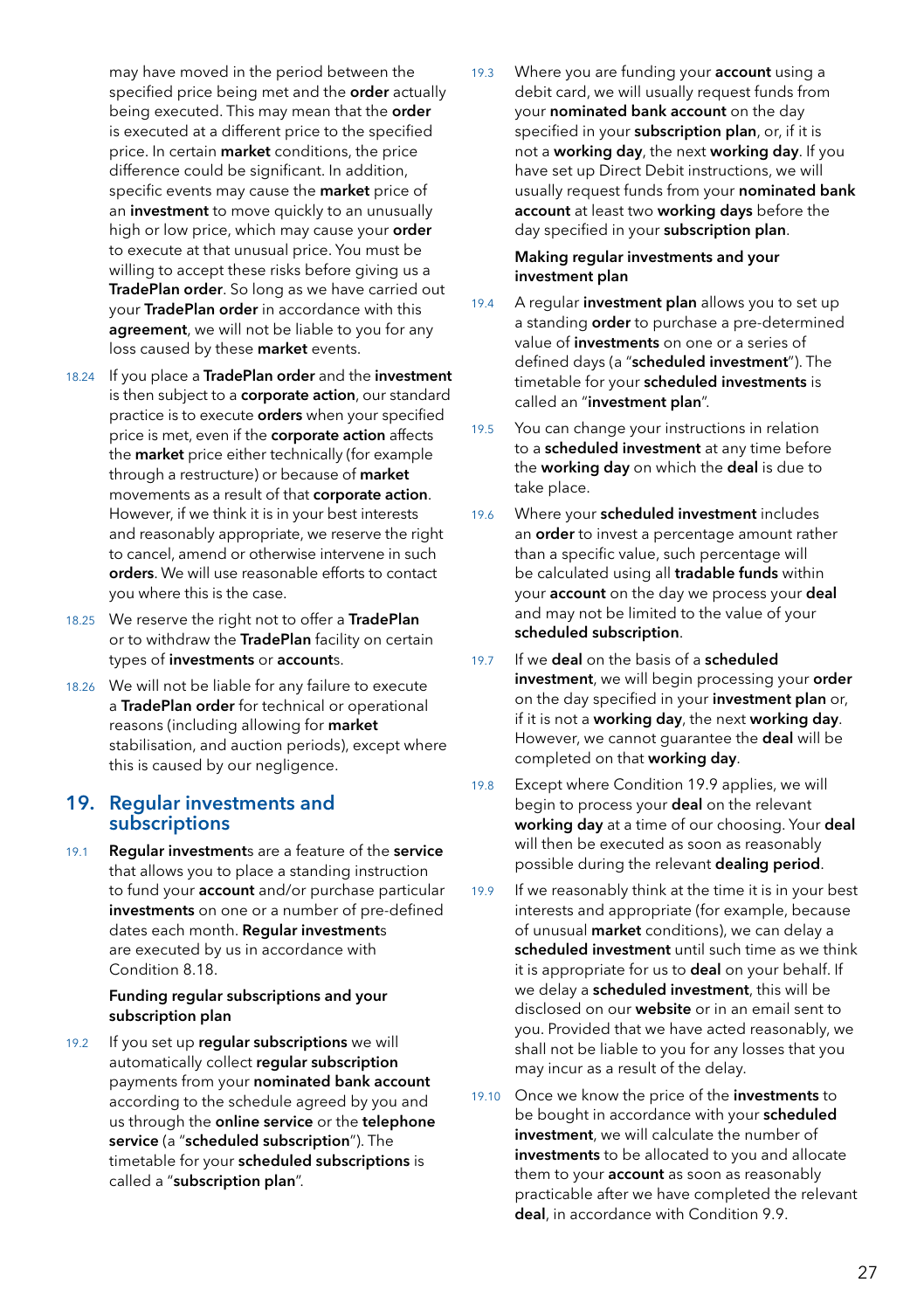## <span id="page-29-0"></span>20. Dividend Reinvestment Plan (DRIP)

- $20.1$  You can set up a **DRIP** by giving us your instruction using our online service or the telephone service. Once you have elected to participate in the DRIP, all future dividends on eligible investments in your account will be reinvested in the same investment under the DRIP until you cancel your instruction. If you have more than one **account**, you will need to give us separate instructions for each **account** if you want to set up a DRIP in respect of more than one account.
- 20.2 **DRIPs** are executed by us in accordance with Condition 8.18.
- 20.3 If your **account** has been frozen or restricted by us in accordance with this **agreement**, your DRIP instruction will not be carried out and any related income will be placed in your account.
- 20.4 The number of **investments** you will receive for each dividend that is reinvested will depend on:
	- a. the amount of your cash dividend, which is based on the number of existing investments of that type you hold at the relevant dividend record date multiplied by the dividend payment amount;
	- b. the market price at which the new investments are bought; and
	- c. the dealing costs and stamp duty reserve tax for the purchase of the new investments.
- 20.5 You will receive the maximum whole number of shares or fractions of a unit which can be bought on your behalf. We will not invest amounts less than £1 into Unit Trusts or OEICs. Any cash left over will be paid back into your account.
- 20.6 If your whole investment is sold before the dividend payment date, no reinvestment will take place and the whole of your dividend will be paid in cash to your account.
- 20.7 You can cancel the DRIP by giving an instruction using our online service or our telephone service.

## 21. Supplementary Conditions for ISAs

21.1 The terms in this Condition 21 will apply to any account which is an ISA.

## Opening and subscribing to an ISA

21.2 You may apply for more than one **account**, for example for one **ISA** and another **account** that is not an ISA. In this case, the word "account" means each of those accounts and this agreement applies to each account. If you choose to open an ISA only, a share dealing account will automatically be opened.

- 21.3 In order to subscribe to your ISA:
	- a. you must not have subscribed to another stocks and shares ISA in the same tax year, unless you have transferred that ISA (unless Condition 21.9 applies);
	- b. you must not have exceeded the overall subscription limit currently published by HM Revenue & Customs. The limit that applies is detailed in our **brochure** and website. These limits may vary in each **tax year** (unless Condition 21.9 applies) and
	- c. you must meet the eligibility criteria in Condition 5.1 and continue to meet the residency qualification in Condition 5.1(c) at all times.
- 21.4 You agree to notify us immediately if you cease to meet the residency qualification in Condition 5.1(c).
- 21.5 Your **ISA** will be effective from the first date on which we have received both your ISA application and your first subscription.
- 21.6 You can make subscriptions to your **ISA** in the following ways:
	- a. as described in Condition 7.3;
	- b. by cheque, in which case we may not accept any orders to deal from you until the cheque has cleared in accordance with Condition 7.3(c);
	- c. by transferring **investments** you hold in an approved Save As You Earn ("SAYE") option scheme, or a Share Incentive Plan to us. Please see Conditions 21.22 to 21.25 for more details; or
	- d. by transferring other non-ISA investments to us. Please see Conditions 21.26 to 21.30 for more details.
- 21.7 Where you transfer investments into your ISA, there may be a minimum amount that we will accept. We will inform you of this at the time of your application or transfer in.
- 21.8 You can set up regular monthly subscriptions to your ISA if you choose. We will give you a choice of a limited number of collection dates. We will debit funds from your nominated bank account on the collection date you select (or, if that day is not a working day, the first working day after that day). If we agree, you can change the collection date for future subscriptions.

## If an ISA holder dies

21.9 If you die, your spouse or civil partner can pay an amount up to the total value held in your ISAs into an ISA held in their own name. This amount is called an 'additional permitted subscription'. Your spouse or civil partner will not be able to use an additional permitted subscription if you are separated at the time of your death.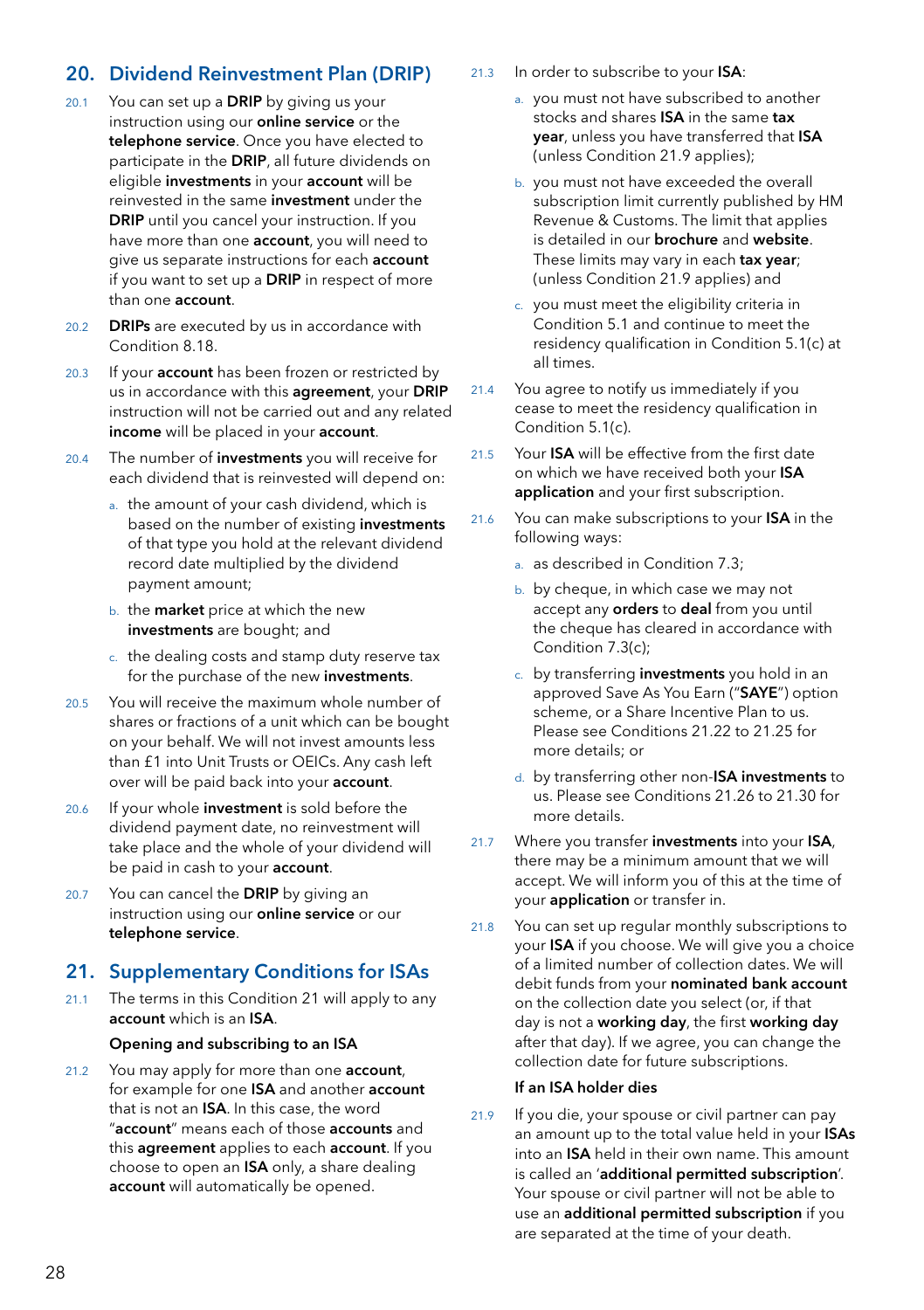- <span id="page-30-0"></span>21.10 The additional permitted subscription will be either the value of their **ISAs** at the date of their death or the date the ISA is closed (including any accrued dividends, income or interest up until either date).
- 21.11 If a spouse or civil partner dies their ISA can remain open for a maximum of three years after the date of their death. During this time, no additional money can be paid into the ISA and any money withdrawn (including any withdrawals made by the **account** holder before death) cannot be paid back in as a replacement subscription. Withdrawals can only be made by executors during this time for specific limited reasons.
- 21.12 Where there is a choice to take the value of the additional permitted subscription at date of death or the date the ISA is closed, the same choice must be applied to all ISAs held with the same provider. This means that the additional permitted subscription for these ISAs cannot be a mixture of the value on death of the account holder and the value at date of closure. If you choose to calculate the additional permitted subscription when the **ISAs** are closed, you will only be able to take advantage of your additional permitted subscription when all of the ISAs held with the same provider have been closed. You can ask for a different date (either the date of death or the ISA closure date) to be used for ISAs held with different providers. Once you have told a provider whether you will use the date of death or the ISA closure date, you cannot change your mind.
- 21.13 If a spouse or civil partner chooses to take the value of the deceased's ISA when it is closed, the additional permitted subscription allowance will never be lower than the value of the ISA at the date of death (but it may be higher). But, if a spouse or civil partner chooses to take the value of the deceased's ISA at the date of their death, this amount cannot be increased later.
- 21.14 **Additional permitted subscriptions** do not count as part of your yearly **ISA** allowance. When the time comes to use your additional permitted subscription, you must pay it into your ISA within the time-limits set out in the ISA Regulations. We will tell you about these time-limits when you make an additional permitted subscription. You can pay some or all of an additional permitted subscription into your Stocks and Shares ISA by contacting us to request an application form or to transfer money from another internal **account**.
- 21.15 Where a spouse or civil partner dies and we receive notice to close their ISA, we will transfer the stock and or cash held in the **account** as per the executor's instructions. If we do not receive notice to close an ISA following the death of the account holder, the account will stop qualifying as an ISA 3 years from the date of death.
- 21.16 Non-cash assets (i.e. stocks and shares) can also be used as part of an additional permitted subscription where:
	- **►** The surviving spouse/civil partner has inherited, from their deceased spouse/ civil partner, the assets which were held in the ISA; and
	- **►** The assets were held in the ISA at the date the ISA Manager was notified of the death of the investor; and
	- **►** Title has not moved from that ISA Manager or their nominee; and
	- **►** The surviving spouse/civil partner will retain the same ISA Manager as the deceased.

If any (or all) of these do not apply, the subscription must be made in cash. Transfer of the non-cash assets (i.e. an 'in specie' transfer) must be made within 180 days of beneficial ownership passing to the surviving spouse.

#### Investments You Can Hold In Your ISA

- 21.17 Only investments meeting the requirements of the ISA Regulations can be held in your ISA. We reserve the right, acting reasonably, to decide whether an investment meets those requirements.
- 21.18 The ISA investments must be and remain in your beneficial ownership and must not be used as security for a loan.
- 21.19 Title to the **ISA investments** and cash held in your **ISA** will be registered in accordance with Condition 10. Share certificates and other documents evidencing title to ISA investments will be held by us as ISA manager or as we may direct.
- 21.20 If there are insufficient available funds in your ISA to support a corporate action and you have already reached your subscription limit for the tax year, you can obtain available funds by selling investments held in your ISA and use these funds to meet the amount that is due. For an ISA, you can subscribe additional funds to your account to meet the amount due, subject to the annual subscription limit for your ISA. We may (at our discretion) in limited circumstances, after receipt of a request by you, give you the option to take up the corporate action outside the ISA.
- 21.21 If, as a result of a corporate action, we receive investments which are not "qualifying investments" for a stocks and shares ISA under the ISA Regulations, we will transfer the investments directly to another account if you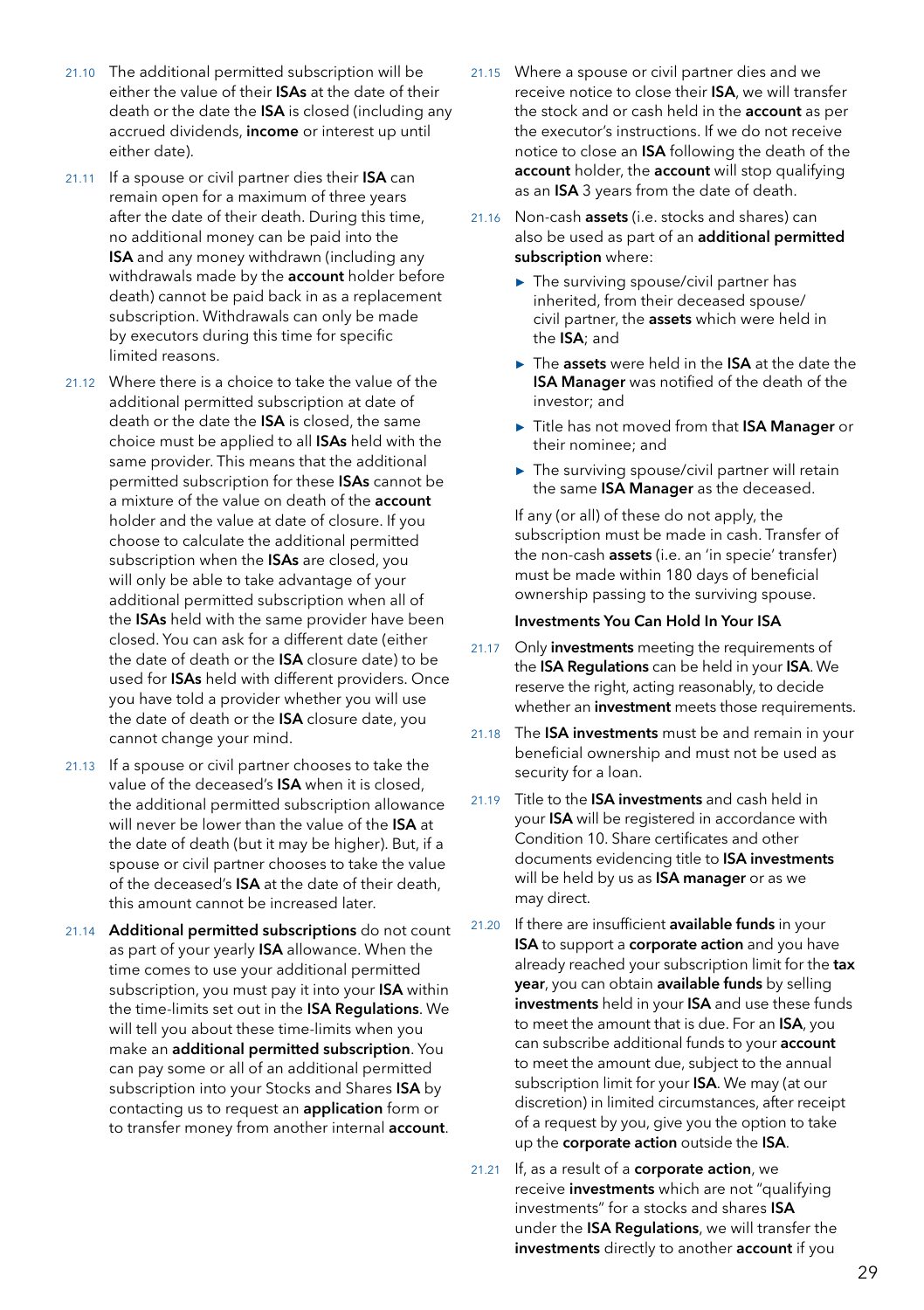<span id="page-31-0"></span>have one. Alternatively, we can arrange for you to be sent a certificate unless this is not possible due to the nature of the investments, or transfer the **investments** to another share dealing service provider. In certain circumstances we may offer you the option of selling the investments and retaining the sale proceeds in your ISA. We will notify you if this option is available to you. We may charge for these services as set out in the Charging Schedule.

## Subscribing from an approved employee savings scheme

- 21.22 Provided the transfer meets the requirements of the ISA Regulations, you can transfer shares received under an approved Schedule 3 SAYE option scheme, or a Schedule 2 Share Incentive Plan into your **ISA** (Share Incentive Plans were previously known as Approved Employee Share Ownerships Plans). The market value of the shares at the date of the transfer will count towards your subscription limit for the tax year.
- 21.23 In the case of a Schedule 3 SAYE option scheme, you must make the transfer within 90 days of your exercise of an option.
- 21.24 In the case of a Schedule 2 Share Incentive Plan, you must make the transfer within 90 days after the shares ceased to be subject to the plan.
- 21.25 You will need to arrange the transfer of these shares, but we will be ready to receive them as soon as reasonably practicable after we have received your instructions to do so and any necessary documentation we have asked you to complete is properly completed.

## Generation of a cash subscription by the disposal of existing investments

- 21.26 We cannot accept investments other than shares from Schedule 3 SAYE option scheme or Schedule 2 Share Incentive Plan into your ISA.
- 21.27 However, you can transfer these **investments** to us and we will sell them for you and pay the proceeds into your ISA for you to use to buy new investments (in accordance with Condition 21.17). Alternatively, you can ask us to transfer the relevant investments into a non-ISA.
- 21.28 When giving us your existing **investments** to sell, the subscription date to the ISA will be treated as the dealing date of the sale. The value of the investments on that date will count towards your subscription limit for that tax year.
- 21.29 You must be solely and beneficially entitled to any **investments** that you transfer to us and they must be free of any costs and charges.
- 21.30 There are costs and charges for this transfer service, and you should be aware that you may incur other costs and charges, such as liability for capital gains tax, as a result of the transfer. The value of your investments may fall during the

period that the transfer is taking place. You will bear that market risk.

## Transferring an ISA from another ISA Manager

- 21.31 We will accept a transfer of a cash ISA, stocks and shares ISA, lifetime ISA or innovative finance **ISA** held with another **ISA Manager** to us.
- 21.32 You should contact us in writing or by telephone and we will send you a transfer form to complete. Alternatively, you can download the transfer form from our website.
- 21.33 Once you have completed and returned the form we will contact your existing ISA Manager to arrange the transfer. Your account must be open before we can accept the transfer. The value of your investments may fall during the period that the transfer is taking place. You will bear that market risk.

## Transferring your ISA to another ISA Manager

- 21.34 You can, at any time, transfer:
	- a. all of your current tax year's subscriptions, the **investments** bought with those subscriptions, and any income arising on those investments; and/or
	- b. some or all of your previous tax years' subscriptions, the investments bought with those subscriptions, and any income arising on those investments.
- 21.35 You can do this by applying to the ISA Manager to whom you wish to make the transfer. They will provide you with a transfer form and will arrange the transfer with us. The value of your investments may fall during the period that the transfer is taking place. You will bear that market risk.
- 21.36 Where your ISA has been transferred to another ISA Manager and we receive dividends, interest or other **income** on your behalf, we will send this income to the new ISA Manager except where the amount is less than £50, when we will send this income directly to you.
- 21.37 If you ask us to transfer all of your previous and current years' subscriptions from your ISA, we will close your **ISA** as described at Condition 21.39 below.

## **Withdrawals**

- 21.38 You can make withdrawals from your ISA in the same ways as for any other **account**, save that the 'sell to withdraw' service is not available. However, withdrawing amounts will not increase your subscription limit, and you may not be able to pay amounts withdrawn back into your ISA within the same tax year.
- 21.39 You must maintain a valuation of at least £250 in your ISA. If you do not, we may close your ISA and return the amount in the ISA to you.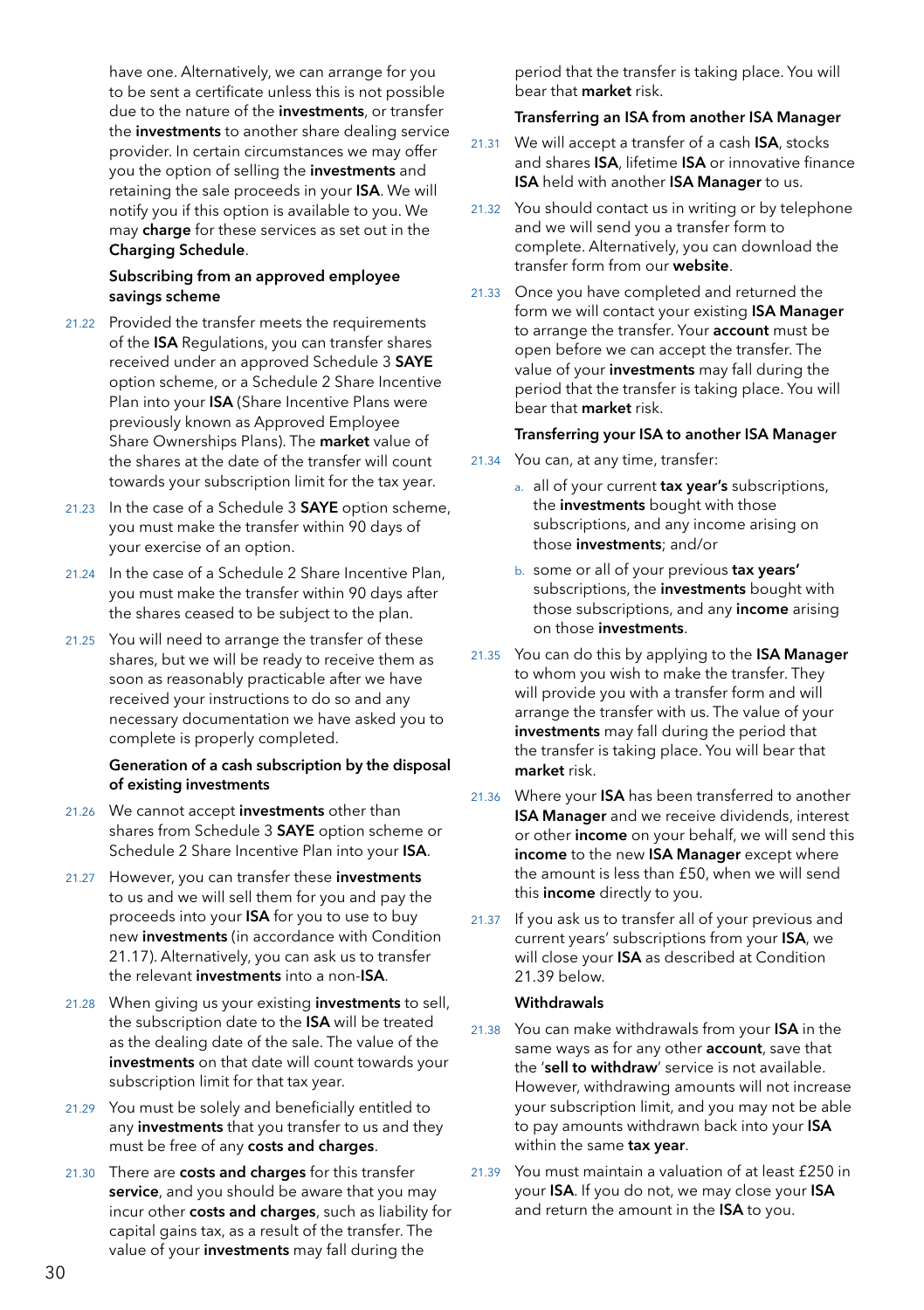## Your ISA's tax status

- 21.40 Under the current law relating to tax relief for ISAs, we will manage your ISA so that it will be free from UK Income Tax and Capital Gains Tax. When these terms and conditions refer to tax relief, they mean the tax relief that applies at the date of publication of these terms and conditions in the UK. Tax relief could change in the future. If the tax relief that applies to ISAs changes, your ISA will continue but it will be affected by that change. We do not claim relief on tax levied outside the UK.
- 21.41 If you wish to buy US listed shares that may pay US sourced income, such as dividends, we require you to complete certain documents in order to satisfy U.S. tax authority requirements. Once we have these documents we can apply a reduced withholding tax rate instead of the usual rate applied to your US sourced income, depending on your circumstances. For details of the prevailing withholding tax rates see our website. For UK listed shares paying US sourced income, no reduced withholding tax rate is applied even if you have certain documents in place. The document is valid for three calendar years following the year in which you sign it, unless your personal circumstances change. You must let us know within 30 days if this happens. We may contact you when your form is due to expire
- 21.42 On death the **ISA** tax efficient status can continue until the earliest of your **account** being closed, the date the administration of your estate is completed or three years from the date of your death. If you are married or in a civil partnership and you have not separated from your spouse or civil partner as at the date of your death, it is possible for you to leave the *investments* in your ISA to your spouse or civil partner in a way which allows them to continue to benefit from the favourable tax treatment of your ISA. In these circumstances and provided the requirements of the ISA Regulations are met, your spouse or civil partner will then be entitled, if they wish, to transfer the investments in your ISA into an ISA in their own name rather than having to subscribe by way of cash for their additional permitted subscription.

## Communication with HM Revenue & Customs

- 21.43 We will give HM Revenue & Customs information about your ISA as required by regulatory requirements.
- 21.44 If we have passed any tax to you that you are not entitled to, we can deduct this amount from your ISA and repay HM Revenue & Customs.

21.45 Where we are required to account to HM Revenue & Customs for any tax arising from any dividends, interest payments and cash entitlements paid on investments in your ISA, you authorise us to collect this tax out of any cash that we hold for you in your ISA or, if you do not hold sufficient cash, by selling investments from your ISA.

## Void ISAs

21.46 Under the ISA Regulations, we must notify you if, by any reason of any failure to satisfy the provisions of the ISA Regulations, an ISA has or will become void and will no longer benefit from the tax relief that applies to **ISAs**. We will tell you to contact your HM Revenue & Customs office with details of your potentially void ISA. Alternatively, HM Revenue & Customs may tell us that your ISA is void. In some circumstances we may be able to allow your ISA to continue, but there may be a charge for this.

## Delegating our functions as ISA Manager

21.47 We may delegate any of our functions or responsibilities as ISA Manager in accordance with Condition 16.1.

## Closing your ISA

- 21.48 You can close your ISA as set out in Condition 16.2.
- 21.49 We can close your ISA as set out in Condition 16.2 or 16.3 or if:
	- a. under the **ISA Regulations**, your **ISA** becomes void, or we are required to close it by HM Revenue & Customs;
	- b. the value of your **ISA** falls below £250 we have notified you and you have not made any further subscriptions within 60 days of that notification; or
	- c. if our appointment as ISA Manager is ended for whatever reason, we have given you at least 30 calendar days' notice that we intend to end your ISA and of your right to transfer your ISA to another ISA Manager, and you have not so transferred your ISA within 60 days of that notification.
- $21.50$  If we or you close your **ISA**, we will give you certain options. Costs and charges may apply, please see our website for details. We will on your instructions and within the time limit stipulated by you in your instructions either:
	- a. (subject to a reasonable business period not exceeding 30 calendar days for the practical implementation of your instructions by us), transfer the ISA investments and cash (less any costs and charges or other amounts you owe us) with all rights and obligations direct to another **ISA Manager** as described at Conditions 21.34 to 21.37 above;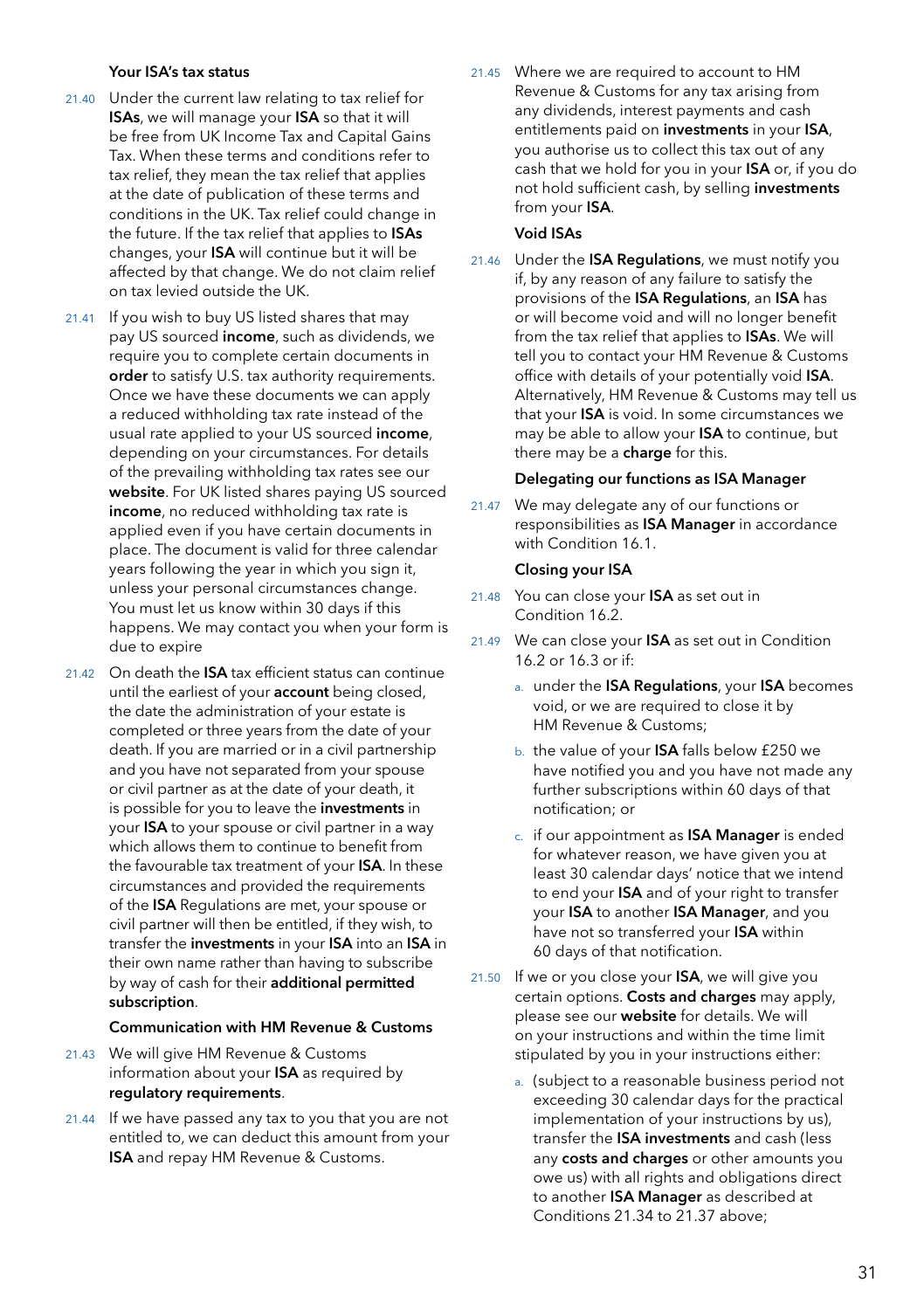- b. sell the investments held in the ISA and pay to your **nominated bank account** the net sale proceeds arising from those investments and any other cash we were holding for you in the ISA (less any costs and charges and other money that you owe us); or
- c. transfer investments direct to a non-ISA or another non-ISA service provider as you direct, or, at your request we will arrange for you to be sent a certificate in your name for those **investments** unless this is not possible due to the nature of those investments. We will pay any cash that we are holding for you into your nominated bank account.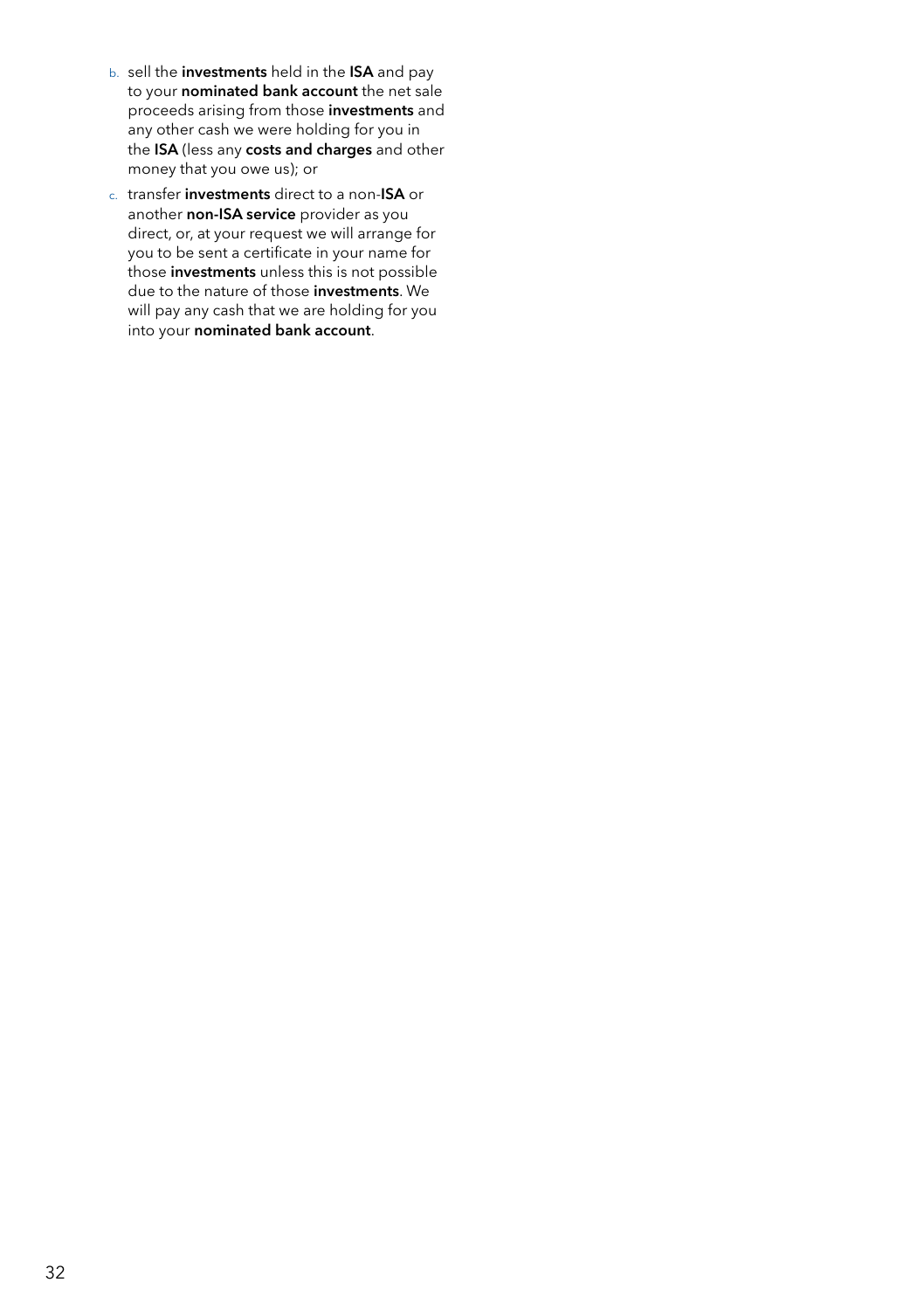## How to Complain

Our promise is to do our best to resolve any problem you have immediately. Where we can't, we'll ensure you know who is dealing with your complaint. To complain:

Call us on 0345 606 1188

Talk to us online at [www.bankofscotlandsharedealing](http://www.bankofscotlandsharedealing-online.co.uk)[online.co.uk](http://www.bankofscotlandsharedealing-online.co.uk) once you're signed into your account

Write to us at Bank of Scotland Share Dealing Lovell Park Road Leeds LS1 1NS

If you're still not happy and we can't put things right to your satisfaction, you can ask the Financial Ombudsman Service to look at your complaint. You can contact the Financial Ombudsman Service at Exchange Tower, London E14 9SR or by visiting www.financial-ombudsman.org.uk/ consumer/complaints.htm or by telephone on 0800 023 4567.